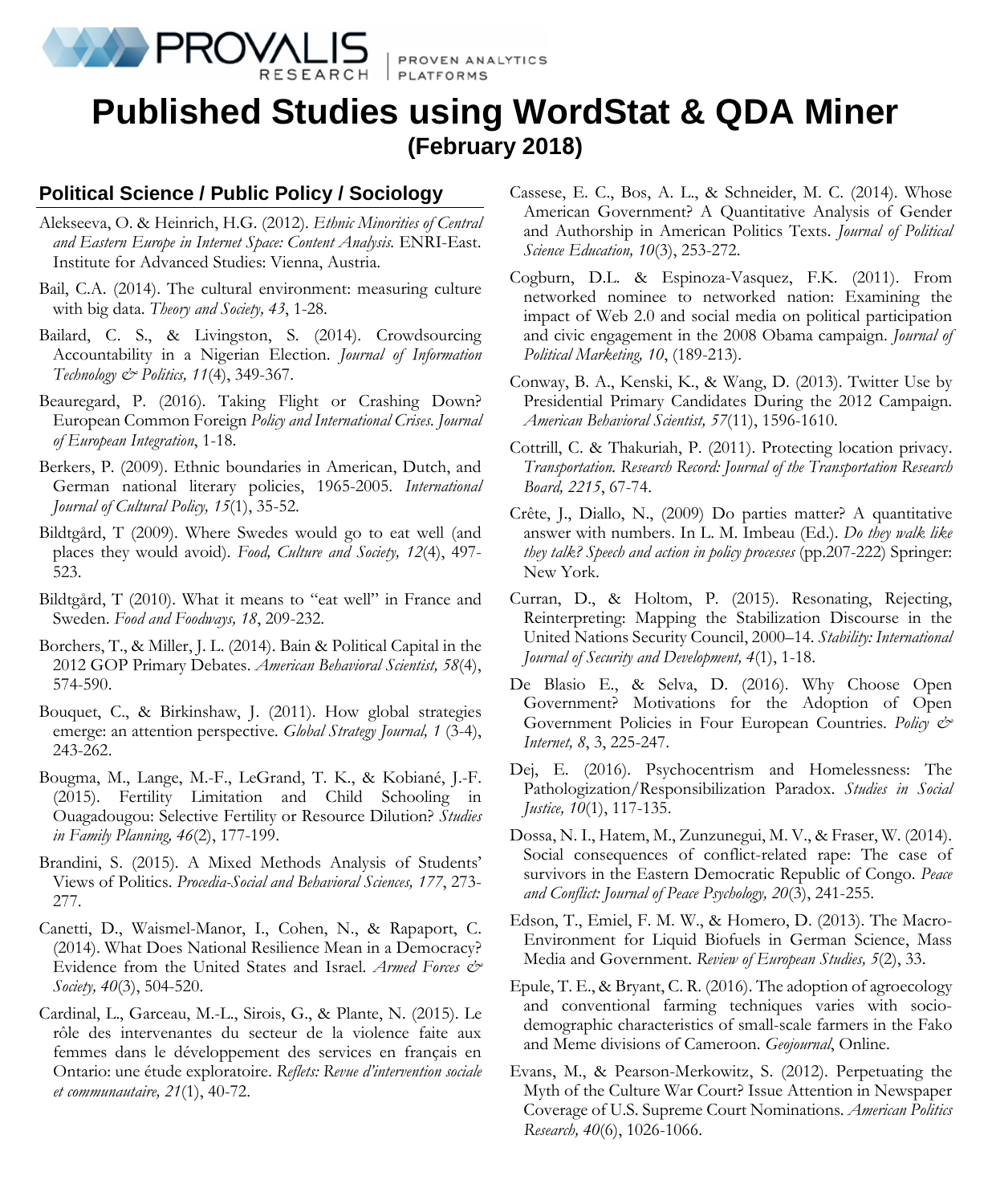- Evans, M., McIntosh, W., Linn, J. & Cates, C. (2007). Recounting the courts? Applying content analysis to enhance empirical legal research. *Journal of Empirical Legal Studies, 4*(4), 1007-1039.
- Ewald, U. (2008). "Reason" and "Truth" in international criminal justice - A criminological perspective on the construction of evidence in international trials. In R. Haverman & A. Smeulers (Eds.) *Toward a Criminology of International Crimes*. Antwerp: Intersentia.
- Faber, A., & Hoppe, T. (2013). Co-constructing a sustainable built environment in the Netherlands - Dynamics and opportunities in an environmental sectoral innovation system*. Energy policy, 52*, 628-638.
- Gagnon, M., & Le Capitaine, C. (2014). The negotiation of a gentlemen's agreement: a case study of a private school/La negociation d'une entente collective en marge du Code du travail: le cas d'un college prive/ La negociacion de un convenio al margen del codigo laboral: estudio de caso realizado en un colegio privado. *Relations Industrielles/Industrial Relations, 69*(2), 266.
- Garzón, M.G. M. (2009). *Estudio y análisis de las percepciones de los productores de piñón (Jatropha curcas L), sobre su participación en el proyecto Gota verde en Yoro, Honduras.* [Study and analysis of the perceptions of producers of pinion (Jatropha curcas L), her participation in the project Green Drop in Yoro, Honduras]. Department of Socioeconomic development and Environment. U. of Zamorano, Honduras.
- Genin, É. (2015). Technologies mobiles et travail à la maison: mise à disposition ou mode de conciliation? *Revue Interventions économiques, 53* [Online]*.*
- Gonzalez-Loureiro, M., Kiessling, T., & Dabic, M. (2015). Acculturation and overseas assignments: A review and research agenda. *International Journal of Intercultural Relations, 49*, 239-250.
- Hogenraad, R. L., & Garagozov, R. R. (2013). Textual fingerprints of risk of war. *Literary and Linguistic Computing*.
- Hoppe, T., Coenen, F., & van den Berg. M. (2016). Illustrating the use of concepts from the discipline of policy studies in energy research: *An explorative literature review*. Energy Research & *Social Science, 21*, 4, 12-32.
- Johnson, T. & Socker, E. (2012). Actions, fractions, and interactions: Newsworthy influences on Supreme Court coverage*. Social Science Quarterly, 93*(2), 434-463.
- Johnson, J. S., & Tand, H. F. (2015). "No Fracking Way!" Documentary Film, Discursive Opportunity, and Local Opposition against Hydraulic Fracturing in the United States, 2010 to 2013. *American Sociological Review, 80*(5), 934-959.
- Jørgensen, J.M. (2016). Competing visions of eDemocracy in Greenland: Negotiations of power in online political participation. *Policy & Internet, 9*.
- Kasamara, V., & Sorokina, A. (2015). Post-Soviet collective memory: Russian youths about Soviet past. *Communist and Post-Communist Studies, 48*(2), 137-145.
- Koenig, T., Luig, B., Proksch, S.V., Slapin, J.B. (2010). Measuring policy positions of veto players in parliamentary democracies. In T.Koenig et al. (2010). *Reform Processes and Policy Change: Veto Players and Decision-Making in Modern Democracies: Studies in Public Choice* 16, 69-95.
- König, T. & Luig, B. (2009). German 'LexIconSpace': Policy positions and their legislative context, *German Politics, 18*(3), 345- 364.
- Krašovec, A., & Deželan, T. (2015). The Enduring Low Levels of Europeanization of Slovenian Political Parties: Evidence from Election Manifestos. *Politologicky Casopis, 22*(2), 127-146.
- Lachmann, R., & Mitchell, L. (2014). The Changing Face of War in Textbooks: Depictions of World War II and Vietnam, 1970– 2009. *Sociology of Education, 87*(3), 188-203.
- Lakhan, C. (2015). Differences in self-reported recycling behavior of first and second generation South Asians in Ontario, Canada. *Resources, Conservation and Recycling, 97*, 31-43.
- Lawlor, A. (2015). Local and National Accounts of Immigration Framing in a Cross-national Perspective. *Journal of Ethnic and Migration Studies*, 1-24.
- Lehoux, P., Miller, F. A., Daudelin, G., & Urbach, D. R. (2015). How venture capitalists decide which new medical technologies come to exist. *Science and Public Policy,* [Online]*.*
- Lemay, L., Lussier-Therrien, M., Proulx, I., Charest, G., & Lefebvre, N. (2015). Prendre contact avec les parents dans le contexte de la protection de l'enfance: quel pouvoir exercer? Les professionnels révèlent leurs stratégies axées sur l'empowerment. *Sciences et Actions Sociales, 2* [Online]*.*
- Lieberman, E.S. & Singh, P. (2012). Conceptualizing and measuring ethnic politics: An institutional complement to demographic, behavioral, and cognitive approaches. *Studies in Comparative International Development, 47*(3), 255-286
- Lourenço, R. P., Jorge, S., & Rolas, H. (2016). Towards a transparency ontology in the context of open government. *Electronic Government, an International Journal, 12*, 4, 375.
- Lund Dean, K., Safranski, S. R., & Lee, E. S. (2014). Religious Accommodation in the Workplace: Understanding Religious Identity Threat and Workplace Behaviors in Legal Disputes. *Employee Responsibilities and Rights Journal, 26*(2), 75-94.
- Matulionis, A., Beresnevičiūtė, V., Leončikas, T., Frėjutė-Rakauskienė, M., Heinrich, H.G., & Alekseeva, O. *The Russian Minority in Lithuania: Contextual and empirical reports on ethnic minorities in Central and Eastern Europe.* Research Report #9. ENRI-East: Vienna, Austria.
- McComas, K.A., Besley, J.C., & Trumbo, C.W. (2007). Why citizens do and do not attend public meetings about local cancer cluster investigations. *Policy Studies* Journal, 34(4), 671- 698.
- Mihelj, S., Koenig, T., Downey, J., & Štetka, V. (2008). Mapping European Ideoscapes. *European Societies, 10*(2), 275-301.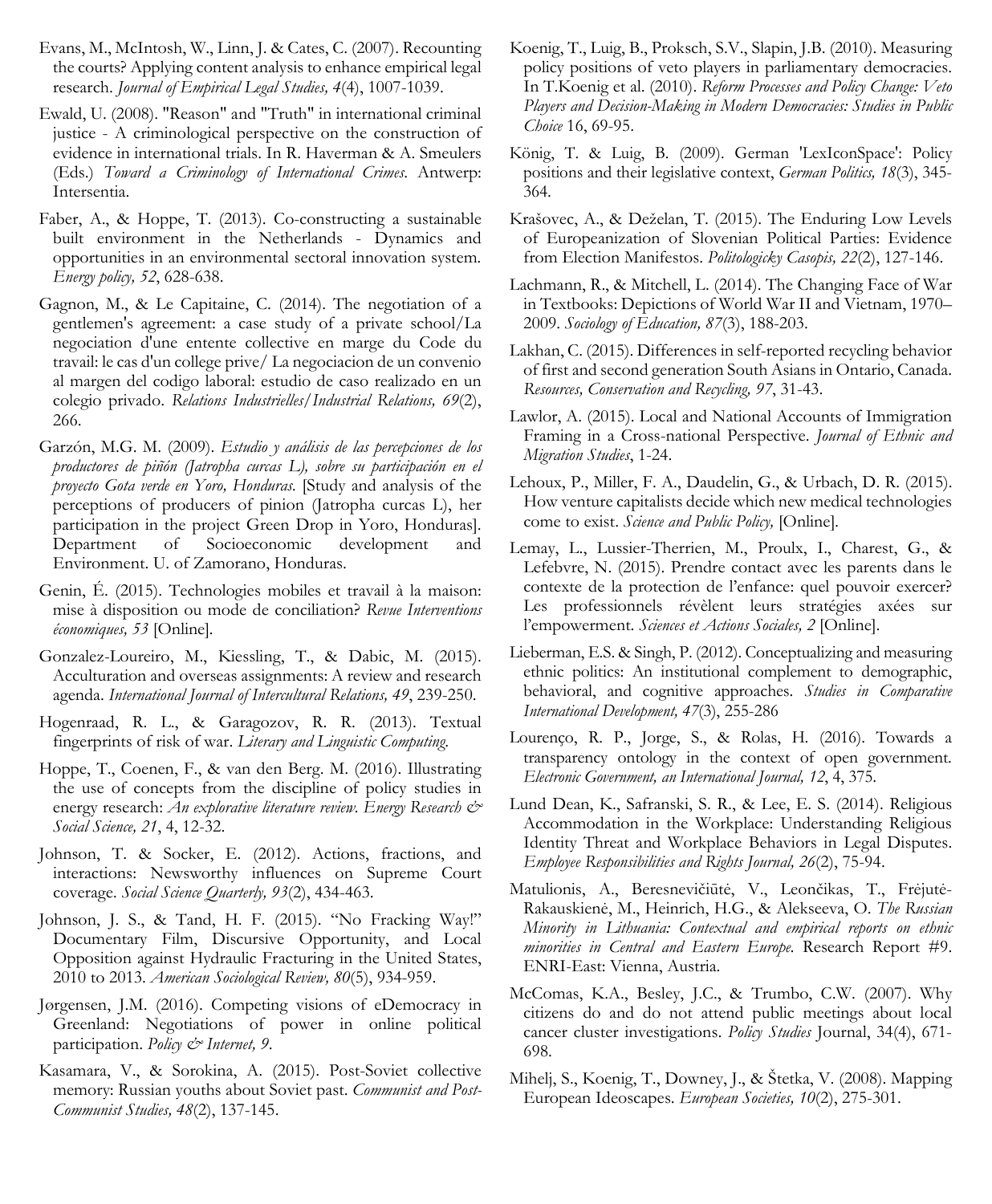- Myers, N. G., & Joaquin, M. E. (2013). Seats at the table: Actors and decision variables in implementing the Affordable Care Act in California. *California Journal of Politics and Policy.* doi :10.1515/ cjpp-2013-0014
- Myers, N. (2016). Democracy, Rights, Community: Examining Ethical Frameworks for Federal Public Health Emergency Response. *Public Integrity, 18*(2), 201-226.
- Nadrag, L., & Buzarna-Tihenea, A. G. (2014). Legal language. A terminology analysis of the Romanian Criminal Code. *Contemporary Readings in Law and Social Justice, 6*(1), 537.
- Narayan, A. Purkayastha, B. & Banerjee, S. (2011). Constructing transnational and virtual ethnic identities: A study of the discourse and networks of ethnic student organisations in the USA and UK. *Journal of Intercultural Studies, 32*(5), 515-537.
- Never, B. (2011). *Who Drives Change? Comparing the Evolution of Domestic Climate Governance in India and South Africa.* German Institute of Global and Area Studies Working Paper #164. Hamburg: Germany.
- Never, B. (2012). Collective Learning through Climate Knowledge Systems: the Case of South Africa. *Politikon, 39*(2), 231-256.
- Oleinik A. (2011). Mixing quantitative and qualitative content analysis: triangulation at work. *Quality & Quantity, 45*(4), 859- 873.
- Oleinik, A. (2009). Minimizing missed opportunities: Modeling iunterrelations of the government and business in Russia. *Problems of Economic Transition, 52*(8), 5–2
- Oleinik, A. (2010). Uses and abuses of sexuality in social interactions: Empirical evidence from Russia. *Europe-Asia Studies, 62*(5), 749-778.
- Oleinik, A. (2011). *Market as a weapon: The socio-economic machinery of dominance in Russia.* Transaction Publishers, New Brunswick, NJ.
- Oleinik, A. (2012). Institutional exclusion as a destabilizing factor: the mass unrest of 1 July 2008 in Mongolia. *Central Asian Survey, 31*(2), 153-174.
- Oleinik, A. (2014). Conflict(s) of Interest in Peer Review: Its Origins and Possible Solutions. *Science and Engineering Ethics, 20*(1), 55-75.
- Oleinik, A. (2015). The value of freedom: a case study of Ukraine. *Southeast European and Black Sea Studies*, 1-21.
- Oleinik, A. (2016). Honor and Human Rights: A Comparative Study of Russia & Ukraine. *Comparative Sociology, 15*, 6, 669-698.
- Outhwaite, O., Black, R. & Laycock, A. (2007). The pursuit of grounded theory in agricultural and environmental regulation: A suggested approach to empirical legal study in biosecurity, *Law & Policy, 29*(4), 493-528.
- Paquin, J. (2012). Is Ottawa following Washington's Lead in Foreign Policy?: Evidence from the Arab Spring. *International Journal: Canada's Journal of Global Policy Analysis, 67*(4), 1001- 1028.
- Paris, C., & Nepal, S. (2015). Next Step: An Online Community for Delivering Human Services In S. Nepal, C.Paris, & D. Georgiakopoulos (Eds.) *Social Media for Government Services.* pp. 169-196: Springer.
- Pennings, P. (2006). An empirical analysis of the Europeanization of national party manifestos, 1960-2003. *European Union Politics*, 7(2), 257-270.
- Pennings, P. (2010). Exploring variations in the political discourse on public sector reforms, 1981-2005. *Public Management Review, 12*(2), 173-190.
- Pettitt, R. T. (2012). Me, myself and I: Self-referencing'in Labour Party conference leaders' speeches. *British Politics, 7*(2), 111-134.
- Pfeifer, B., & Ganzevoort, R. R. (2015). The Implicit Religion of School Shootings: Existential Concerns of Perpetrators Prior to Their Crime. *Journal of Religion and Violence, 2*(3), 447-459*.*
- Pieri, E. (2009). *ID cards: A snapshot of the debate in the UK press*. ESRC National Centre for e-Social Science. University of Manchester.
- Põllumäe, P., Lilleleht, A., & Korjus, H. (2016). Institutional barriers in forest owners' cooperation: The case of Estonia. *Forest Policy and Economics, 65*, 9-16.
- Proulx, D., & Brière, S. (2014). Caractéristiques et succès des projets de développement international : Que peuvent nous apprendre les gestionnaires d'ONG? *Canadian Journal of Development Studies / Revue canadienne d'études du développement, 35*(2), 249-264.
- Ramanauskaite, A., & Laginauskaite, M. R. (2014). Disclosure on intellectual capital in annual reports of nasdaq omx baltic-listed companies. *Ekonomika, 93*(4), 135-156.
- Reedy-Maschner, K. (2013). Salmon politicians: Mapping boundaries, resources, and people at the Bristol Bay–Aleutian border. *Society & Natural Resources, 26*(5), 554-567.
- Rich, T.S. (2012). Deciphering North Korea's nuclear rhetoric: An automated content analysis of KCNA news. *Asian Affairs: An American Review, 39 (2),* 73-89.
- Rodriguez-Pomeda, J., Casani, F., & Alonso-Almeida, M. d. M. (2014). Emotions' management within the Real Madrid football club business model. *Soccer & Society*, 1-14.
- Rodriguez-Pomeda, J., Casani, F., & Alonso-Almeida, M. d. M. (2014). The mattress makers: emotions and value proposal in Atlético de Madrid. *Soccer & Society*, 1-17.
- Rosenlund, J., Rosell, E., & Hogland, W. (2016). Overcoming the triple helix boundaries in an environmental research collaboration. *Science and Public Policy*. Online.
- San Joaquin Children & Families Commission (2005). *Strategic Plan 2005-2008*. Stockton, CA.
- Sangar, E. (2015). Défendre Duffer's Drift: l'influence de la mémoire collective et du régime d'historicité sur le choix des enseignements historiques en temps de crise. *Temporalités. Revue de Sciences Sociales et Humaines, 21* [Online].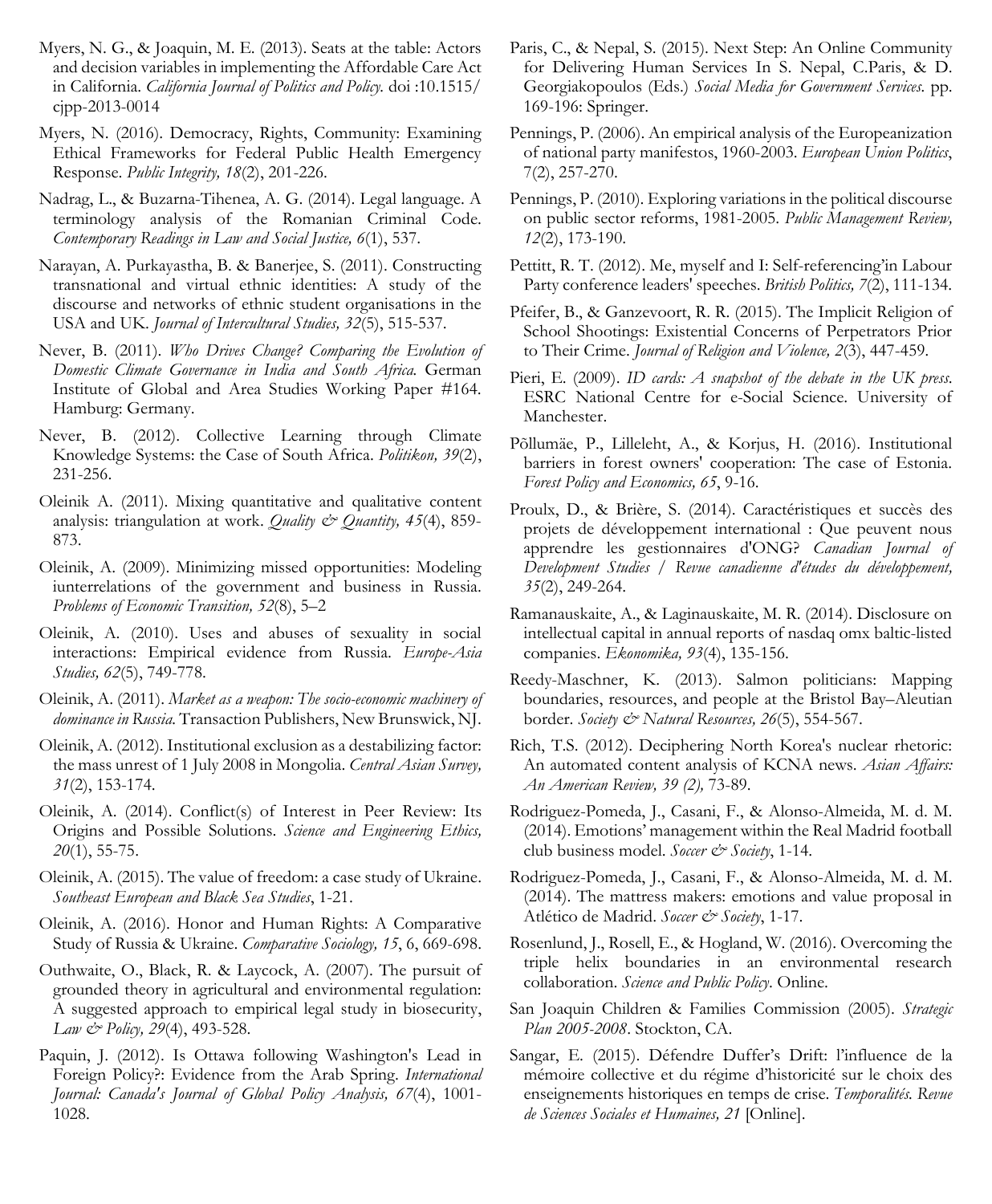- Schäfer, M. S., Scheffran, J., & Penniket, L. (2016). Securitization of media reporting on climate change? A cross-national analysis in nine countries. *Security Dialogue, 47*(1), 76-96.
- Schmitz, R.M. & Kazyak, E. (2016). Masculinities in Cyberspace: An Analysis of Portrayals of Manhood in Men's Rights Activist Websites*. Social Sciences, 5*(2), 18.
- Smith, A. C. T., Stavros, C., Westberg, K., Wilson, B., & Boyle, C. (2014). Alcohol-related player behavioral transgressions: Incidences, fan media responses, and a harm-reduction alternative. *International Review for the Sociology of Sport, 49*(3-4), 400-416.
- Sürdem, A.K. (2009). Semiotic network comparison of technocratic and populist discourses in Turkey, In L. M. Imbeau (Ed.), *Do they walk like they talk? Speech and action in policy processes* (pp.257-278) Springer: New York.
- Sürdem, A.K. (2010). Bridging qualitative and quantitative methods for classifying policy actors into policy discourse communities: thematic analysis and formal concept analysis approaches. *International Journal of Data Analysis Techniques and Strategies, 2*(3), 199-216.
- Toft, A. (2014). Contesting the deviant other: Discursive strategies for the production of homeless subjectivities. *Discourse & Society, 25*(6), 783-809.
- Tolley, E. (2015). Racial Mediation in the Coverage of Candidates' Political Viability: A Comparison of Approaches. *Journal of Ethnic and Migration Studies*, 1-22.
- VanderWaal, C. J., Young, R. M., McBride, D. C., Chriqui, J. F., & Terry-McElrath, Y. M. (2013). Smurfing in Small Toxic Meth Labs: Impact of State Methamphetamine Precursor Policies. *Journal of Policy Practice, 12*(3), 231-255.
- Veltri, G. A., & Suerdem, A. K. (2013). Worldviews and discursive construction of GMO-related risk perceptions in Turkey. *Public Understanding of Science, 22*(2), 137-154.
- Wagner, A., Grobelski, T., & Harembski, M. (2015). Is energy policy a public issue? Nuclear power in Poland and implications for energy transitions in Central and East Europe. *Energy Research & Social Science*.
- Waismel-Manor, I. (2011). Spinning forward: Professionalization among campaign consultants. *Journal of Political Marketing, 10*(4), 350-371.
- Wallach, I. (2013). De l'acceptation à la résistance: Expériences et gestion des changements de l'apparence chez les femmes vieillissant avec le VIH. *Recherches Feministes, 26*(2), 145-163.
- Wright, T. S.A. & Wyatt, S.L. (2008). Examining influences on environmental concern & career choice among a cohort of environmental scientists *Applied Environmental Education & Communication, 7*(1-2), 30-39.
- Young, L., & Soroka, S. (2012). Affective News: The Automated Coding of Sentiment in Political Texts. *Political Communication, 29*(2), 205-231.

Zimmerman, J. M. (2015). Practicality and Identity as Functions of Education in Old Order Mennonite and Hutterite Communities. *Journal of Amish and Plain Anabaptist Studies, 3*(1), 71-93.

### **Communication & Media Studies**

- Al-Rawi, A. (2014). Framing the online women's movements in the Arab world. *Information, Communication*  $\dot{\mathcal{C}}$  *Society, 17(9)*, 1147-1161.
- Al-Rawi, A. (2016). News values on social media: News organizations Facebook use. *Journalism.* Online.
- Amnon, C. M. M. F., Moran, Y. M. M. F., & Shira, P. M. M. F. (2017). Foreign News on US Media: A Longitudinal Analysis of News Coverage of Israel*. Israel Studies, 22*(1), 24.
- Arrese, A. Á. (2015). Euro crisis metaphors in the Spanish press. *Communication & Society, 28*(2), 19-38.
- Anesa, P. (2015). The deconstruction and reconstruction of legal information in expert-lay online interaction. *Esp Today*, *4*(1), 69- 86.
- Barrios, M. M. (2013). Las cartas a los editores de la prensa en Colombia: escenario de solidaridad y acción ciudadana/Letters to the Editors of the Press in Colombia: scenario for citizen action. *Comunicación y Sociedad, 26*(3), 130-160.
- Barrios, M. M. (2015). Colombian cries: Internal armed conflict and emotions in letters to the editor. *Journalism,* [Online].
- Besley, J. C., & Roberts, M. C. (2010). Cuts in newspaper staff change meeting coverage. *Newspaper Research Journal, 31*(3), 22- 35.
- Besley, J. C., & Roberts, M. C. (2010). Qualitative interviews with journalists about deliberative public engagement*. Journalism Practice*, *4*(1), 66-81.
- Besley, J.C. & McComas, K.A. (2007). Reporting on fairness in civic life: Interviews with journalists about writing on local political leaders*. Journalism Practice*, *1*(3), 339-355.
- Castelfranchi, Y., Massarani, L., & Ramalho, M. (2014). War, anxiety, optimism and triumph: a study on science in the main Brazilian TV news. *JCOM: Journal of Science Communication, 13*(3).
- Chen, H.-L., & Moeller, R. A. (2014). A New Research Agenda on Mass Communication, Social Informatics, and Children's Literature in US: Implications for Researchers. *Library and Information Science Research in Asia-Oceania: Theory and Practice: Theory and Practice*, 165.
- Conway, B. A., Kenski, K., & Wang, D. (2015). The Rise of Twitter in the Political Campaign: Searching for Intermedia Agenda-Setting Effects in the Presidential Primary. *Journal of Computer-Mediated Communication, 20*(4), 363-380.
- Cornut, F., Giroux, H. & Langley, A. (2012). The strategic plan as a genre. *Discourse & Communication, 6*(1), 21-54.
- Crawley, C.E. (2006). Localized debates of agricultural biotechnology in community newspapers: A quantitative content analysis of media frames and sources. *Science Communication*, *28*(3), 413-346.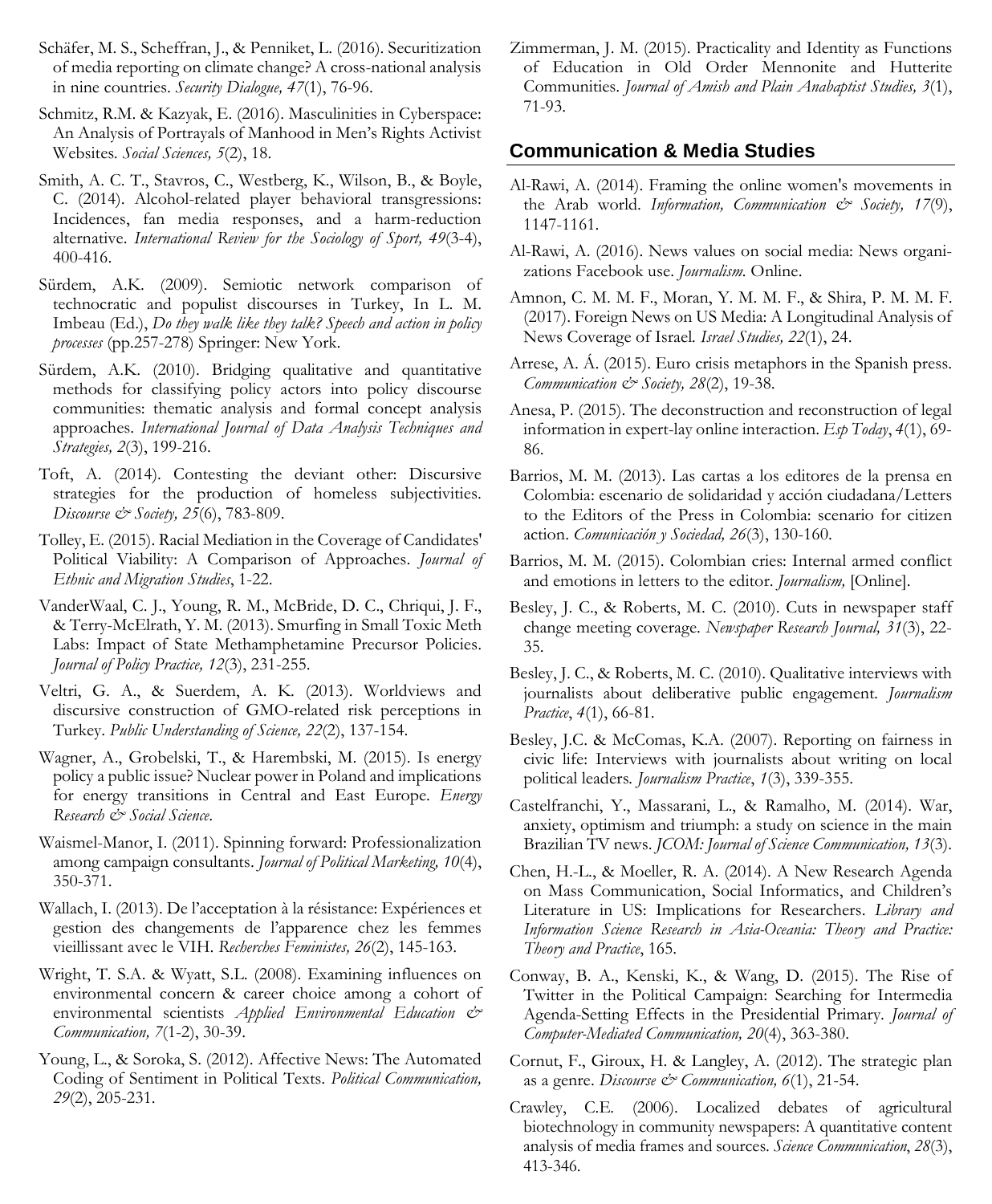- Daku, M.T., Gibbs, A. & Heyman, J. (2012). Representation of MDR and XDR-TB in South African newspaper. *Social Science & Medicine. 75* (2), 410-418.
- Davalos, S., Merchant, A., Rose, G. M., Lessley, B. J., & Teredesai, A. M. (2015). 'The good old days': An examination of nostalgia in Facebook posts. *International Journal of Human-Computer Studies, 83*, 83-93.
- DeRosier, C., Sulemana, I., James, H. S., Valdivia, C., Folk, W., & Smith, R. D. (2015). A Comparative Analysis of Media Reporting of Perceived Risks and Benefits of Genetically Modified Crops and Foods in Kenyan and International Newspapers. *Public Understanding of Science, Forthcoming*.
- Dickinger, A., & Lalicic, L. (2013). How Emotional Do We Get? A Closer Look into the Trip Advisor Dialogue. In Z. Xiang & I. Tussyadiah (Eds.), *Information and Communication Technologies in Tourism 2014* (pp. 239-252): Springer International Publishing.
- D'Silva, M. U., Leichty, G., & Agarwal, V. (2011). Cultural representations of HIV/AIDS in Indian print media*. Intercultural Communication Studies, 20*(2), 75-88.
- Dzięglewski, M. (2016). The economic, social and ontological security of Polish post-accession migrants in popular media narratives. *Media, Culture & Society*, 0163443715620930.
- Dzyaloshinsky, I. M., & Pilgun, M. A. (2015). Social media in Russian business communication: analysis and development prospects. *Russian Journal of Communication, 7*(1), 27-39.
- Eles, P.T., Pennell, B., Richter, M. (May 2016). Assessing NATO policy alignment through text analysis: An initial study. Paper presented at the International Conference on Military Communications and Information Systems.
- Entman, R.M. (2010). Media framing biases and political power: Explaining slant in news of Campaign 2008. *Journalism, 11*(4), 389- 408.
- Farnsorth, S.J., Soroka, S., & Young, L. (2007). Canadian TV news on Bush and Iraq: No more hostile than top US network. *Policy Options, July-August,* 89-94.
- Gaisbauer, F. (2012). Representations of victimization and responsibility during the Second Intifada and the Gaza War in German quality newspapers. *Conflict & Communication Online*,  $11(2)$ .
- Groshek, J., & Al-Rawi, A. (2013). Public Sentiment and Critical Framing in Social Media Content During the 2012 U.S. Presidential Campaign. *Social Science Computer Review, 31*(5), 563- 576.
- Groshek, J., & Engelbert, J. (2013). Double differentiation in a cross-national comparison of populist political movements and online media uses in the United States and the Netherlands. *New Media & Society, 15*(2), 183-202.
- Harmon, M., Muenchen, R.A., (2009, April), Semantic Framing in the Build-up to the Iraq War: Fox v. CNN and other U.S. Broadcast News Programs, *ETC: A Review of General Semantics*, 12- 26.
- Heinrich, H.-G. & Tanaev, K. (2009). Georgia & Russia: Contradictory media coverage of the August War. Caucasian *Review of International Affairs, 3*, 244-260.
- Hoffman, L. H. (2013). When the World Outside Gets Inside Your Head: The Effects of Media Context on Perceptions of Public Opinion. *Communication Research, 40*(4), 463-485.
- Hughes, C. (2016). It's not easy (not) being green: Agenda dissonance of Green Party press relations and newspaper coverage. *European Journal of Communication, 31*(6), 625-641.
- Koenig, T., Mihelj, S., Downey, J. & Bek, M.G. (2007). Media framings of the issue of Turkish accession to the EU. A European or national process*? Innovation, 19*(2), 149-169.
- Lorentzen, M. (2010). *Multikulturella visioner Hedersrelaterat våld och socialt arbete i medierna*. [Multicultural visions of violence and social work in the media]. Institutionen för vårdvetenskap och socialt arbete, Växjö universitet, Sweden.
- Lowry, D.T. & Xie, L. (2008). Employers' perspectives on skills needed for entry-level advertising and marketing jobs: a new computerized approach. *Journal of Advertising Education, 12*, 17- 24.
- McDonald, D. G., Sarge, M. A., Lin, S.-F., Collier, J. G., & Potocki, B. (2015). A Role for the Self: Media Content as Triggers for Involuntary Autobiographical Memories. *Communication Research, 42*(1), 3-29.
- Meisner, M. S., & Takahashi, B. (2013). The Nature of Time: How the Covers of the World's Most Widely Read Weekly News Magazine Visualize Environmental Affairs. *Environmental Communication, 7*(2), 255-276.
- Mihelj, S. Koenig, T, Downey, J., & Stetka, V. (2008). Ideoscapes and lifeworlds in Europe - mapping European ideoscapes: Examining newspaper debates on the EU Constitution in seven European countries*. European Societies, 10*(2), 275-301.
- Ogenga, F., Gaisbauer, F., Kempf, W., & Thiel, S. (2012). Journalism in war and peace II. *Conflict & Communication Online, 11*(2).
- Oleinik, A. (2014). *Knowledge and Networking: On Communication in the Social Sciences.* Transaction Publishers, New Brunswick, NJ.
- O'Malley, E., McMenamin, I., Rafter, K., & Flynn, R. (2014). Why are National Parliaments so Unpopular? Journalism, Information and Sentiment. *Journalism, Information and Sentiment (May 16, 2014)*.
- Ordóñez, J. (2010). The possibilities of journalism as peace building on the periphery: the Columbian case. *Conflict & Communication Online,* 9(2), 1-18.
- Parks, P., & Takahashi, B. (2016). From apes to whistleblowers: How scientists inform, defend, and rxcite in newspaper op-eds. *Science Communication, 38*, 3, 275-302.
- Phalen, P. & Osellame, J. (2012). Writing Hollywood: Rooms with a point of view. *Journal of Broadcasting & Electronic media, 56*(1), 3- 20.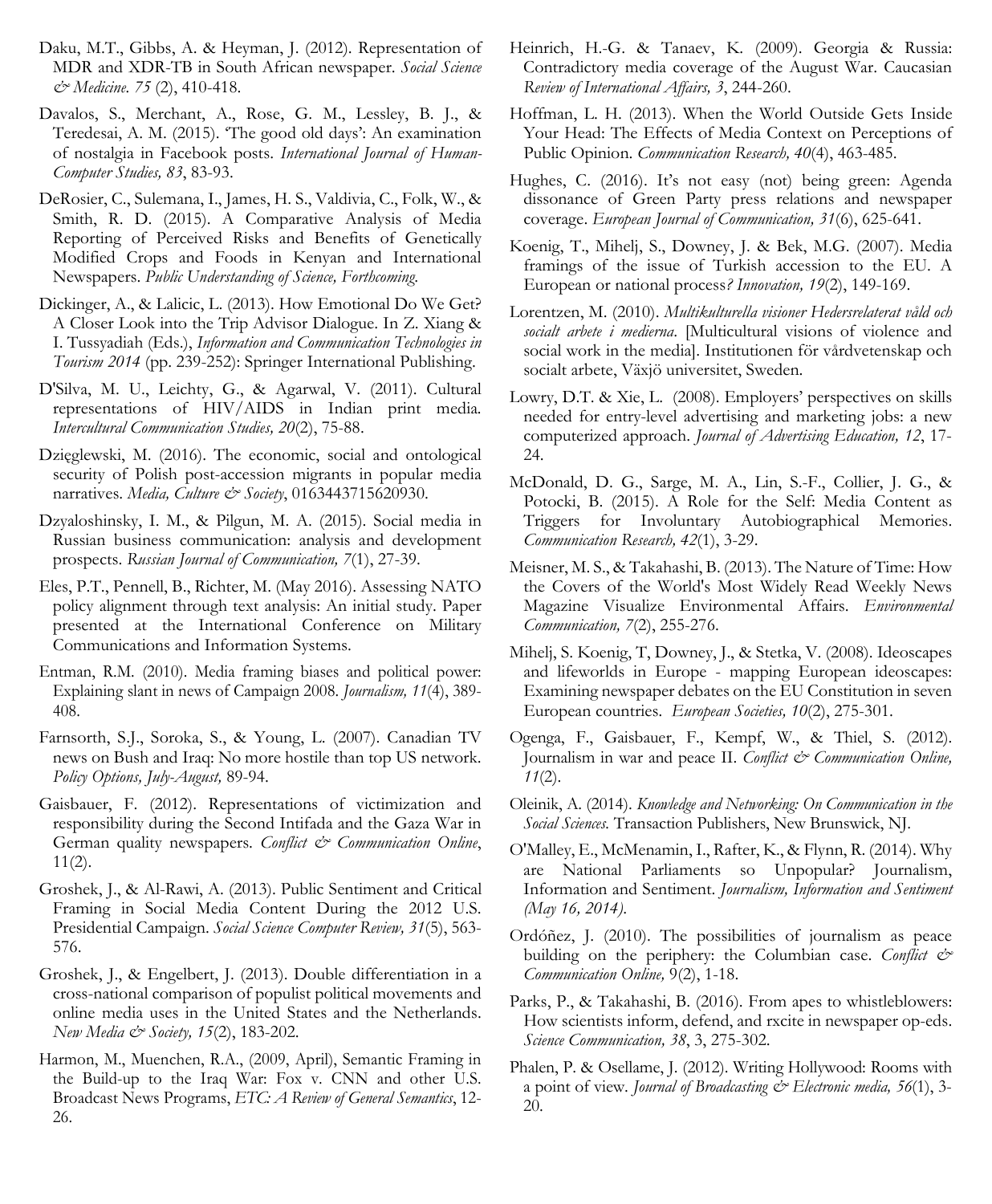- Pressgrove, G., & Besley, J. C. (2014). Developers' Views about Public Meetings in the Context of Public Relations Theory. *Journal of Applied Communication Research, 42*(4), 387-408.
- Schuman, D., Praetorius, R. T., Barnes, D. M., & Arana, A. A. (2016). Military suicide coverage: AP news wire & suicide guidelines. *Death Studies, 40*(9), 570-577.
- Sevillano, M. A. P. (2013). La universidad ante las posibilidades de los dispositivos móviles en el aprendizaje ubicuo/The university before the possibilities of the mobile devices in the ubiquitous learning. *Historia y Comunicación Social, 18*, 461-468.
- Sheets, P., & Rowling, C. M. (2015). When Journalists Say What a Candidate Doesn't: Race, Nation and the 2008 Obama Presidential Campaign. *International Journal of Communication, 9,* 3621–3643.
- Simon, A.F. & Jerit, J. (2007). Toward a theory relating political discourse, media, and public opinion. *Journal of Communication*, 57. 254-271.
- Smith, S. E., Della, L. J., Rajack-Talley, T., D'Silva, M. U., Potter, D. A., Markowitz, L. B., Carthan, Q. (2013). Exploring Media's Impact on African American Women's Healthy Food Habits in Kentucky. *Journal of Intercultural Communication Research, 42*(3), 228-251.
- Soroka, S (2012). The gatekeeping function: Distributions of information in media and the real world. *The Journal of Politics 74*(2); 514-528.
- Soroka, S., Lawlor, A, Farnsworth, S, Young, L (2013). Mass Media and Policymaking. *Routledge Handbook of the Policy Process* (pp. 204211).
- Stephen, T. (1999). Computer-assisted concept analysis of HCR's first 25 years. *Human Communication Research*, 25(4), 498-513.
- Stephen, T. (2000). Concept analysis of gender, feminist, and women's studies research in the communication literature. *Communication Monographs*, 67, 193-214.
- Stephen, T. (2001) Concept analysis of the communication literature on marriage and family. *Journal of Family Communication*, 1(2), 91-110.
- Stojanovski, J. (2015). Do Croatian open access journals support ethical research? Content analysis of instructions to authors. *Biochemia medica, 25*(1), 12-21.
- Takahashi, B., & Meisner, M. (2012). Environmental Discourses and Discourse Coalitions in the Reconfiguration of Peru's Environmental Governance. *Environmental Communication, 6*(3), 346-364.
- Talamini, E. & Dewes, H. (2009). O governo e a mídia na configuração do macroambiente para os biocombustíveis líquidos no Brasil. [Government and media in the configuration of the macroenvironment for liquid biofuels in Brazil]. *Revista de Aministração pública, 43*(2), 415-444.
- Talamini, E. & Dewes, H. (2012). The Macro-environment for liquid Biofuels in brazilian science and public policies. *Science and Public Policy, 39*(1), 13-29.
- Tanner, A., Forde, K. R., Besley, J. C., & Weir, T. (2012). Broadcast Journalism Education and the Capstone Experience. *Journalism & Mass Communication Educator, 67*(3), 219-233.
- Tucker, I., & Goodings, L. (2016). Medicated bodies: Mental distress, social media and affect. *New Media & Society.* Online.
- Xenos, M. (2008). New mediate deliberation: Blog and press coverage of the Alito nomination. *Journal of Computer-Mediated Communication*, *13* (2), 485-503.
- Петрів, Т. І., & Фадєєва, В. Е. (2015). Social Media and Online-Communication in Public Diplomacy of Ukraine and Poland*. Редакційна колегія, 51,* 156-160.

### **Management Science & Market Research**

- Acharya, A., & Gupta, M. (2016). An application of brand personality to green consumers: A thematic analysis. *Qualitative Report, 21*, 8, 1531-1545.
- Ahn, J., Park, J., Ezell, S., & Norwood, M. Seasonality of Online, Third-Party Complaining Behavior. Latin America Advances in Consumer Research 2014, 45.
- Al Maian, R. Y., Needy, K. L., Walsh, K. D., & Alves, T. d. C. L. (2015). A Qualitative Data Analysis for Supplier Quality-Management Practices for Engineer-Procure-Construct Projects. *Journal of Construction Engineering and Management*, *142*(2).
- Amabile, T. and Kramer, S. (2010). What really motivates workers (#1 in breakthrough ideas for 2010). *Harvard Business Review, 88*(1), 44-45
- Amabile, T.M., & Kramer, S.J. (2011). Meeting the challenges of a person-centric work psychology." *Industrial and Organizational Psychology, 4* (1), 116-121.
- Amabile, T.M., & Kramer, S.J. (2011). The power of small wins*. Harvard Business Review*, *89*(5).
- Amabile, T.M., & Kramer, S.J. (2011) *The Progress Principle: Using Small Sins to Ignite Joy, Engagement, and Creativity at Work*. Harvard Business Press.
- Amabile, T.M., and Kramer, S.J. (2007). Inner work life: The hidden subtext of business performance. *Harvard Business Review, 85*(5), 72-83.
- Anderson, J., Jolly, L.D., & Fairhurst, (2007). Customer relationship management in retailing: A content analysis of retail trade journals. *Journal of Retailing and Consumer Services, 14(*6), 394-399.
- Arora R. & Stoner Ch. (2009). A mixed method approach to understanding brand personality. *Journal of Product & Brand Management, 18*(4), 272-283.
- Balla, D., Daniel, P., Sidi Mahmoud Aidara, M., & Louis-Claude, B. (2013). Risk Factors of the Partner Relationship between Open Source ERP Editors and IT Services Companies. *International Business Research, 6*(9), 44.
- Beugelsdijk, S., & Mudambi, R. (2013). MNEs as border-crossing multi-location enterprises: The role of discontinuities in geographic space. *Journal of International Business Studies, 44*(5), 413-426.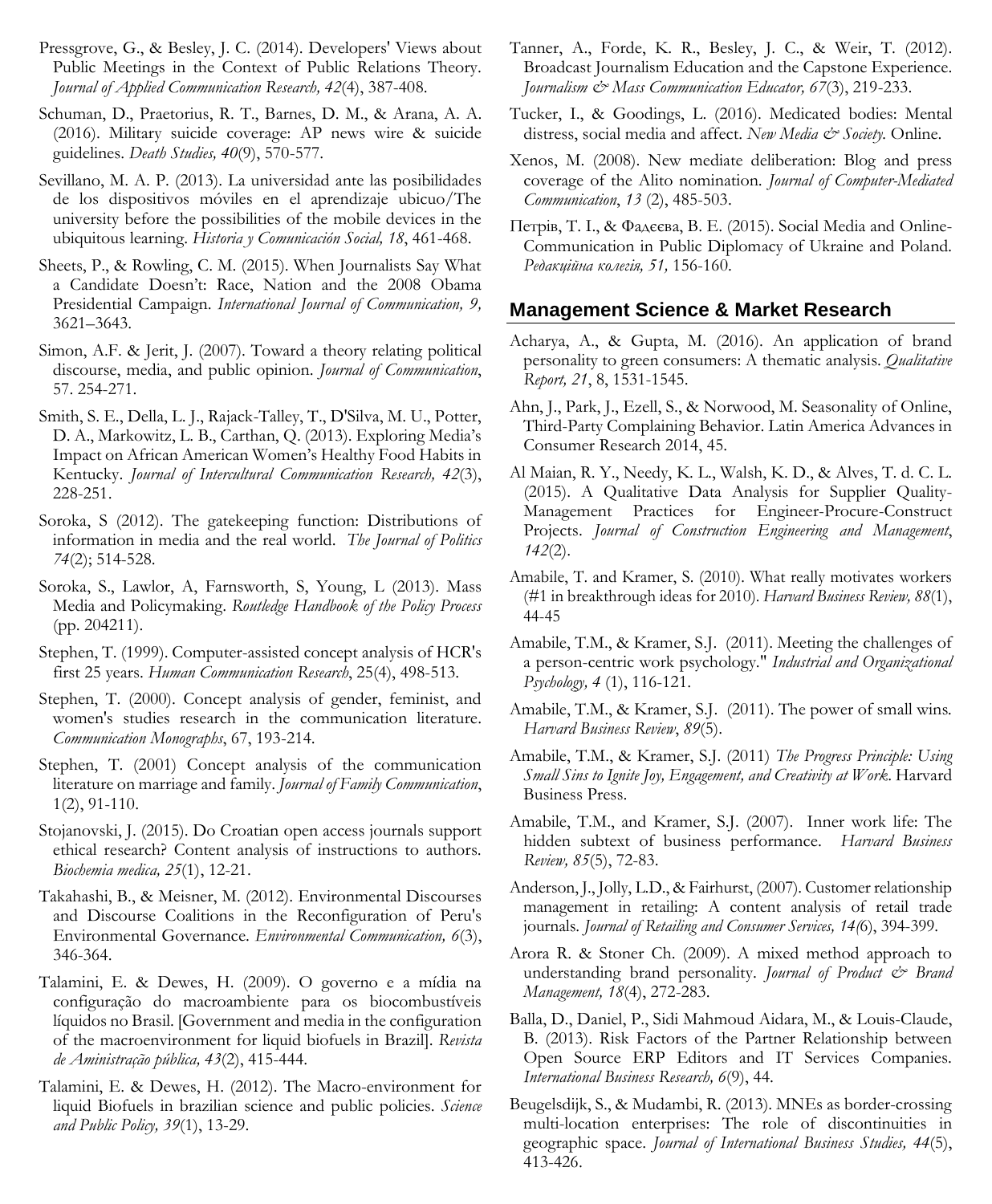- Blair, C. A., Charles Allen, G., Helland, K., & Delise, L. (2014). The smart leader: examining the relationship between intelligence and leader development behavior. *Leadership & organization development journal, 35*(3), 241-258.
- Boiral, O. (2014). Accounting for the Unaccountable: Biodiversity Reporting and Impression Management. *Journal of business ethics*, 1-18 [Online].
- Boiral, O., & Heras-Saizarbitoria, I. (2015). Managing Biodiversity Through Stakeholder Involvement: Why, Who, and for What Initiatives? *Journal of Business Ethics, 1-19* [Online]*.*
- Boiral, O., Baron, C., & Gunnlaugson, O. (2014). Environmental Leadership and Consciousness Development: A Case Study Among Canadian SMEs. *Journal of Business Ethics, 123*(3), 363- 383.
- Boritz, J. E. Hayes, L., & Lim, J. H. (2012). A content analysis of auditors' reports on IT internal control weaknesses: The comparative advantages of an automated approach to control weakness identification. *International Journal of Accounting Information Systems, 14*(2), 138-163.
- Bose, M. Burns, A.C., & Folse, J.A.G. (2009) ″My fifty pairs of shoes are all different!″: Exploring & explaining exorbitant buying. *Advances in Consumer Research 36*, 835-837.
- Bourlakis, M., Sodhi, M. S., & Son, B.-G. (2013). The relative emphasis on supply-chain/logistics topics by UK industry in hiring postgraduates and by UK universities in teaching and research. *International Journal of Logistics Research and Applications, 16*(6), 506-521.
- Brennan, R., Croft, R. (2012). The use of social media in B2B marketing and branding: An exploratory study. *Journal of Customer Behaviour, 11*(2),101-115.
- Brière, S., Tremblay, M., & Daou, A. (2013). Entrepreneurship in South Africa: Looking beyond funding. *Development and Learning in Organization, 28(*2), 17-19.
- Bwalya-Umar, B., & Mubanga, K. H. (2016). Do locals benefit from being in the 'tourist capital? Views from Livingstone, Zambia. *Tourism and Hospitality Research*. Online.
- Campbell, C., Papania, L., Parent, M., Cyr, D. (2010). An exploratory study into brand alignment in B2B relationships. *Industrial Marketing Management, 39*(2). 712-720.
- Carey, S. (2006). *Virtual museum of Canada feedback* Messages 2001- 2005. Canadian Heritage Information Network.
- Champagne, F., Lemieux-Charles, L., Duranceau, M.-F., MacKean, G., & Reay, T. (2014). Organizational impact of evidence-informed decision making training initiatives: a case study comparison of two approaches. *Implementation Science 9*(1), 53-53.
- Chaykina, T., Guerreiro, M., & Mendes, J. (2014). Destination Brand Personality of Portugal for the Russian-Speaking Market. *Journal of Spatial and Organizational Dynamics, 2*(1), 23-40.
- Crilly, D., & Sloan, P. (2014). Autonomy or Control? Organizational Architecture and Corporate Attention to Stakeholders. *Organization science, 25*(2), 339-355.
- Dabic, M., González-Loureiro, M., & Harvey, M. (2013). Evolving research on expatriates: what is 'known' after four decades (1970–2012). *The International Journal of Human Resource Management, 26*(3), 316-337.
- Daou, A., Karuranga, E., & Su, Z. (2013). Intellectual Capital In Mexican SMEs From The Perspective Of The Resource-Based And Dynamic Capabilities Views. *Journal of Applied Business Research, 29*(6), 1673-n/a.
- Danielewicz-Betz, A. (2016). *Communicating in Digital Age Corporations.* Springer.
- Davis, A.K., Piger, J.M., & Sedor, L.M. (2006). *Beyond the numbers: An analysis of optimistic and pessimistic language in earning press releases*. Federal Reserve Bank: St-Louis.
- de-Miguel-Molina, B., Chirivella-González, V., & García-Ortega, B. Corporate philanthropy and community involvement. Analysing companies from France, Germany, the Netherlands and Spain. *Quality & Quantity*, 1-26.
- De Nisco, A., Riviezzo, A., & Napolitano, M.R. (2008). The role of stakeholders in town centre management: guidelines for identification and analysis. *Journal of Place Management and Development, 1*(2), 166-176.
- DeCarlo, K.A, Pierskalla, C.D., Selin, S.W., & Siniscalchi, J.M. (2005). *Interpretative theme development from first impressions and visitor center evaluations at the Spruce Knob-Senaca Rocks National Recreation Area*, WV. Proceeding of the 2005 Northeastern Recreation Research Symposium. 177-185. Bolton Landing, NY.
- Della, L.J., Griffin, D.B., Eroglu, D., Bernhardt, J.M, & Wells, R.R. (2013). Is there health out there in the Afrosphere? An analysis of health related content posted by black bloggers. *Health Marketing Quarterly, Health Marketing Quarterly, 30*(1), 1- 18.
- Do Valle, P. O., Mendes, J., & Guerreiro, M. (2012). Residents' participation in events, events image, and destination image: A correspondence analysis. *Journal of Travel & Tourism Marketing*, *29*(7), 647-664.
- Eisenman, M. (2004). *Aesthetic-based differentiation in commoditized technological industries.* Institute for Social Economic Research and Policy. Columbia University.
- Eisenman, M. (2007). Aesthetic innovation: changing institutional logics in standardized high-technology industries. *Technology, Innovation and Institutions Working Paper Series.* Technology Commercialization Centre; University of Alberta.
- Elverum, C. W., & Welo, T. (2015). On the use of directional and incremental prototyping in the development of high novelty products: Two case studies in the automotive Industry. *Journal of Engineering and Technology Management, 38*, 71-88.
- Elverum, C. W., & Welo, T. (2016). Leveraging prototypes to generate value in the concept-to-production process: a qualitative study of the automotive industry. *International Journal of Production Research*, 1-13.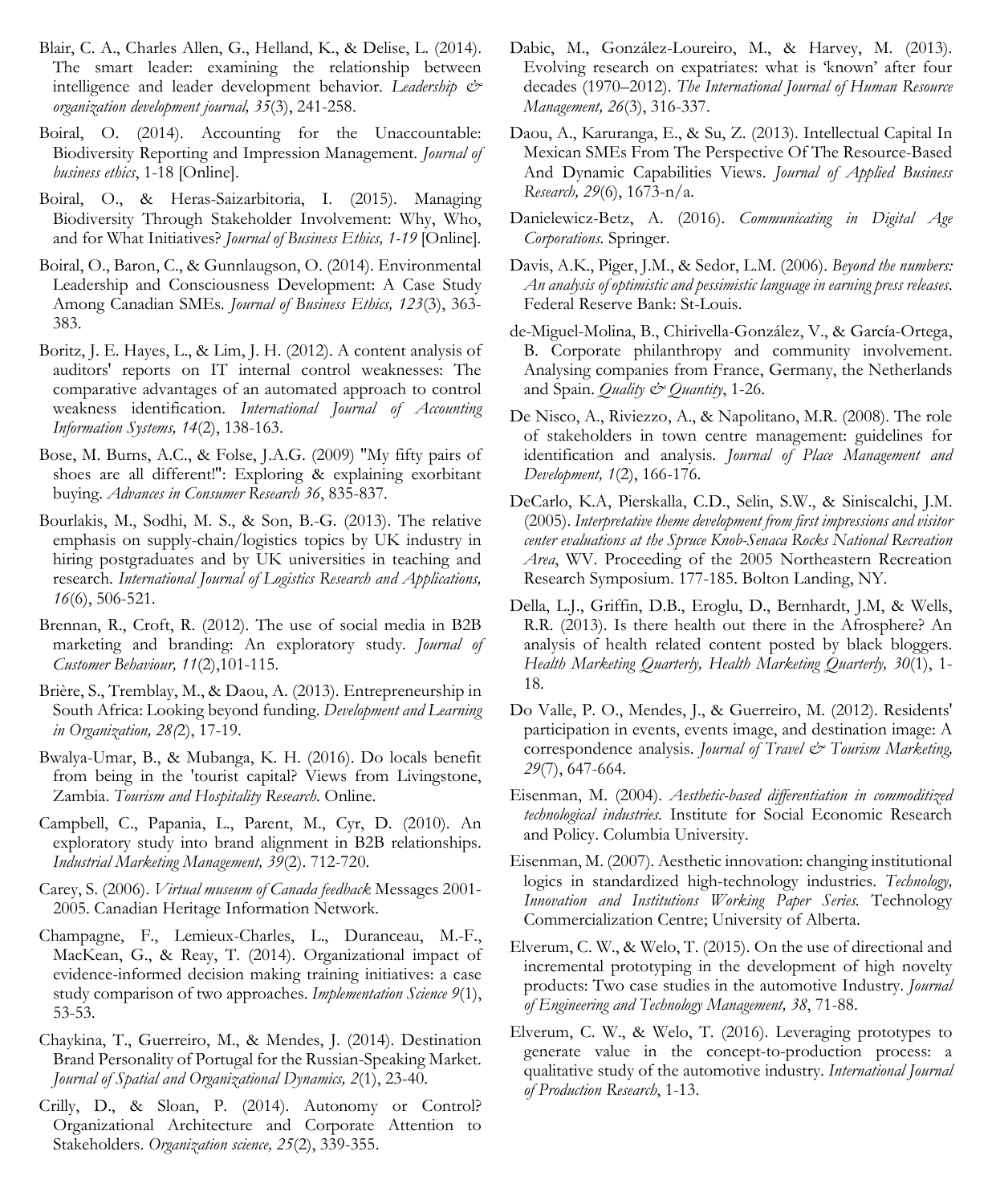- Erzurumlu, S. S., Davies, J., & Joglekar, N. (2014). Managing highly innovative projects: the influence of design characteristics on project valuation. *IEEE transactions on engineering management, 61*(2), 349-361.
- Ford, J.M. & Roberts, A.L. (2003). *Automated content analysis of NIMA's promotion recommendations*. U.S. OPM Project Report.
- Ford, J.M. (March, 2006). The Merit Principles Survey 2005. *PTC Quarterly, 2*(1), Personnel Testing Council, Washington, DC.
- Ford, J.M. (October, 2007). Teach me leadership: What training do federal supervisors say they need? *IPMA-HR News.*
- Ford, J.M. (October, 2009). Targeting the best competencies, *IPMA-HR News*.
- Ford, J.M., Shugrue, L., van Rijn, P. Butler, A. & Nierle, D. (2007*). Accomplishing our mission: The MPS 2005*. U.S. MSPB, Washington, DC.
- Ford, J.M., Stetz, T.A., Bott, M.M. & B.S. O'Leary. (1999). Automated content analysis of multiple-choice test item banks. *Social Science & Computer Review, 18*, 258-271.
- Fukawa, N., & Erevelles, S. (2014). Perceived Reasonableness and Morals in Service Encounters. *Journal of business ethics, 125*(3), 381-400.
- George, J., & Anandkumar, S. V. (2014). Portrayed and perceived online destination personality of select island destinations. *Anatolia, 25*(2), 280-289.
- Gligor, D. M. &. Autry, CH. W. (2012). The role of personal relationships in facilitating supply chain communications: A qualitative study. *Personal Relationships and Supply Chain Communications, 48*(1), 24-43.
- Gligor, D. M., & Holcomb, M. (2013). The role of personal relationships in supply chains: An exploration of buyers and suppliers of logistics services. *The International Journal of Logistics Management, 24*(3), 328-355.
- Gonzalez-Loureiro, M., Dabic, M., & Kiessling, T. (2015). Supply chain management as the key to a firm's strategy in the global marketplace. *International Journal of Physical Distribution & Logistics Management, 45*(1/2), 159.
- González-Loureiro, M., Dabic, M., & Puig, F. (2014). Global organizations and supply chain: New research avenues in the international human resource management. *International Journal of Physical Distribution & Logistics Management, 44*(8/9), 689-712.
- Gray, D. & Roos, G. (2004). What intangible resources do companies value, measure, and report? A synthesis of UK and Finnish research. *International Journal of Learning and Intellectual Capital*, *1*(3), 242-261.
- Haack, P., Schoeneborn, D., & Wickert, C. (2012). Talking the Talk, Moral Entrapment, Creeping Commitment? Exploring Narrative Dynamics in Corporate Responsibility Standardization. *Organization Studies, 33*(5-6), 815-845.
- Hoon, C., & Jacobs, C. D. (2014). Beyond belief: strategic taboos and organizational identity in strategic agenda setting. *Strategic organization, 12*(4), 244-273.
- Jabreel, M., Moreno, A., & Huertas, A. (2016). Semantic comparison of the emotional values communicated by destinations and tourists on social media. *Journal of Destination Marketing & Management. Online.*
- Jaleel, F., & Khan, A.M. (2013). Identification and assessment of impact of knowledge management best practices on project management capability of the organizations. *Journal of Quality and Technology Management, 9*(2), 137-155.
- Janand, A. (2015). Développer les talents par la mobilité interne dans les grandes entreprises françaises: cheminement d'une recherche doctorale. Vie & sciences de l'entreprise, 199(1), 13-32.
- Janand, A. (2015). Quelle signification pour la mobilité interne des cadres? La mobilité interne aux quatre visages. *Revue de gestion des ressources humaines, 96*(2), 42-59.
- Janand, A., & Fourboul, C. V. (2015). Mobilité interne: ce sera avec les motivations intrinsèques! À la recherche de sens, choix, compétence et progrès. @*GRH, 14*(1), 11-45 [Online].
- Jansen, D.J. & de Haan, J. (2007). *The importance of being vigilant: Has ECB communication influenced Euro-area inflation expectations?*  Working Paper No. 148/2007, De Nederlandsche Bank NV.
- Jede, A., & Teuteberg, F. (2016). Towards cloud-based supply chain processes: Designing a reference model and elements of a research agenda. *International Journal of Logistics Management, 27*(2) 438-462.
- Jones, R. P., Camp, K. M., & Fairhurst, A. E. (2015). Temporal and financial risk assessments: How time and money constrain shopper behavior and influence purchase solutions*. Journal of Retailing and Consumer Services, 27*, 154-163.
- Kim, H. Y., & Yoon, J. H. (2013). Examining national tourism brand image: Content analysis of Lonely Planet Korea. *Tourism Review, 68*(2), 56-71.
- Kleij, F.T. & Musters, P.A.D. (2009). Text analysis of open-ended survey responses: a complementary method to preference mapping. *Food Quality and Preferences, 14,* 43-52.
- Kontolaimou, A., Psallidas, D. & Pseiridis, A. (2007). An exploratory investigation of mission statements of banks in South Eastern European countries: customers vs. society? *International Journal of Financial Services Management*, 2(1-2), 82-99.
- Latham, S. (2009). Contrasting strategic response to economic recession in start-up versus established software firms. *Journal of Small Business Management, 47*(2), 180-201.
- Lehoux, P., Daudelin, G., Williams-Jones, B., Denis, J. L., & Longo, C. (2014). How do business model and health technology design influence each other? Insights from a longitudinal case study of three academic spin-offs. *Research Policy, 43*(6), 1025-1038.
- Levy, O. (2005). The influence of top management team attention patterns on global strategic posture of firms. *Journal of Organizational Behavior, 26* (7), 797-819.
- Lock, I., & Seele, P. (2016). The credibility of CSR reports in Europe. Evidence from a quantitative content analysis in 11 countries*. Journal of Cleaner Production.*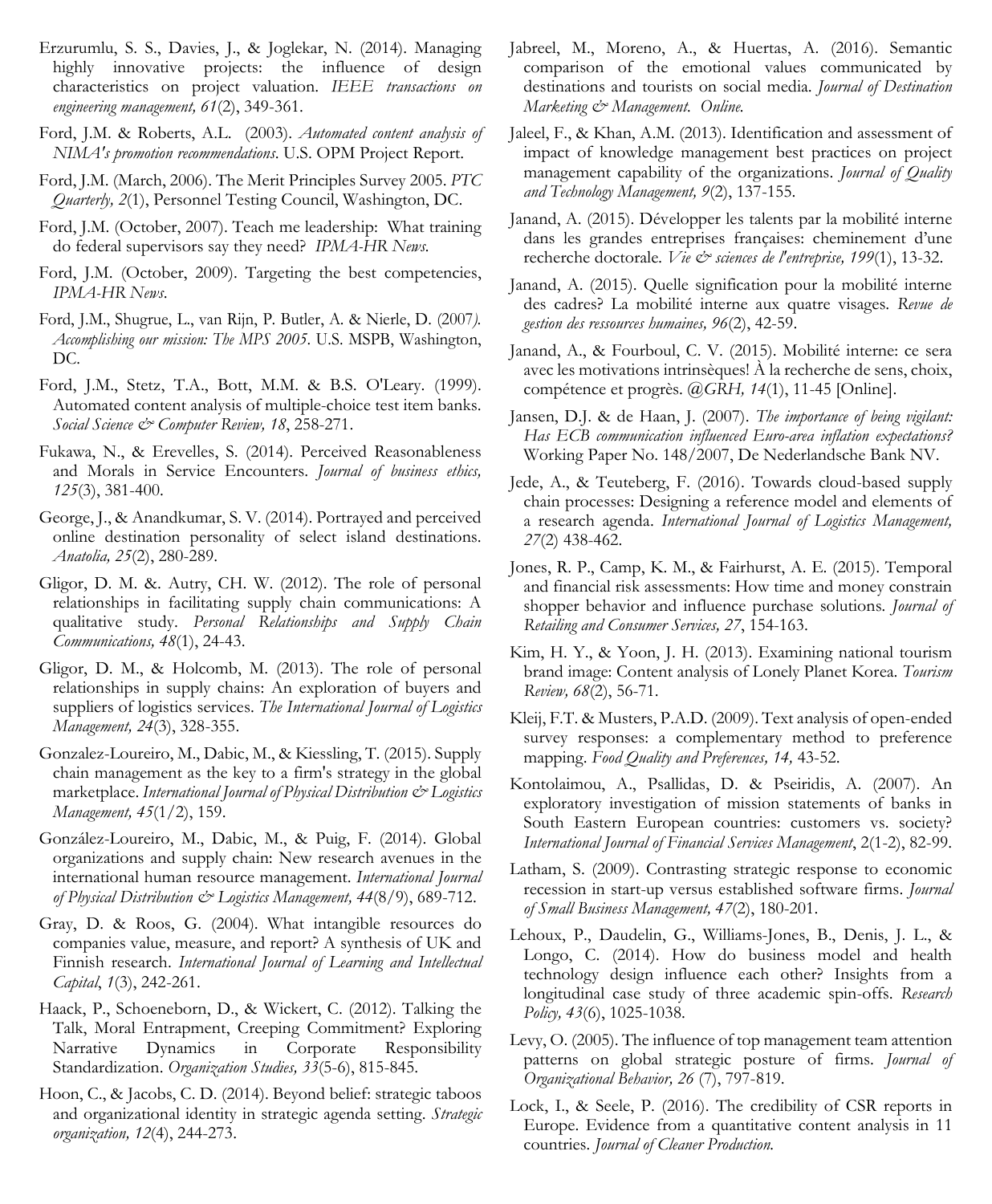- Mangal, V., Guillaume, R., Byung-Gak, Tang, C.S. (2010). An approach for developing an MBA curriculum to meet the career objectives of MBA students with engineering/science background. International *Journal of Engineering Management and Economics, 1*(2-3), 103-144.
- Marchi, G., Giachetti, C., & de Gennaro, P. (2011). Extending lead-user theory to online brand communities: The case of the community Ducati. *Technovation, 31*(8), 350-361.
- Matthies, B., & Coners, A. (2015). Computer-Aided Text Analysis of Corporate Disclosures: Demonstration and Evaluation of Two Approaches. *The International Journal of Digital Accounting Research, 15*(21), 69-98.
- Mathias, B. D., & Smith, A. D. (2015). Autobiographies in Organizational Research Using Leaders' Life Stories in a Triangulated Research Design. *Organizational Research Methods,* 1094428115618761.
- Mehmann, J., Frehe, V., & Teuteberg, F. Crowd Logistics− A Literature Review and Maturity Model. *Innovations and Strate Logistics and Supply* Ch, 117.
- Minerley, K. (2005). *Cross correlating problem reports with existing documentation and information to predicate and remove reoccurring pain points*. IBM z/Series: IBM.
- Moneta, G. B., Amabile, T, Schatzel, E. A., Kramer, S. (2010). Multi-rater assessment of creative contributions to team projects in organizations. *European Journal of Work and Organizational Psychology, 19*(2), 150-176.
- Nichols, B. S., & Flint, D. J. (2013). Competing while shopping: How women shoppers create experiential value through the process of competing, co-opting, and cooperating at a bridal gown sale. *Qualitative Market Research: An International Journal, 16*(3), 1-1.
- Nierle, D., Ford, J.M. & Shugrue, L. (2008). *The power of federal employee engagement.* U.S. MSPB, Washington, DC.
- Nugroho, A., & Sihite, J. (2015). Does the Social Network Relate with the Entrepreneurship? An Empirical Content Analysis. *Jurnal Manajemen, 19*(2).
- Nugroho, A., Harwani, Y., Dewita, A., & Sihite, J. (2015). Is It Traditional or Contemporary Marketing Strategy? A Textual Cluster Analysis @MercuBuana\_Reg. *Mediterranean Journal of Social Sciences, 6*(5 S5), 26-33.
- Oesterreich, T. D., & Teuteberg, F. (2016). Understanding the implications of digitisation and automation in the context of Industry 4.0: A triangulation approach and elements of a research agenda for the construction industry. *Computers in Industry*, 83, 121-139.
- Omar, A., Davis‐Sramek, B., Fugate, B. S., & Mentzer, J. T. (2012). Exploring the complex social processes of organizational change: Supply chain orientation from a manager's perspective. *Journal of Business Logistics, 33*(1), 4-19.
- Oom do Valle, P., Mender, J., & Guerrieiro, M. (2012). Residents' participation in events, events images, and destination image: A correspondence analysis. *Journal of Travel & Tourism Marketing*, *29*(7), 647-664.
- Opoku, R. & Hinson, R. (2006). Online brand personalities: An exploratory analysis of selected African countries. *Place Branding, 2*(2), 118-129.
- Opoku, R. A. (2009). Mapping destination personality in cyberspace: an evaluation of country web sites using correspondence analysis, *Journal of Internet Commerce, 8*(1), 70-87.
- Opoku, R. Abratt, R. & Pitt, L. (2006). Communicating brand personality: Are the websites doing the talking for the top South African Business Schools? *Journal of Brand Management, 14*, 20- 39.
- Opoku, R., Hultman, M., & Salehi-Sangari, E. (2008). Positioning in market space: The evaluation of Swedish universities' online brand personalities. *Journal of Marketing for Higher Education, 18* (1), 124-144.
- Opoku, R., Pitt, L.F., Abratt, R. (2007). Positioning in cyberspace: Evaluating bestselling authors' online communicated brand personalities using computer-aided content analysis. *South-African Journal of Business Management, 38*(4), 21-32.
- Page, M.J., Bevelander, D., & Pitt, L.F. (2004). Positioning the executive MBA product: let's not forget the requirements of the corporate market. *Journal of General Management, 30* (1), 1-16.
- Palrecha, R., Spangler, W. D., & Yammarino, F. J. (2012). A comparative study of three leadership approaches in India. *The Leadership Quarterly, 23(*1), 146-162.
- Pan, S. & Ryan, Ch. (2009). Tourism sense-making: the role of the senses and travel journalism, Journal of Travel  $\mathcal{C}^*$  Tourism *Marketing, 26*(7), 625-639.
- Pan, S., Lee, J., & Tsai, H. (2014). Travel photos: Motivations, image dimensions, and affective qualities of places. *Tourism Management, 40*, 59-69.
- Papania, L., Campbell, C., Opoku, R. Styven, M., & Berthon, J.P. (2008). Using brand personality to assess whether biotechnology firms are saying the right things to their network. *Journal of Commercial Biotechnology*, *14* (3), 247-255.
- Pedroso, C. B., & Silva, A. L. d. (2015). Dynamic implementation of Sales and Operations Planning: main challenges. *Gestão & Produção, 22*(3), 662-677.
- Péladeau, N., & Sovall, C. (2005). *Application of Provalis Research Corp.'s statistical content analysis text mining to airline safety reports*. Global Aviation Information Network.
- Pereira, C. R., Christopher, M., & Silva, A. L. D. (2014). Achieving supply chain resilience: the role of procurement. *Supply Chain Management: An International Journal, 19*(5/6), 626- 642.
- Pitt, L.F. & Papania,L. (2007). In the words: managerial approaches to exploring corporate intended image through content analysis*. Journal of General Management, 32*(4), 1-16.
- Pitt, L.F. Opoku, R., Hultman, M., Abratt, R. & Spyropouto, S. (2007). What I say about myself: Communication of brand personality by African countries. *Tourism Management. 28*(3), 835- 844.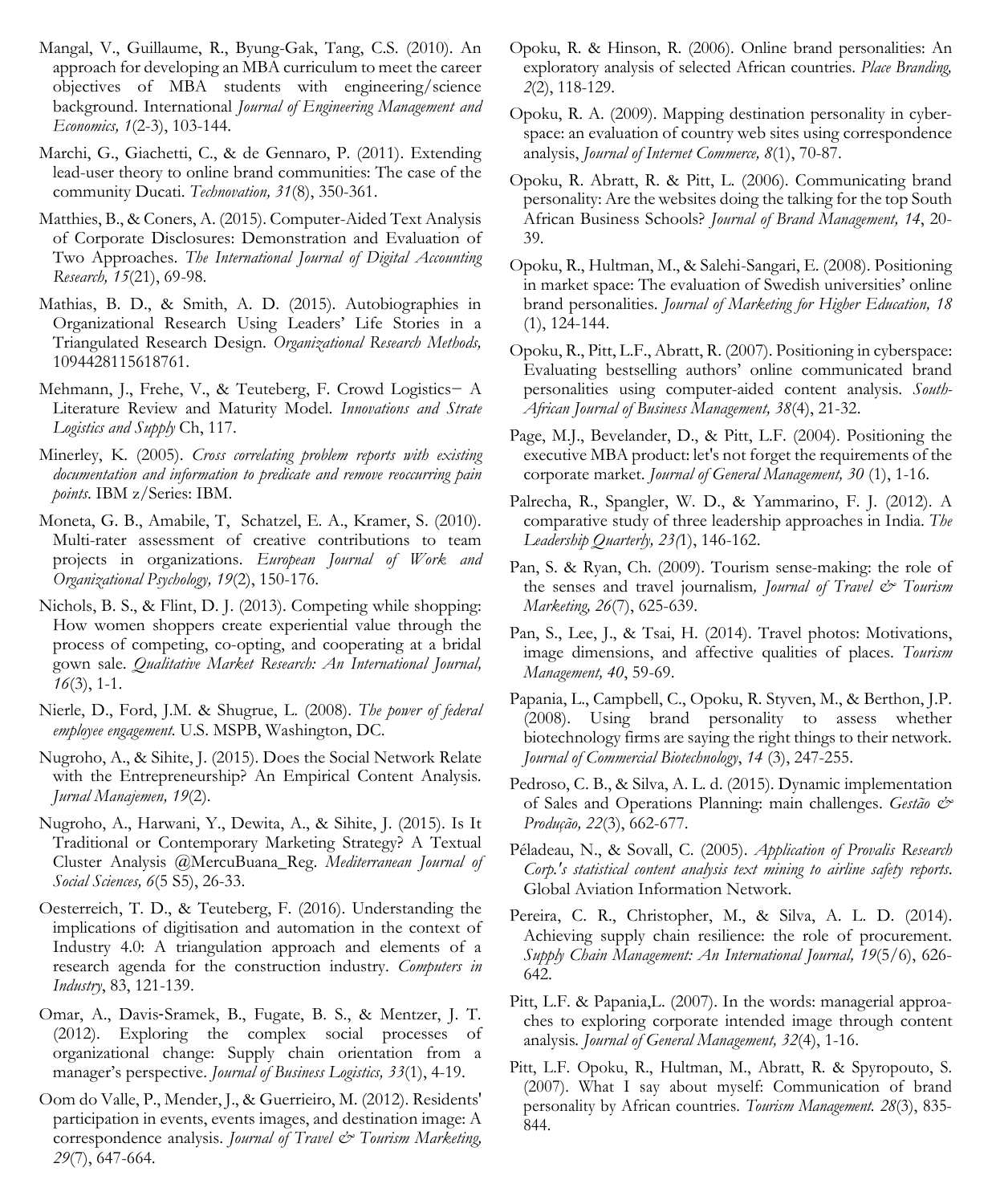- Pollach, I. (2008). Electronic word-of-mouth: a genre approach to consumer communities. *International Journal of Web Based Communities, 4*(3), 284-301.
- Powell, S. & Dodd, C. (2007). Managing vision and the brand within the creative industries. *Corporate Communications: An International Journal, 12*(4), 394-413.
- Powell, S. & Ennis, S. (2007). Organisational marketing in the creative industries. *Qualitative Market Research: An International Journal*, *10*(4), 375-389.
- Powell, S. (2007). Organisational marketing, identity and the creative brand. *Journal of Brand Management*, *15*, 41-56.
- Pullman, M. McGuire,K, Cleveland, C. (2005). Let me count the words: Quantifying open-ended interactions with guests. *Cornell Hotel and Restaurant Administration Quarterly*, *46*(3), 323-343.
- Ray, J. L., & Smith, A. D. (2012). Using Photographs to Research Organizations: Evidence, Considerations, and Application in a Field Study. *Organizational Research Methods, 15*(2), 288-315.
- Ray, J.L. & Smith, A.D. (2011). Worth a thousand words: Photographs as a novel methodological tool in strategic management. In D.D. Bergh, & D.J. Ketchen. Building Methodological Bridges. Emerald Group Publishing, 289-323.
- Richelieu, A., & Korai, B. (2014). The consumption experience of Tim Hortons' coffee fans. *Qualitative market research, 17*(3), 192.
- Sanders, N. R., Zacharia, Z. G., & Fugate, B. S. (2013). The interdisciplinary future of supply chain management research. *Decision sciences, 44*(3), 413-429.
- Sattari, S., Pitt, L.F., & Caruana, A. (2011). How readable are mission statements? An exploratory study. *Corporate Communications: An International Journal, 16*(4), 282-292.
- Saunders, M.N.K. (October, 2011). Web versus mail: The influence of survey distribution mode on employees' response. *Field Methods 24*(1), 56-73.
- Sevin, H. E. (2014). Understanding cities through city brands: City branding as a social and semantic network. *Cities, 38*, 47- 56.
- Smith A. D., Plowman D.A., Duchon D. & Quinn A. M. (2009). A qualitative study of high-reputation plant managers: Political skill and successful outcomes, *Journal of Operations Management, 27*, 428-443.
- Sodhi, M. S., B. Son. (2008). ASP, The art and science of practice: Skills employers want from operations research graduates*. Interfaces, 38*(2) 140-146.
- Sodhi, M.S & Son, B.G. (2005). What industry wants from O.R. grads? *OR/MS Today*, August.
- Sodhi, M.S., Son, B.-G. & Tang, C.S. (2008). ASP, the art and science of practice: What employers demand from applications for MBA-level supply chain jobs and the coverage of supply chain topics in MBA courses. *Interface, 38*(6), 469-484.
- Sodhi, M.S., Son, B.G., & Tang, C.S. (2005). *What employers demand from applicants for MBA-level supply-chain jobs*? Social Science Research Network.
- Son, B.G. and Sodhi, M. (2005). *Math modeling: What skills do employers want in industry?* ICTMA 12 Teaching of Mathematical Modeling and Application, London, UK.
- Sonnier, B. M. (2008). Intellectual capital disclosure: High tech versus traditional sector companies*. Journal of Intellectual Capital, 9*(4), 705-722.
- Sonnier, B. M., Carson, K. D., and Carson, P. P. (2008). Intellectual capital disclosure by traditional U.S. companies: A longitudinal assessment. *Journal of Accounting & Organizational Change, 4*(1), 67-80.
- Sonnier, B.M., Carson, K.D., & Carson, P.P. (2007). Accounting for intellectual capital: the relationship between profitability and disclosure. *Journal of Applied Management and Entrepreneurship, 12*(2). 3-14.
- Spangler, W. D., Gupta, A., Kim, D. H., & Nazarian, S. (2012). Developing and validating historiometric measures of leader individual differences by computerized content analysis of documents. *The Leadership Quarterly, 23*(6), 1152-1172.
- Spinks, N., Silburn, N., & Birchall, D. (2006). *Educating engineers for the 21sth century: The industry view*. Henly Management College: Henley-on-Thames: UK.
- Talamini, E., Emiel, F. M. W., Antônio Domingos, P., & Dewes, H. (2013). Scanning the macro-environment for liquid biofuels. *Journal of Strategy and Management, 6*(1), 40-60.
- Talbot, D., & Boiral, O. (2014). Strategies for Climate Change and Impression Management: A Case Study Among Canada's Large Industrial Emitters. *Journal of business ethics*, 1-18.
- Talbot, D., & Boiral, O. GHG Reporting and Impression Management: An Assessment of Sustainability Reports from the Energy Sector. *Journal of Business Ethics,* 1-17.
- Tang, C., & Guo, L. (2013). Digging for gold with a simple tool: Validating text mining in studying electronic word-of-mouth (eWOM) communication. *Marketing Letters*, 1-7.
- Thompson, J. R. (2015). Value Shifts in Public Sector Human Resource Management A Congressional Perspective. *Review of Public Personnel Administration,* [Online]*.*
- Thompson, J. R. (2016). Public Values in Context: A Longitudinal Analysis of the US Civil Service. *International Journal of Public Administration, 39*(1), 15-25.
- Thornton, L. M., Esper, T. L., & Morris, M. L. (2013). Exploring the impact of supply chain counterproductive work behaviors on supply chain relationships. *International Journal of Physical Distribution & Logistics Management, 43*(9), 786-804.
- Tolkach, D., Chon, K. K., & Xiao, H. (2015). Asia Pacific Tourism Trends: Is the Future Ours to See? Asia Pacific *Journal of Tourism Research,* 1-20.
- Vicol, O., & Zait, A. (2014). A country's image as tourist destination for external intermediaries. *Management & Marketing, 9*(1), 47-74.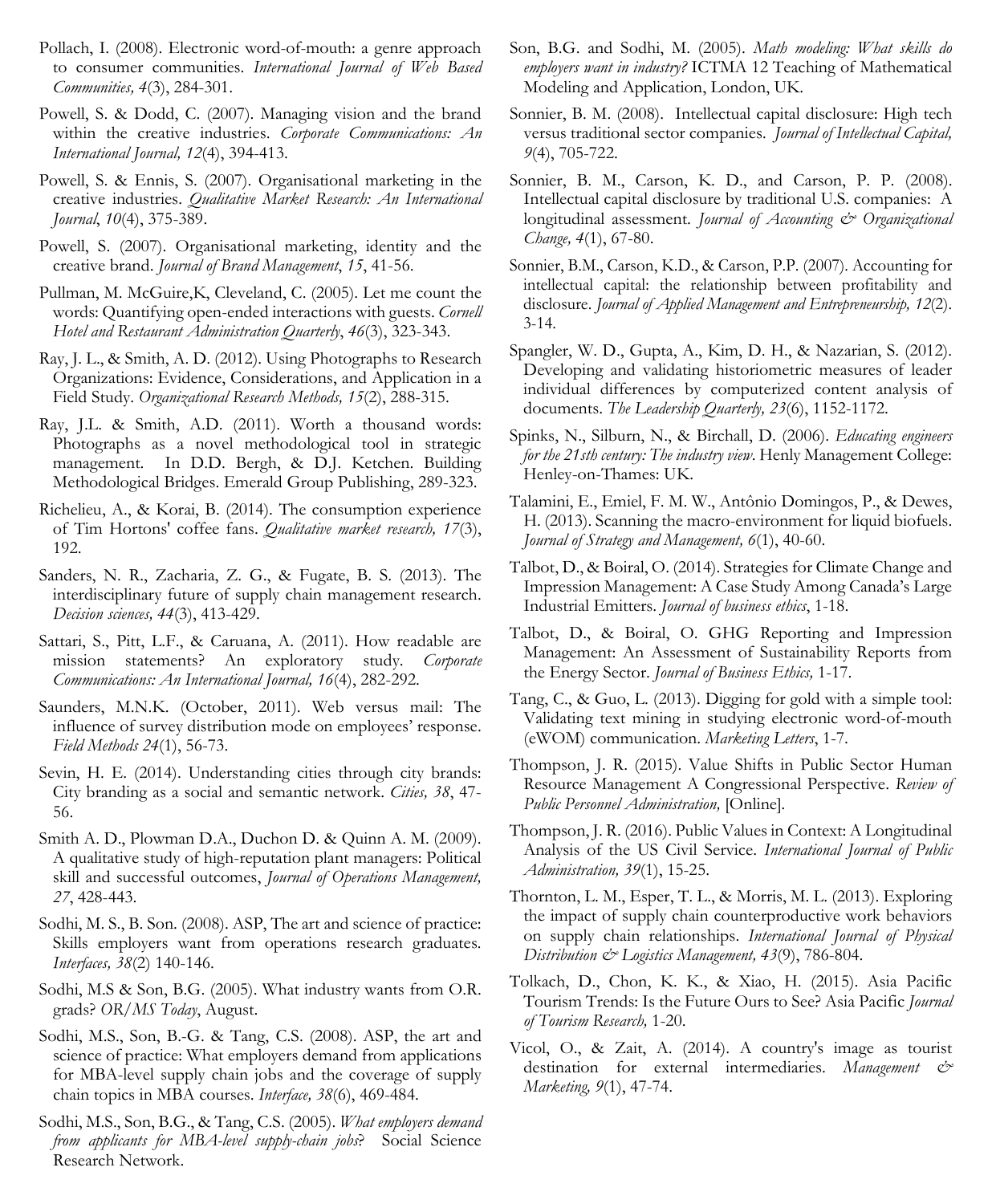- Vinerean, S., Opreana, A., & Ţichindelean, M. (2014). Analyzing Consumer Engagement Programs from the Perspective of a Qualitative Research of Marketing Executives. *Procedia Economics and Finance, 16*(0), 621-630.
- Waeraas, A. (2013). Beauty from within: What bureaucracies stand for. *American Review of Public Administration, 20*(1), 1-18.
- Wæraas, A. (2014). Beauty from Within: What Bureaucracies Stand for. *The American Review of Public Administration, 44*(6), 675- 692.
- Waller, S., Trendafilova, S., & Daniell, R. (2015). Did the 2012 World Series Positively Smpact the Image of Detroit?: Sport as a Transformative Agent in Changing Images of Tourism Destinations. *Journal of Sport & Tourism*, 1-22.
- West, D. (2007). Directions in marketing communication research: An analysis of the international journal of advertising. *International Journal of Advertising, 26*(4), 543-554.
- Zacharia, Z. G., Sanders, N. R., & Fugate, B. S. (2014). Evolving functional perspectives within supply chain management. *Journal of Supply Chain Management, 50*(1), 73-88.

## **Education & Psychology**

- Agnihotri, A., & Bhattacharya, S. (2016). Online Review Helpfulness: Role of Qualitative Factors. *Psychology & Marketing*, *33*, 11, 1006-1017.
- Ames, D. R. & Bianchi, E.C. (2008). The agreeableness asymmetry in first impressions: Perceivers' impulse to (mis)judge agreeableness and how it is moderated by power. *Personality and Social Psychology Bulletin, 34*, 1719-1736.
- Angelle, P. S., & DeHart, C. A. (2011). Teacher Perceptions of Teacher Leadership: Examining Differences by Experience, Degree, and Position. *NASSP Bulletin, 95*(2), 141-160.
- Angelle, P.S. (2010). An organizational perspective of distributed leadership: a portrait of a middle school. *Research In Middle Level Education Online, 33*(5), 1-16.
- Applequist, K.L, Keagan, L.J., Benitez, J.J., Schwalbach, J. (2012). Case study on transition: An American indian student with a learning disability. *Review of Disability Studies, An International Journal, 8* (1), 11-21.
- Archambault, J., & Garon, R. (2011). Elementary school principals in low socio-economic-status schools: a universitybased research program designed to support mandated reform. *International Journal of Leadership in Education, 15*(1), 1-22.
- Aydeniz, M., & Michael, A. G. Using Self-Assessment to Improve College Students' Engagement and Performance in Introductory Genetics. *Necatibey Faculty of Education Electronic Journal of Science and Mathematics Education, 17*(2), 1-17.
- Babinski, L. M., Corra, A. J., & Gifford, E. J. (2016). Evaluation of a Public Awareness Campaign to Prevent High School Dropout. *The Journal of Primary Prevention, 37*, 4, 361-375.
- Badia, A. (2015). Research trends in technology-enhanced learning/Tendencias de la investigación en el aprendizaje favorecido por la tecnología. *Infancia y Aprendizaje, 38*(2), 253- 278.
- Bell, T., & Romano, E. (2015). Child resilience in out-of-home care: Child welfare worker perspectives. *Children and Youth Services Review, 48*(0), 49-59.
- Bendassolli, P. F., Coelho-Lima, F., de Araujo Pinheiro, R., & de Siqueira Gê, P. C. (2015). The Brazilian Scientific Production on Sense and Meaning of Work: Review of Use of Terminology and Current Thematic Classifications. *Avances en Psicología Latinoamericana, 33*(2), 203-221.
- Benetti, A. C. (2015). Quand l'habit fait le moine: chercher à convaincre autrui de son efficacité rend-il efficace? *Formation et profession, 23*(3), 99-111.
- Blanchet-Cohen, N., & Brunson, L. (2014). Creating Settings for Youth Empowerment and Leadership: An Ecological Perspective. *Child & Youth Services*, 35(3), 216-236.
- Bocquillon, M., Derobertmasure, A., Artus, F., & Demeuse, M. (2015). Students' comments about university teaching: which links with effectiveness models? *Revista d'Innovació Educativa*, 15, 1-11.
- Bourdeau, G., Lecomte, T., & Lysaker, P. H. (2015). Stages of recovery in early psychosis: Associations with symptoms, function, and narrative development. *Psychology and Psychotherapy: Theory, Research and Practice*,*88*(2), 127-142.
- Boswell, J. N., Wilson, A. D., Stark, M. D., & Onwuegbuzie, A. J. (2015). The role of mentoring relationships in counseling programs. *International Journal of Mentoring and Coaching in Education, 4*(3), 168-183.
- Braga, L., & Rochette, A. (2013). A qualitative study of rehabilitation professionals'optimal social participation and factors perceived as influencing. *Open Rehabilitation Journal, 6*, 26-34.
- Briand-Malenfant, R., Lecours, S., & Deschenaux, E. (2012). What does sadness mean to BPd Patients? *Journal of Personality Disorders, 26*(6), 939-955.
- Broemmel, A.D. & Evans, K. (2011). Listening to the Teachers: Experiences in Success for All Classrooms. *Journal of School Connections, 3*(1), 63-90.
- Burnley, P.C., Evans, W., & Jarrett, O.S. (2002). A comparison of approaches and instruments for evaluating a geological sciences research experiences program. *Journal of Geoscience Education, 50(1)*, 15-24.
- Byers, V. T., Smith, R. N., Angrove, K. E., McAlister-Shields, L., & Onwuegbuzie, A. J. (2015). Experiences of Select Women Doctoral Students: A Feminist Standpoint Theory Perspective. *International Journal of Education, 7*(1), 266-304.
- Cárcamo-Ulloa, L., Flores-Aguilar, P., & Ramírez, J. D. (2014). Didactic Innovations through YouTube and Gigapan: Teachers' Perceptions in Classrooms in Southern Chile. *Creative Education, 5*(12), 1071-1079.
- Catano, N. & Stronge, J.H. (2007). What do we expect of school principals? Congruence between principal evaluation and performance standards. *International Journal of Leadership in Education, 10*(4), 379-399.
- Cavicchiolo, E., Alivernini, F., & Manganelli, S. (2016.). Immigrants Are Like … The Representation of Immigrants in Italy: The Metaphors Used by Students and Their Family Backgrounds. *Educational, Cultural and Psychological Studies*, *13*, 163-190.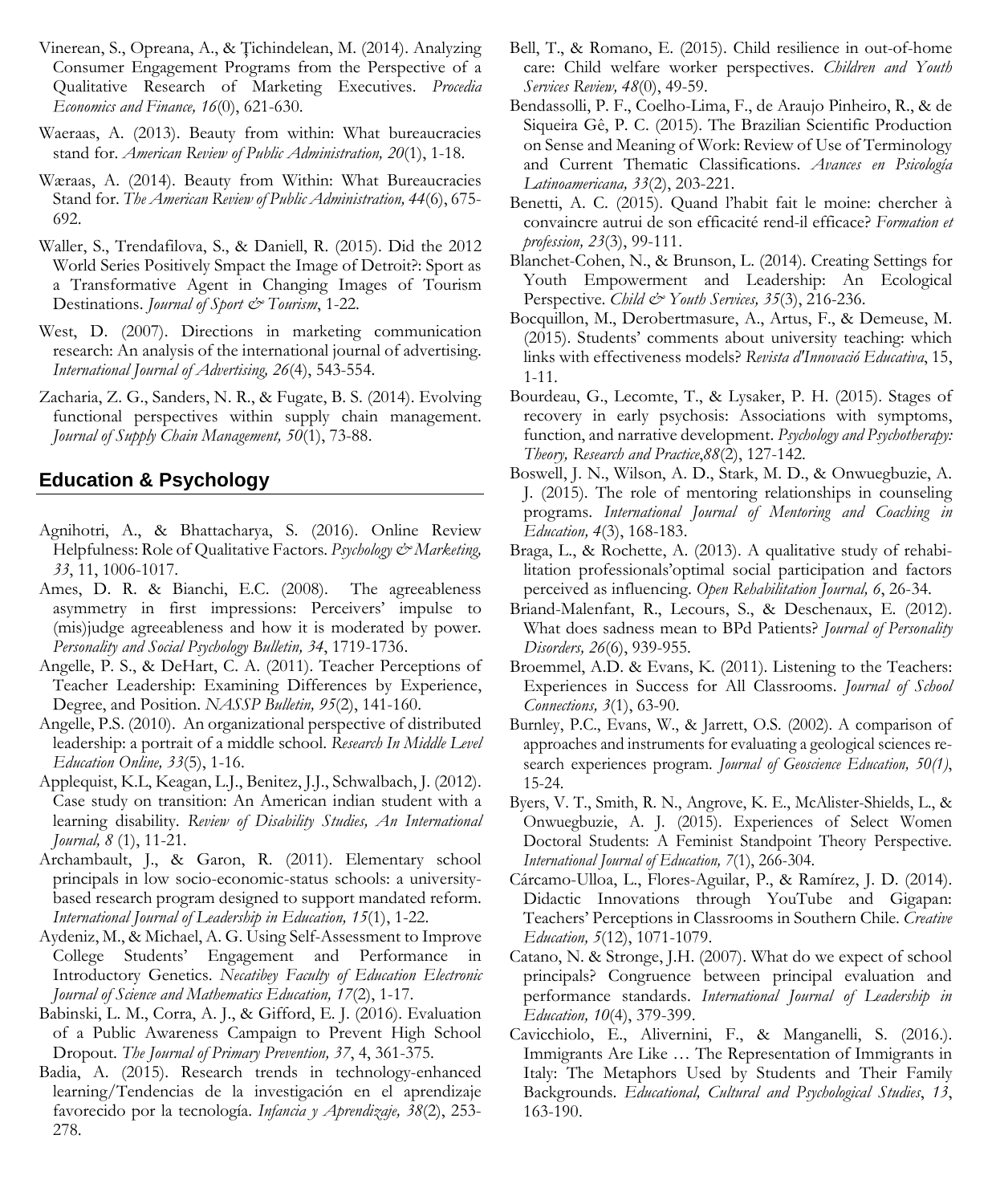- Coleman, M. B., Cady, J. A., & Rider, R. A. (2015). "The Idea of Accessibility and the Reality of Accessibility Are Very Different!" Using a Wheelchair Experience to Teach Preservice *Special Educators about Accessibility. Physical Disabilities: Education and Related Services, 34*(2), 32-54.
- Combs, J.P. & Onwuegbuzie, A.J. (2012). Relationship among attitudes, coping strategies, and achievement in doctoral-level statistics courses: a mixed research study*. International Journal of Doctoral Studies, 7,* 349-375.
- Corbière, M., Samson, E., Negrini, A., St-Arnaud, L., Durand, M.-J., Coutu, M.-F., Lecomte, T. (2016). Factors perceived by employees regarding their sick leave due to depression. *Disability and rehabilitation*, *38*(6), 511-519.
- Costen W.M. (2009). The value of staying connected with technology: An analysis exploring the impact of using a course management system on student learning. *Journal of Hospitality, Leisure, Sport and Tourism Education, 8*(2), 47-59.
- Costen, W. M., Waller, S. N., & Wozencroft, A. J. (2013). Mitigating race: Understanding the role of social connectedness and sense of belonging in African–American student retention in hospitality programs. *Journal of Hospitality*, Leisure, Sport & *Tourism Education, 12*(1), 15-24.
- Czechowski, K., Miranda, D., & Sylvestre, J. (2015). Like a Rolling Stone: A Mixed-Methods Approach to Linguistic Analysis of Bob Dylan's Lyrics. *Psychology of Aesthetics, Creativity, and the Arts, 10*(1), 99-113.
- De Paiva, H.L, & Yamamoto, O.H. (2010). Formação e prática comunitária do psicólogo no âmbito do "terceiro setor" [Psychologist's community training and practice at the "third sector"] *Estudos de Psicologia, 15*(2), 153-160.
- Denham, M. A., & Onwuegbuzie, A. J. (2013). Beyond Words: Using Nonverbal Communication Data in Research to Enhance Thick Description and Interpretation*. International Journal of Qualitative Methods, 12*, 670-696.
- Derobertmasure, A., & Robertson, J. E. (2014). Data analysis in the context of teacher training: code sequence analysis using QDA Miner(R). *Quality and Quantity, 48*(4), 2255-2276.
- Douglass, K., & Bilal, D. (2014). Constructing the Role of School Librarians in the 21st Century Workforce: Implications of NSF-Funded DataONE for K-12 Librarianship. In iConference 2014 Proceedings (p. 1157 - 1159).
- Dubé, F., Granger, N., & Dufour, F. (2015). Continuing Education for High School Resource Teachers and Their Sense of Self-efficacy. *American Journal of Educational Research, 3*(6), 707-712.
- Dulude, E., Spillane, J. P., & Dumay, X. (2015). High Stakes Policy and Mandated Curriculum A Rhetorical Argumentation Analysis to Explore the Social Processes That Shape School Leaders' and Teachers' Strategic Responses. *Educational Policy* [Online]*.*
- Dupont, B. (2014). Private security regimes: Conceptualizing the forces that shape the private delivery of security. *Theoretical Criminology, 18*(3), 263-281.
- F.-Dufour, I. & Brassard, R. (2014). The convert, the remorseful and the rescued: Three different processes of desistance from crime. *Australian & New Zealand Journal of Criminology, 47*(3), 313-335.
- F-Dufour, I. (2015). Le désistement assisté? Les interventions des agents de probation telles que perçues par des sursitaires qui se sont désistés du crime. *Criminologie, 48*(2), 265-288.
- Flores, M. A., & Derrington, M. L. (2015). School principals' views of teacher evaluation policy: lessons learned from two empirical studies. *International Journal of Leadership in Education*, 1- 16 [Online].
- Frank, B.A. & Walsh, R.J. (2011). Does reflective learning take place in online MBA introductory quantitative courses? *Journal of Instructional Pedagogies. 7*, 1-11.
- Frels, R. K., Onwuegbuzie, A. J., Bustamante, R. M., Garza, Y., Nelson, J. A., Nichter, M., & Soto Leggett, E. (2013). Purposes and approaches of selected mentors in school‐based mentoring: a collective case study. *Psychology in the Schools, 50*(6), 618-633.
- Frels, R. K., Zientek, L. R., & Onwuegbuzie, A. J. (2013). Differences of Mentoring Experiences across Grade Span among Principals, Mentors, and Mentees. *Mentoring & Tutoring: Partnership in Learning, 21*(1), 28-58.
- Frels, R.K, Onwuegbuzie, A.J., & Slate, J.R. (2010). The Flagship Journal of the Mid-South Educational Research Association. *Research in the Schools, 17*(1), i-vii.
- Frels, R.K., Onwuegbuzie, A.J., Leech, N.L. & Collins K. M. T. (2012). Challenges to teaching mixed research courses. *The Journal of Effective Teaching, 12*(2), 23-44.
- Geneviève, C. (2014). Répercussions des difficultés dans la compétence scripturale d'enseignants du primaire en contexte d'insertion professionnelle. *Language and Literacy, 16*(2), 38.
- Glass, C. R., Kociolek, E., Wongtrirat, M. R., Lynch, R. J., & Cong, M. S. (2015). Uneven Experiences: The Impact of Student-Faculty Interactions on International Students' Sense of Belonging*. Journal of International Students, 5*(4), 353-367.
- Glass, C. R. (2016). Self-Expression, Social Roles, and Faculty Members' Attitudes towards Online Teaching. *Innovative Higher Education*. Pp 1-14. Online.
- Gonzales, V., Sampson, M. V., Valle, R., & Onwuegbuzie, A. J. (2015). The Doctoral Challenge: Select Women Students' Experiences in a Higher Educational Leadership Doctoral Program. *International Journal of Education, 7*(3), 121-148.
- Goudreau, J., Pepin, J., Larue, C., Dubois, S., Descôteaux, R., Lavoie, P., & Dumont, K. (2015). A competency-based approach to nurses' continuing education for clinical reasoning and leadership through reflective practice in a care situation. *Nurse education in practice, 15*(6), 572-578.
- Grandisson, M., Tétreault, S. & Freeman, A., R.(2012). Enabling integration in sports for adolescents with intellectual disabilities. *Journal of Applied Research in Intellectual Disabilities, 25*(3), 217-230.
- Granger, N., & Dubé, F. (2015). Définir la fonction d'enseignantressource dans le secondaire: une recherche-action formation. *La nouvelle revue de l'adaptation et de la scolarisation, 70-71*, 121-136.
- Habibi, M. F., Nicklas, J., Spence, M., Hedberg, S., Magnuson, E., & Kavanagh, K. F. (2012). Remote Lactation Consultation: A Qualitative Study of Maternal Response to Experience and Recommendations for Survey Development. *Journal of Human Lactation, 28*(2), 211-217.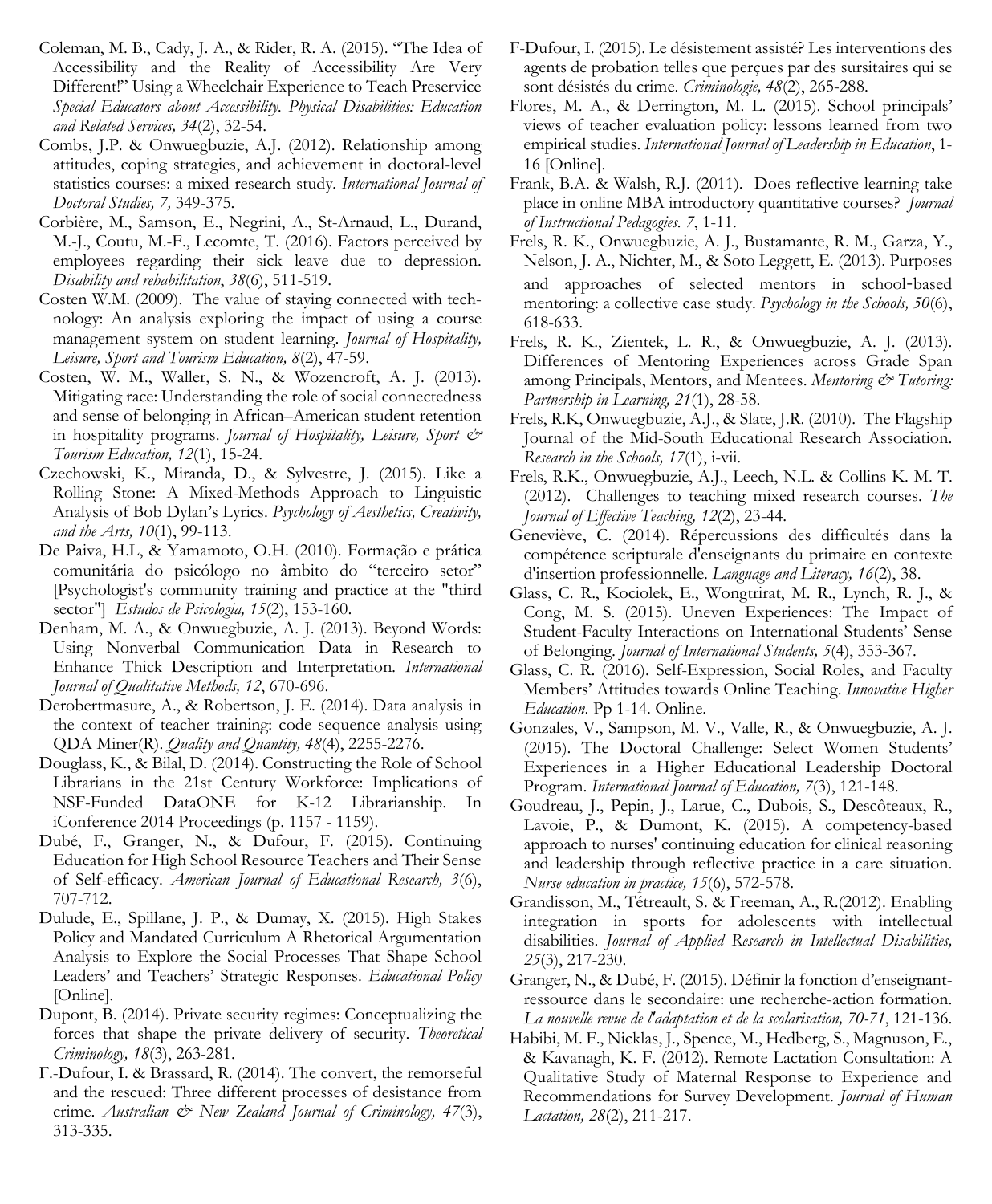- Hubert, G., Francine, J.-G., Sylvie, T., & Maude, G. (2014). L'entrée à la maternelle de l'enfant ayant un trouble du spectre de l'autisme : une transition à planifier. *Canadian Journal of Education, 37*(4), 1.
- Jones, A. R., Anderson, A. A., Yeo, S. K., Greenberg, A. E., Brossard, D., & Moore, J.W. (2014). Using a Deliberative Exercise to Foster Public Engagement in Nanotechnology. *Journal of Chemical Education, 91*(2), 179-187.
- Karsenti, T. (2013). Distance education in Africa: A longitudinal study of the perceptions of 2,416 students. *Revue Internationale des Technologies en Pédagogie Universitaire, 10*(3), 76-90
- Karsenti, T., & Collin, S. (2012). Can ICT Reduce Drop-Out Rates Among New Teachers? A Qualitative Study in Canadian Student Teachers. In A. Jimoyiannis (Ed.), *Research on e-Learning and ICT in Education* (pp. 95-108): Springer New York.
- Karsenti, T. (2015). Le crowdsourcing ou la participation sociale et scientifique d'un grand nombre d'individus à l'interprétation des données de recherche en sciences de l'éducation. *Formation et profession, 23*(3), 112-116.
- Kozbelt, A. & Burger-Pianko, Z. (2007). Words, music and other measures: Predicting the repertoire popularity of 597 Schubert lieder. *Psychology of Aesthetics, Creativity, and the Arts, 1*(4), 191-203.
- Kurth, J. A., & Keegan, L. (2014). Development and Use of Curricular Adaptations for Students Receiving Special Education Services. *The Journal of Special Education, 48*(3), 191- 203.
- L. Sabel, J., Forbes, C. T., & Zangori, L. (2015). Promoting Prospective Elementary Teachers' Learning to Use Formative Assessment for Life Science Instruction. *Journal of Science Teacher Education, 26*(4), 419-445.
- Lagacé, M., Briand, C., Desrosiers, J., & Larivière, N. (2015). A qualitative exploration of a community-based singing activity on the recovery process of people living with mental illness. *British Journal of Occupational Therapy* [Online].
- Lauzon, N. (2015). Coaching New School Principals during Their Professional Integration: Exploring Opportunities for Improvement. *Journal of Education and Human Development, 4*(1), 147-158.
- Le Dorze, G., Villeneuve, J., Zumbansen, A., Masson-Trottier, M., & Bottari, C. (2014). Verbal Assistance within the Context of an IADL Evaluation. *Open Journal of Therapy and Rehabilitation, 2*(04), 182.
- Leonard, J., & Moore, C. M. (2014). Learning to Enact Social Justice Pedagogy in Mathematics Classrooms. *Action in Teacher Education, 36*(1), 76-95
- Leroux M., Théorêt M. & Garon R. (2008). Liens heuristiques entre la réflexion sur la pratique et la résilience des enseignants en zones défavorisées, *Travail et formation en éducation, 2* [Online].
- Leroux, M., & Théorêt, M. (2014). Intriguing empirical relations between teachers' resilience and reflection on practice. *Reflective Practice, 15*(3), 289-303.
- Lévesque, S., Croteau, J.-P., & Gani, R. (2015). La conscience historique de jeunes franco-ontariens d'Ottawa: histoire et sentiment d'appartenance. R*evue d'histoire de l'éducation, 27*(2), 21- 47.
- Lonchamp, J. (2012). Computational analysis and mapping of ijCSCL content. *International Journal of Computer-Supported Collaborative Learning, 7*(4), 475-497.
- Manolach, M., & Patrut, M. (2013). The use of new web-basd technologies in Strategies of teaching gender studies. in M. Patrut & B. Patrut (Eds*.*) *Social Media in Higher Education: Teaching in Web 2.0*. pp. 45-74. IGI Global: Hershey, PA.
- Mantie, R. (2013). A Comparison of "Popular Music Pedagogy" Discourses. *Journal of Research in Music Education, 61*(3), 334-352.
- Mao, J. (2014). Social media for learning: A mixed methods study on high school students' technology affordances and perspectives. *Computers in Human Behavior, 33*, 213-223.
- Mason, C.Y., Steedly, K.M, & Thormann, M.S. (2008). The impact of arts integration: voice, choice and access. Teacher *Education and Special Education, 31*(1), 36-46.
- Matthews, K.E., Belward, S., Coady, C., Rylands, L. & Simbag, V. (2012). *The State of Quantitative Skills in Undergraduate Science Education: Findings from an Australian Study.* Australian Council of Deans of Science.
- McCandless, D.W, Bruce, R.D., Gebken, R.J. (2010). Retention of Construction Teachers in Secondary Education. *International journal of construction education and research, 6*(2), 104-121.
- Migliore, L. A., & Pound, L. B. (2016). The Military Identity Project: A Mixed-Method Investigation of Military Self-Schema Content. *Military Behavioral Health* [Online].
- Millhouse, V.H. (2005). Women, organizational development, and the new science of happiness. *Advancing Women in Leadership, no 21*.
- Mills, M. & Taht, K. (2010). Nonstandard work schedules and partnership quality: quantitative and qualitative findings. *Journal of Marriage and Family, 72*, 860-875.
- Moore, T. & Kain, D.L. (2011). Student tutors for problem-based learning in dental hygiene: A study of tutor actions. *Journal of Dental Education, 75*(6), 805-816.
- Morton, C. M., Hoefinger, H., Linn-Walton, R., Aikins, R., & Falkin, G. P. (2016). What Are Youth Asking About Drugs? A Report of NIDA *Drug Facts Chat Day. Journal of drug education*, 0047237915622084.
- Mullins, K., Lam, J., & Arrow, H. (2006). *When students discuss diversity, what do they talk about?* Department of Psychology, University of Oregon.
- Mun□ oz, S. P., Ensink, K., Normandin, L., & Midgley, N. (2016). Mentalizing techniques used by psychodynamic therapists working with children and early adolescents. *Bulletin of the Menninger Clinic, 80*, 4, 281-315.
- Nygaard, P. (2007) *Drinking careers: the role of social networks*. Prevention Research Center.
- Nygaard, P., & Aasland, O.G. (2011). Barriers to implementing screening and brief interventions in general practice: Findings from a qualitative study in Norway*. Alcohol and Alcoholism, 46*(1), 52-60.
- Nygaard, P., & Paschall, M. J. (2012). Students' Experiences with Web-Based Alcohol Prevention: A Qualitative Evaluation of Alcoholedu. *Journal of Drug Education, 42*(2), 137-158.
- O'Connell JE, McKay EA (2010) Profile, practice and perspectives of occupational therapists in community mental health teams in Ireland. *British Journal of Occupational Therapy, 73*(5), 219-228.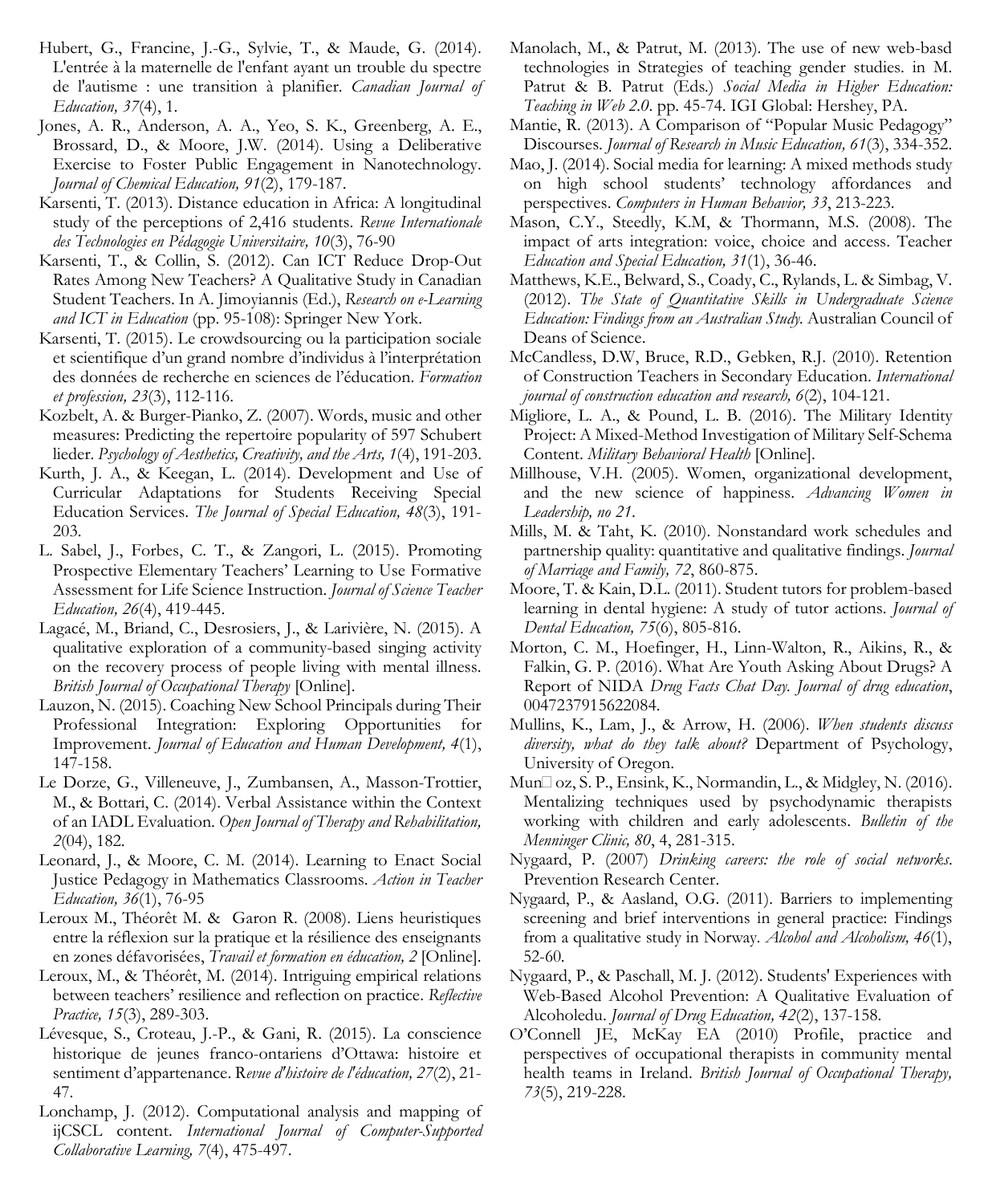- Onwuegbuzie, A. J., & Frels, R. K. (2014). A Framework for Using Discourse Analysis for the Review of the Literature in Counseling Research. *Counseling Outcome Research and Evaluation, 5*(1), 52-63.
- Onwuegbuzie, A. J., Frels, R. K., Leech, N. L., & Collins, K. M. T. (2013). Conclusion: A four-phase model for teaching and learning mixed research. *International Journal of Multiple Research Approaches, 7*(1), 133-156.
- Onwuegbuzie, A. J., Frels, R. K., Leech, N. L., & Collins, K. M. (2011). A mixed research study of pedagogical approaches and student learning in doctoral-level mixed research courses. *International Journal of Multiple Research Approaches, 5*(2), 169-199.
- Onwuegbuzie, A. J., Rosli, R., Ingram, J. M., & Frels, R. K. (2014). A Critical Dialectical Pluralistic Examination of the Lived Experience of Select Women Doctoral Students. *The Qualitative Report, 19*(5), 1-35.
- Onwuegbuzie, A. J., & Poth, C. (2016). Editors' Afterword Toward Evidence-Based Guidelines for Reviewing Mixed Methods Research Manuscripts Submitted to Journals. International *Journal of Qualitative Methods, 15*(1), 1609406916628986.
- Pantano, K. J., & Genovese, J. E. C. (2016). The effect of internally versus externally focused balance training on mindfulness. *International Journal of Transpersonal Studies, 35*, 1, 13-20.
- Perlaza, A. M. & Tardif, M. (2015). La formation initiale des enseignants au Québec et en Finlande: une étude comparative. *Comparative and International Education/Éducation comparée et Internationale, 43*(3), Article 2.
- Pfaffman, J., McCoy, S., & Sutton, S. (2009). *RITE Grant Research Report the Instructional Use of Blackboard among Undergraduate Students and their Instructors.* Office of Information Technology, University of Tennessee, Knoxville.
- Pfeifer, B., & Ganzevoort, R. (2016). Tell Me Why? Existential Concerns of School Shooters*. Religious Education, 2*, 1-17.
- Pollio, H.R., Jensen, P.R., & O'Neil, M. A. (2013). The semantics of time an space: A thematic analysis. *Journal of Psycholinguist Research.* Published online, March 12, 2013.
- Proulx, G. M., & Martinez, A. (2013). Sexual Violence against Girls in Schools: Addressing the Gaps between Policy and Practice in Awaso, Ghana. *Journal of Applied Research on Children: Informing Policy for Children at Risk, 4*(2), 9.
- Richard, G. (2015). Taire ou exposer la diversité sexuelle? Impacts des normes de genre et de l'hétéronormativité sur les pratiques enseignantes. *Genre, sexualité & société*, 13 [Online].
- Rizzolo, L.J., Rando, W.C., O'Brien, M.K., Haims, A.H., Abrahams, J.J., & Stewart (2010). Design, implementation, and evaluation of an innovative anatomy course. *Anatomical Sciences Education, 3*(3), 109–120.
- Robles-Piña, R. A. & Denham, M., A. (2012). School resource officers for bullying interventions: A mixed-methods Analysis, *Journal of School Violence, 11*(1), 38-55.
- Rodríguez, M., Kohen, R., & Delval, J. (2014). Children's and adolescents' thoughts on pollution: cognitive abilities required to understand environmental systems. *Environmental Education Research, 21*(1), 76-91.
- Ryan, M., Jonick, C., & Langub, L. W. (2015). Expert Reflections on Effective Online Instruction: Importance of Course Content. Online *Journal of Distance Learning Administration, 18(*4).
- Sabel, J. L., Forbes, C. T., & Zangori, L. (2015). Promoting Prospective Elementary Teachers' Learning to Use Formative Assessment for Life Science Instruction. *Journal of Science Teacher Education, 26*(4), 419-445.
- Schmitz, R. M. (2016). Constructing Men as Fathers A Content Analysis of Formulations of Fatherhood in Parenting Magazines. *The Journal of Men's Studies*, 1060826515624381.
- Saleh, M. F. (2013). Child welfare professionals' experiences in engaging fathers in services. *Child and Adolescent Social Work Journal., 30* (2),119-137.
- Seifert, T., Sheppard, B., & Wakeham, M. (2015). Teachers' Ideas about Learning, their use of Technology and Learner-Centred Classrooms*. European Journal of Open, Distance and E-learning, 18*(2).
- Smits, P. A., Champagne, F., & Farand, L. (2012). Beyond resistance: Exploring health managers' propensity for participatory evaluation in a developing country. *Evaluation and Program Planning, 35*(2), 256-268.
- Smits, P.A., Champagne, F., & Brodeur, J.M. (2011). A mixed method study of propensity for participatory evaluation. *Evaluation and Program Planning, 34* (3), 217-227.
- Stetz, T., & Ford, J.M. (2010). Leadership and same-gender bias: A content analysis of promotion recommendations. *Journal of Psychological Issues in Organizational Culture, 1*(3), 6-18.
- Sun, M. (2014). Ethnicity, Religion, and Academic Preparedness: A Comparative Analysis of Chinese Supplementary Secular Schools and Nonsecular Church-Affiliated Schools. *Diaspora, Indigenous, and Minority Education, 8*(2), 75-91.
- Sundararajan, B., Sheehan, L., & Gilbert, S. (2013). Mediated discourse in higher Ed classrooms using text messaging. *Cuttingedge Technologies in Higher Education, 6*, 199-232.
- Täht, K., & Mills, M. (2016). Nonstandard Work Schedules and Partnership Quality Partnership Quality Out of Time (pp. 71- 90): Springer.
- Teague, G. M., Anfara, V. A., Wilson, N. L., Gaines, C. B., & Beavers, J. L. (2012). Instructional Practices in the Middle Grades: A Mixed Methods Case Study. *NASSP Bulletin, 96*(3), 203-227.
- Thornton, J. E., Collins, J. B., Birren, J. E., & Svensson, C. (2011). Guided Autobiography's Developmental Exchange: What's in it for Me? *The International Journal of Aging and Human Development, 73*(3), 227-251.
- Thornton, J.E. & Collins, J.B. (2010). *Adult Learning and Meaningmaking in Community-based Guided Autobiography Workshops.* Canadian Council of Learning.
- Walder, A. M. (2015). Characteristics of the Pedagogical Innovator in a University Strongly Committed to Research and Across Disciplines. *Journal of Educational and Developmental Psychology, 5(*1), p119.
- Walder, A. M. (2015). A Theoretical Model for Pedagogical Innovation: A Tripartite Construction of Pedagogical Innovation Focusing on Reasons for and Means of Innovating. *Journal of Studies in Social Sciences, 12*(1), 180-197.
- Walton, E. (2015). *The Language of Inclusive Education: Exploring Speaking, Listening, Reading and Writing:* Routledge.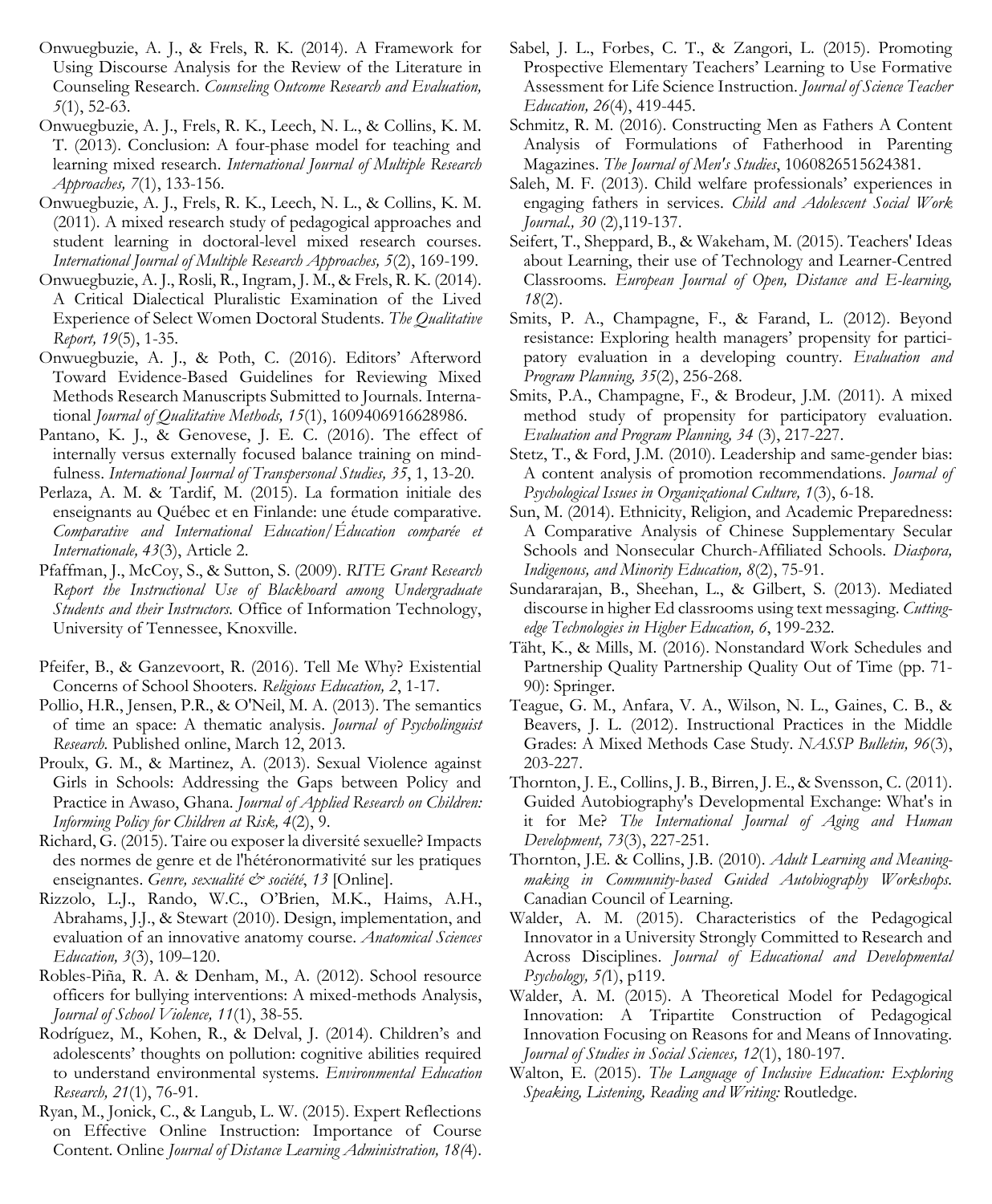- Watkins, L. & Scott, D.G. (2008). *Retention of early career teachers engaged in Missouri's career education mentoring program: A longitudinal study.* Report presented to the department of Elementary and Secondary Education. University of Missouri.
- White, N. (2010). Representations of parental responsibility in the media. Psychiatry, *Psychology and Law, 17*(1), 139-147.
- White, N.A. (2007). Parental responsibility for the illicit acts of their children: Effects of age, type and severity of offence. *Australian Journal of Psychology, 59* (1), 43-50.
- Wright, T. (2010). University presidents' conceptualizations of sustainability in higher education*. International Journal of Sustainability in Higher Education, 11*(1), 61-73.
- Yeh, Y.-F., Lin, T.-C., Hsu, Y.-S., Wu, H.-K., & Hwang, F.-K. (2015). Science Teachers' Proficiency Levels and Patterns of TPACK in a Practical Context. *Journal of Science Education and Technology, 24*(1), 78-90.
- Yen-Tsang, C., Csillag, J. M., & Siegler, J. (2012). Theory of reasoned action for continuous improvement capabilities: a behavioral approach. *Revista de Administração de Empresas, 52*(5), 546-564.
- Zheng, L., Huang, R., & Yu, J. (2014). Identifying Computer-Supported Collaborative Learning (CSCL) research in selected journals published from 2003 to 2012: a content analysis of research topics and issues. *Educational Technology & Society*, 17(4), 335.

### **Health, Medicine, and Life Sciences**

- Adams, H., Friedman, C., & Finkelstein, J. (2015). Automated Determination of Publications Related to Adverse Drug Reactions in PubMed. *AMIA Summits on Translational Science Proceedings, 2015*, 31-35.
- Alam, N., Chowdhury, M. E., Kouanda, S., Seppey, M., Alam, A., Savadogo, J. R., Sia, D., Fournier, P. (2016). The role of transportation to access maternal care services for women in rural Bangladesh and Burkina Faso: A mixed methods study. International *Journal of Gynecology & Obstetrics, 135*, s45-s50.
- Alessi, M. G., Miller, C. A., & Harper, E. E. (2013). Content analysis of three waterfowl hunting DVDs. *Human Dimensions of Wildlife, 18*(2), 152-158.
- Anholt, R. M., Berezowski, J., Jamal, I., Ribble, C., & Stephen, C. (2014). Mining free-text medical records for companion animal enteric syndrome surveillance. Preventive *Veterinary Medicine*. *113* (4), 417-422.
- Atchessi, N., Ridde, V., & Haddad, S. (2013). Combining user fees exemption with training and supervision helps to maintain the quality of drug prescriptions in Burkina Faso*. Health policy and planning, 28*(6), 606-615.
- Barker, E., & Von Sadovszky, V. (2012). Effectiveness and benefit of two STI prevention delivery methods for military women. *Intervention Research: Designing, Conducting, Analyzing, and Funding, Springer Publishing Company*, 245-269.
- Barney, L.J., Griffiths, K.M., Christensen, H., & Jorm, A.F. (2009). Exploring the nature of stigmatising beliefs about depression and help-seeking: Implications for reducing stigma. *BMC Public Health 2009*, 9-61.
- Behruzi, R., Hatem, M., Goulet, L., & Fraser, W. (2012). *Challenges in implementing humanized birth practices in a highly specialized and university affiliated hospital.* Proceedings of the 14th World Congress on Controversies in Obstetirics, Gynecology & Infertility, Paris: France.
- Behruzi, R., Hatem, M., Goulet, L., & Fraser, W. D. (2013). Perception of Humanization of Birth in a Highly Specialized Hospital: Let's Think Differently. *Health Care for Women International, 35*(2), 127-148.
- Belaid, L., & Ridde, V. (2014). Contextual factors as a key to understanding the heterogeneity of effects of a maternal health policy in Burkina Faso? *Health Policy and Planning*.
- Belanger, L., Rainville, F., Coulombe, M., & Tremblay, A. (2015). Usefulness of a patient experience study to adjust psychosocial oncology and spiritual care services according to patients' needs. *Patient Experience Journal, 2*(1), 11-117.
- Berezowski, J., Snyder, C., & Mclarty, L. (2007). *Text mining in animal health surveillance*. Alberta Agriculture Food and Rural Development, Food Safety Division.
- Bonin, J.-P., Lacasse-Bédard, J., Latimer, E., Denis, V., Larue, C., Pelletier, J.-F., & Goering, P. (2013). Le rôle des familles de personnes en situation d'itinérance et souffrant de troubles mentaux : un regard rétrospectif et prospectif des liens. *Sante Mentale au Quebec, 38*(1), 143-163.
- Burns, V.F., Lavoie, J.P., & Rose, D. (2012). Revisiting the role of neighbourhood change in social exclusion and inclusion of older people. *Journal of Aging Research, 2012,* Article ID 148287.
- Cantey, J. B., Vora, N., & Sunkara, M. (2016). Prevalence, Characteristics, and Perception of Nursery Antibiotic Stewardship Coverage in the United States. *Journal of the Pediatric Infectious Diseases Society*. Online.
- Canuto, K.J,, McDermott, R.A., Cargo, M., & Esterman, A.J. (2011). Study protocol: a pragmatic randomized controlled trial of a 12-week physical activity and nutritional education program for overweight Aboriginal and Torres Strait Islander women. BMC *Public Health, 11*:655, 1-10.
- Carabali, M., Hernandez, L. M., Arauz, M. J., Villar, L. A., & Ridde, V. (2015). Why are people with dengue dying? A scoping review of determinants for dengue mortality. *BMC Infectious Diseases, 15*(1), 1-14.
- Chaussabel, D. (2004). Biomedical literature mining: challenges and solutions in the 'omics' era. *American Journal of Pharmaco Genomics*. 4(6):383-393.
- Chaussabel, D., & Sher, A. (2001). Mining microarray expression data by literature profiling. *Genome Biology*, 3, 1-55.
- Chaussabel, D., Semnani, T., McDowell, A., Sacks, D., Sher, A., & Nutman, T.B. (2003). Unique gene expression profiles of human macrophages and dendritic cells to phylogenetically distinct parasites. *Blood, 102*(2), 672-681.
- Chen F., P. & Herman, D. B. (2011). Discharge practices in a time-unlimited intervention: The perspectives of practitioners in assertive community treatment. *Administration and Policy in Mental Health, 39*(3), 170-179.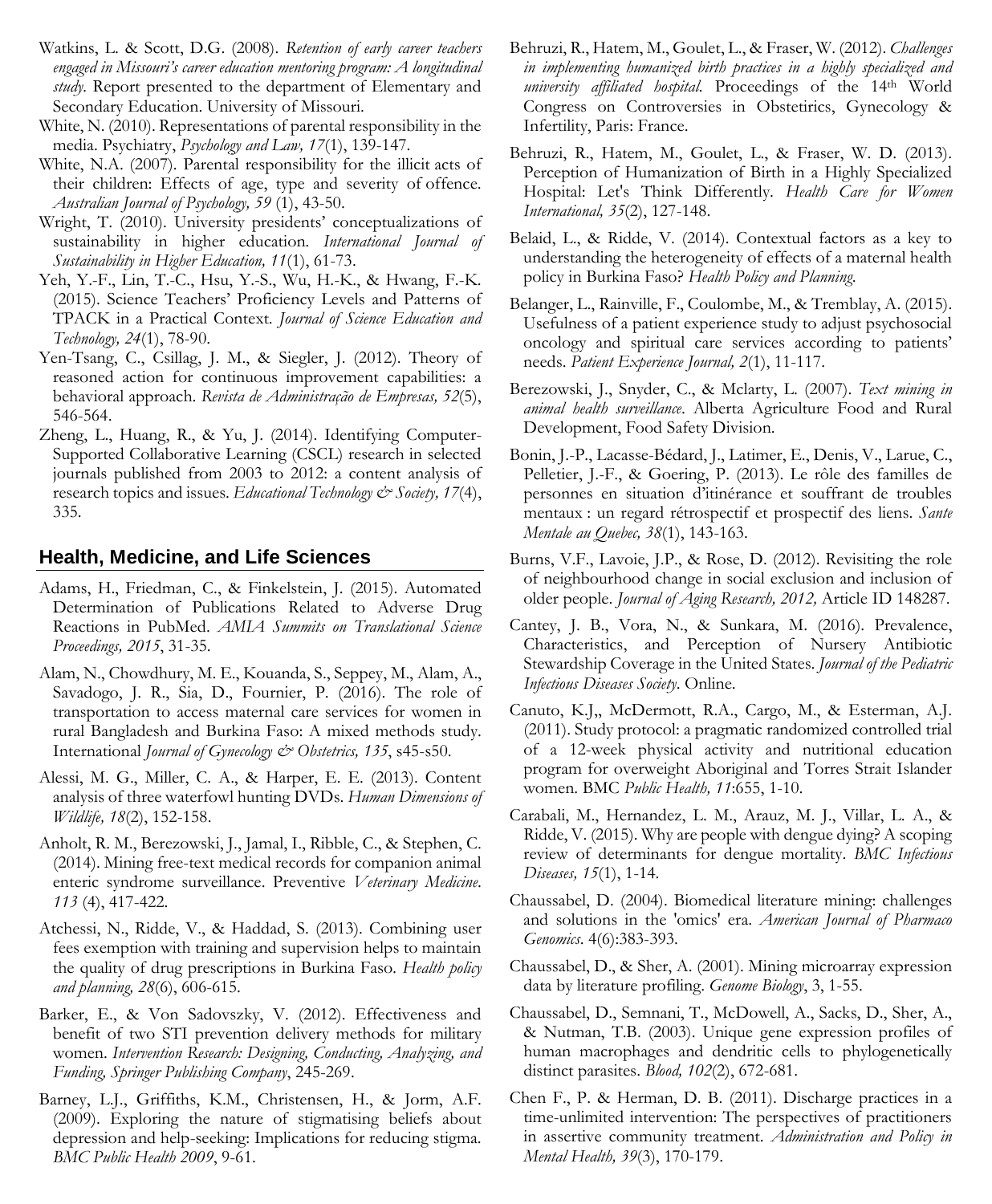- Chu, K.-H., Sidhu, A. K., & Valente, T. W. (2015). Electronic cigarette marketing online: a multi-site, multi-product comparison*. JMIR Public Health and Surveillance, 1*(2), e11.
- Coimbra, R.S., Vanderwall, D.E., & Oliveira, G.C. (2010). Disclosing ambiguous gene aliases by automatic literature profiling. *BMC Genomics 2010, 11*(Suppl 5):S3.
- Comelli E.M., Lariani S., Zwahlen M.C., Fotopoulos G., Holzwarth J.A., Cherbut C, Dorta G., Corthésy-Theulaz I.& Grigorov M. (2009). Biomarkers of human gastrointestinal tract regions. *Mammalian Genome. 20*(8), 516-527.
- Dagenais-Desmarais, V., Dufour, M.-E., St-Hilaire, F., & Hebert, R. (2013). Organizational health: in Quebec, where are we, and where are we going?/Sante organisationnelle: ou en sommesnous et vers ou allons-nous au Quebec?/ Salud organizacional: ?donde estamos y a donde vamos en Quebec? *Relations Industrielles/Industrial Relations, 68*(4), 661.
- Dass-Brailsford, P., Thomley, R., Hurtado de Mendoza, A. (2011). Paying it forward: The transformative aspects of volunteering after hurricane Katrina. *Traumatology, 20*(10), 1-12.
- David, I. Poissant, L. & Rochette, A. (2012). Clinicians' expectations of Web 2.0 as a mechanism for knowledge transfer of stroke best practices*. Journal of Medical Internet Research, 14*(5), e121.
- Davies, G. R., & Roberts, I. (2014). Is road safety being driven in the wrong direction? *International journal of epidemiology, 43*(5), 1615-1623.
- Della, L. J., Ashlock, M. Z., & Basta, T. B. (2015). Social Constructions of Stigmatizing Discourse Around Type 2 Diabetes *Diagnoses in Appalachian Kentucky. Health communication,* 1-9.
- Della, L. J., Griffin, D. B., Eroğlu, D., Bernhardt, J. M., & Wells, R. R. (2013). Is There Health Out There in the Afrosphere? An Analysis of Health-Related Content Posted by Black Bloggers. *Health marketing quarterly, 30*(1), 1-18.
- Desrochers, N., & Pecoskie, J. (2015). Studying a boundarydefying group: An analytical review of the literature surrounding the information habits of writers. *Library & Information Science Research, 37*(4), 311-322.
- Desrochers, P., Kairy, D., Pan, S., Corriveau, H., & Tousignant, M. (2016). Tai chi for upper limb rehabilitation in stroke patients: the patient's perspective. *Disability and Rehabilitation*, Online.
- Dubé, V., & Ducharme, F. (2014). Reflective practice among nurses working in a teaching hospital: An action research with promising benefits for professional development. *Journal of Nursing Education and Practice, 4*(8), 9.
- Ducharme, F., Kergoat, M.J., Antoine, P., Pasquier, F., Coulombe, R. (2014). Caring for Individuals in early-onset dementia and their family caregivers: The perspective of health care professionals. *Advances in Alzheimer's Disease, 3*, 33-43.
- Elam, C. L., Weaver, A. D., Whittler, E. T., Stratton, T. D., Asher, L. M., Scott, K. L., & Wilson, E. A. (2015). Discerning applicants' interests in rural medicine: a textual analysis of admission essays. *Medical Education Online; Vol 20 (2015)*.
- Faber, A. & Hoppe, T. (2012). Co-constructing a sustainable build environment in the Netherlands: Dynamics and opportunities in an environmental sectorial innovation system. *Energy Policy, 52,* 628-638.
- Fekete, R. (2015). Medical student consumerism during Neurology clerkship: sentiment comparison of student emails with sample admissions essay *Neurology, 84*(14 Supplement) [Online].
- Ferrey, A. E., Hughes, N. D., Simkin, S., Locock, L., Stewart, A., Kapur, N., . . . Hawton, K. (2016). The impact of self-harm by young people on parents and families: a qualitative study*. BMJ open, 6*(1), e009631.
- Fillion, B., Rochette, A., & Girard, A. (2014). Challenges of being a scholarly clinician as perceived by stroke rehabilitation professionals. *Disabil Rehabil, 36*(6), 521-528.
- Fratesi, S.E. & Vacher, H.L. (2008). Scientific journals as fossil traces of sweeping change in the structure and practice of modern geology, *Journal of Research Practice*, *4*(1), 1-23.
- Guillaumie, L., Boiral, O., & Champagne, J. (2016). A mixedmethods systematic review of the effects of mindfulness on nurses*. Journal of Advanced Nursing,* Online.
- Gingold, J. A., Briccetti, C., Zook, K., Gillespie, C. W., Gubernick, R. S., Moon, R. Y., & Fu, L. Y. (2016). Context Matters Practitioner Perspectives on Immunization Delivery Quality Improvement Efforts. *Clinical pediatrics,* 0009922815625874.
- Girard, A., Rochette, A. & Filion, B. (2013). Knowledge translation and improving practices in neurological rehabilitation: managers' viewpoint. *Journal of Evaluation in Clinical Practice. 19*(1) 60-67.
- Glazer, S. & Gyurak, A. (2008). Sources of occupational stress among nurses in five countries. *International Journal of Intercultural Relations, 32*(1), 49-66.
- Hammersley, E., Duz, M., & Marshall, J. F. (2015). Triamcinolone Administration Does Not Increase Overall Risk of Developing Laminitis. *Equine Veterinary Journal, 47*, 24.
- Haughton, B., Eppig, K., Looney, S. M., Cunningham-Sabo, L., Spear, B. A., Spence, M., & Stang, J. S. (2013). Incorporating the Life Course Model into MCH Nutrition Leadership Education and Training Programs. *Maternal and Child Health Journal, 17*(1), 136-146.
- Hausner, E., Guddat, C., Hermanns, T., Lampert, U., & Waffenschmidt, S. (2015). Development of search strategies for systematic reviews: validation showed the noninferiority of the objective approach. *Journal of clinical epidemiology, 68*(2), 191-199.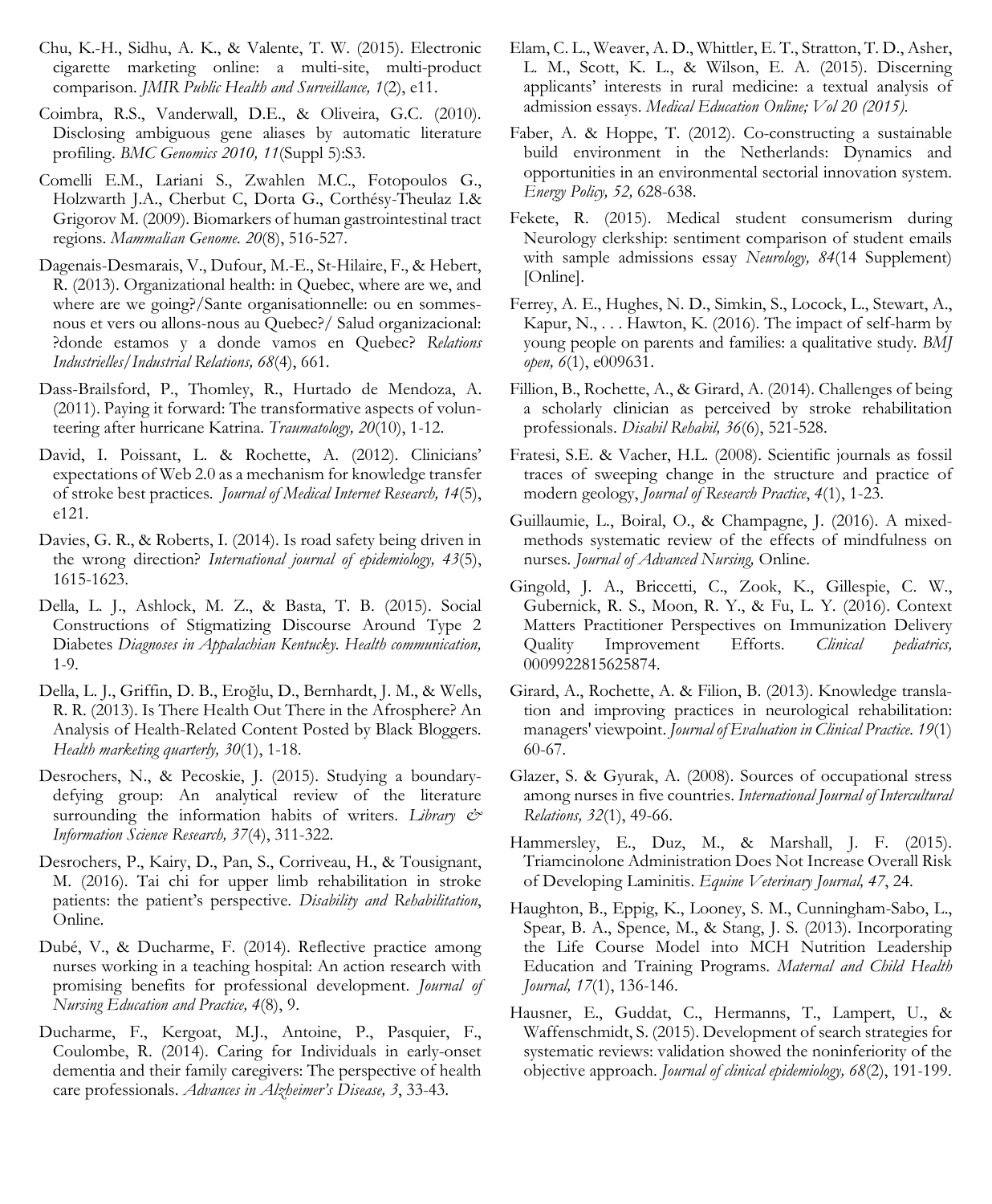- Hudon, É., Lussier, M.-T., Lessard, S., Turcotte, A., Lalonde, G., & Ptacek, M. J. (2015). Facilitating Implementation of Interprofessional Collaborative Practices into Primary Care: A Trilogy of Driving Forces. *Journal of Healthcare Management, 60*(4), 287-301.
- Hughes, S., & Cohen, D. (2011). Can online consumers contribute to drug knowledge? A mixed-methods comparison of consumer-<br>generated and professionally controlled psycho-tropic generated and professionally controlled psycho-tropic medication information on the Internet. *Journal of Medical Internet Research, 13*(3).
- Kassam, R., Sekiwunga, R., MacLeod, D., Tembe, J., & Liow, E. (2016). Patterns of treatment-seeking behaviors among caregivers of febrile young children: A Ugandan multiple case study*. BMC public health, 16*(1), 1.
- Kehl, K.A., Kirchhoff, K.T., Finster, M.P., & Cleary, J.F. (2008). Material to prepare hospice families for dying in the home*. Journal of Palliative Medicine, 11*(7), 969-972.
- Kokalan, O., & Tigrel, E. Y. (2013). Mobbing in Turkish health institutions. *Quality & Quantity,* 1-12.
- Kouam, C. E., Delisle, H., Ebbing, H. J., Israël, A. D., Salpéteur, C., Aïssa, M. A., & Ridde, V. (2014). Perspectives for integration into the local health system of community-based management of acute malnutrition in children under 5 years: a qualitative study in Bangladesh. *Nutrition journal, 13*(1), 22-22.
- Laberge Gaudin, V., Receveur, O., Walz, L., Girard, F., & Potvin, L. (2014). A mixed methods inquiry into the determinants of traditional food consumption among three Cree communities of Eeyou Istchee from an ecological perspective. *International Journal of Circumpolar Health; Vol 73 (2014)*.
- Laliberté, M.-P., Alary Gauvreau, C., & Le Dorze, G. (2015). A pilot study on how speech-language pathologists include social participation in aphasia rehabilitation. *Aphasiology,* 1-17.
- Lam, K, Parkin, T., Riggs, C. & Morgan, K. (2007). Descriptive analysis of retirement of thoroughbred racehorses due to tendon injuries at the Honk Kong Jockey Club (1992-2004). *Equive Veterinary Journal, 39*(2), 143-148.
- Lam Wai Shun, P., Bottari, C., Ogourtsova, T., & Swaine, B. (2016). Exploring factors influencing occupational therapists' perception of patients' rehabilitation potential after acquired brain injury. *Australian Occupational Therapy Journal*. Online.
- Larivière, N., Desrosiers, J., Tousignant, M., & Boyer, R. (2010). Revisiting the psychiatric day hospital experience six months after discharge: How was the transition and what have clients retained? *Psychiatry Quarterly, 81*, 81-96.
- Larue, C., Piat, M., Racine, H., Ménard, G., & Goulet, M.-H. (2010). The nursing decision making process in seclusion episodes in a psychiatric facility. *Issues in Mental Health Nursing, 31,* 208-215.
- Lasry, A., Carter, M.W., & Zaric, G.S. (2011). Allocating funds for HIV/AIDS: a descriptive study of KwaDukuza, South Africa. *Health Policy and Planning. 26*, 33-42.
- Le Dorze, G., Salois-Bellerose, É., Alepins, M., Croteau, C., & Hallé, M.-C. (2013). A description of the personal and environmental determinants of participation several years poststroke according to the views of people who have aphasia. *Aphasiology, 28*(4), 421-439.
- Lessard, S., Bareil, C., Lalonde, L., Duhamel, F., Hudon, E., Goudreau, J., & Lévesque, L. (2015). External facilitators and interprofessional facilitation teams: a qualitative study of their roles in supporting practice change. *Implementation Science*, *11*, 97.
- Leurer, M. D., & Misskey, E. (2015). "Be positive as well as realistic": a qualitative description analysis of information gaps experienced by breastfeeding mothers. *International Breastfeeding Journal, 10*(1), 10.
- Le<sup> $\Box$ </sup> vesque, M., Levine, A., & Bedos, C. (2016). Humanizing oral health care through continuing education on social determinants of health: Evaluative case study of a Canadian private dental clinic. *Journal of Health Care for the Poor and Underserved, 27*(3), 971-992.
- Maher, S., Medani, M., Carballeira, N. N., Winter, D. C., Baird, A. W., & Brayden, D. J. (2016). Development of a Non-Aqueous Dispersion to Improve Intestinal Epithelial Flux of Poorly Permeable Macromolecules. *The American Association of Pharmaceutical Scientists Journal, 19*(1), 244-253.
- McClimans, L., Pressgrove, G., & Rhea, J. (January 01, 2016). A Qualitative Study of US Clinical Ethics Services: Objectives and Outcomes*. Narrative Inquiry in Bioethics, 6*(2), 127-142.
- McComas, K.A., Lundell, H.C., Trumbo, C.W., Besley, J.C. (2010). Public meetings about local cancer clusters: exploring the relative influence of official versus symbolic risk messages on attendees' post-meeting concern. *Journal of Risk Research, 13*(6), 753-770.
- McNaughton, A., Aldington, S., Williams, G., & Levack, W.M.M. (2016). Sing Your Lungs Out: A qualitative study of a community singing group for people with chronic obstructive pulmonary disease (COPD). *BMJ Open* 2016;6:e012521.
- Michaud, D., Briand, C., Thibault, V., & Charbonneau, K. (2015). Le Web 2.0 pour soutenir le réseautage en santé mentale au Québec. *Santé mentale au Québec, 40*(1), 227-249.
- N'koué Sambiéni, E., Danko, N., & Ridde, V. (2015). La Fièvre Hémorragique à Virus Lassa au Bénin en 2014 en contexte d'Ebola: une épidémie révélatrice de la faiblesse du système sanitaire. *Anthropologie & Santé,* 11 [Online].
- Neville, C., Costa, D. D., Mill, C., Rochon, M., Aviña-Zubieta, J. A., Pineau, C. A., . . . Fortin, P. R. (2014). The needs of persons with lupus and health care providers: a qualitative study aimed toward the development of the Lupus Interactive Navigator. *Lupus, 23*(2), 176-182.
- Niang, M., Dupéré, S., & Bédard, E. (2015). Le non-recours aux soins prénatals au Burkina Faso. *Santé Publique, 27*(3), 405-414.
- Oswald, J., Love, S. Parkin, T.D.H., & Hughes, K.J. (2010). Prevalence of cervical vertebral stenotic myelopathy in a population of thoroughbred horses. *Veterinary Record, 166*, 82- 83.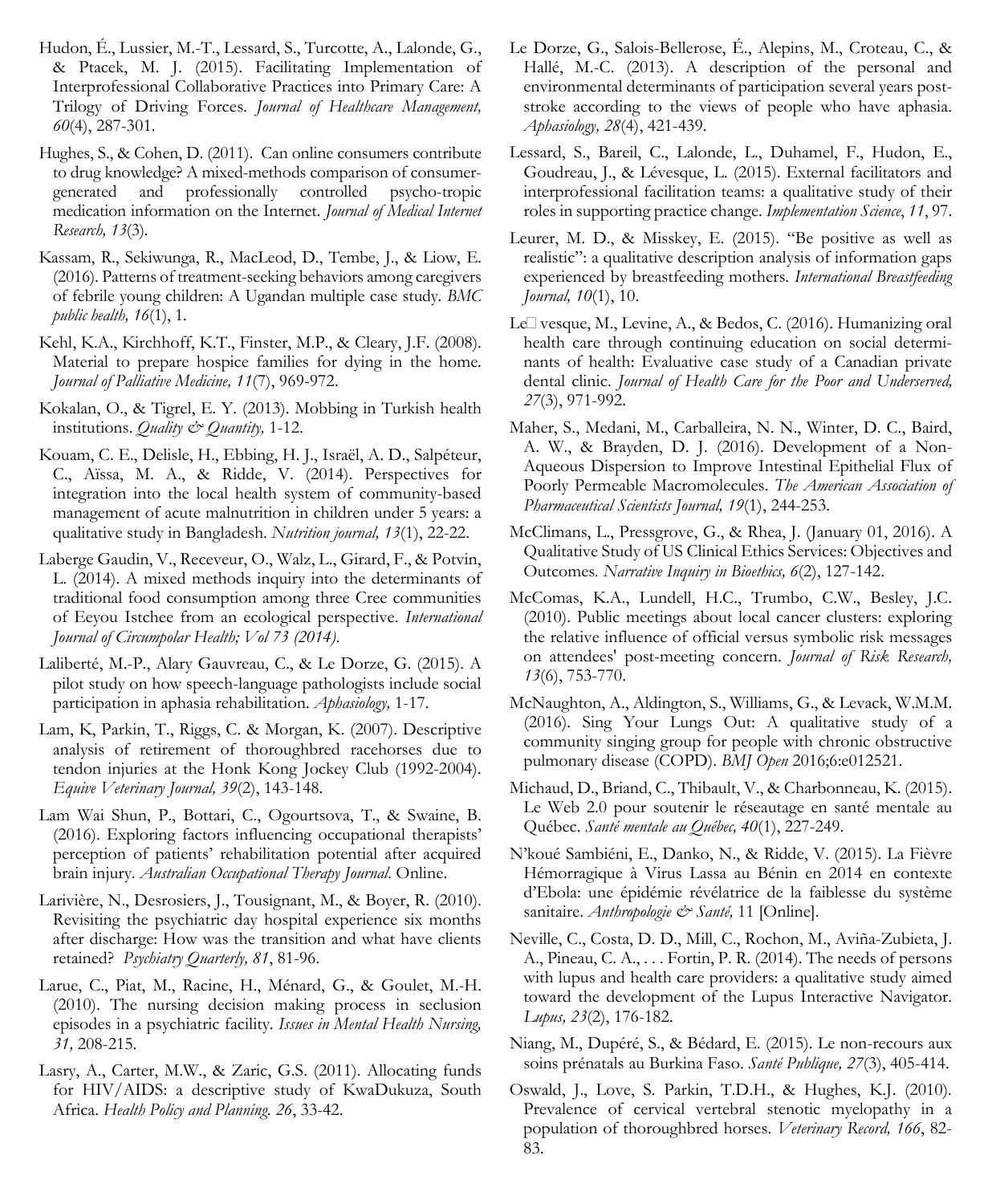- Pagano, A. (2014). Barriers to Drug Abuse Treatment for Latino Migrants: Treatment Providers' Perspectives. *Journal of Ethnicity in Substance Abuse, 13*(3), 273-287.
- Pei, D.S., Sun, Y.H., Chen, S.P., Wang, Y.P., Hu, W., & Zhu, Z.Y. (2007). Identification of differentially expressed genes from the cross-subfamily cloned embryos derived from zebrafish nuclei and rare minnow enucleated eggs. *Theriogenology, 68*, 1282-1291.
- Petrova, M. Sutcliffe, P., Fulford, K.W.M., & Dale, J. (2011). Search terms and a validated brief search filter to retrieve publications on health-related values in Medline: a word frequency analysis study. *Journal of the American Medical Informatics Association, doi: 101136*, 1-10.
- Pushpanjali, K., Sreekantaiah, P., & SS Hiremath, G. (2015). Concerns, Experience and Perceptions of Nursing Staff about Dental Health Care Waste Management. *International Journal of Health Sciences and Research, 5*(12), 214-222.
- Rahman, J., Noronha, A., Thiele, I., & Rahman, S. (2016). Leigh map: A novel computational diagnostic resource for mitochondrial disease. *Annals of Neurology, 81*(1), 9-16.
- Rizzolo, L.J. & Drake, R.L. (2008). Anatomists debate the value of a teaching credential. *Anatomical Sciences Education, 1*, 60-67.
- Roebuck, B. S., & Roebuck, M. M. (2016). The Strengths of Young People Who Are Homeless. *Canadian Journal of Community Mental Health, 35*( 2), 43-54.
- Saiki, L.S. & Cloyes, K.G. (2014). Blog text about female incontinence. Presentation of self, disclosure, and social risk assessment. *Nursing Research, 63*(2), 137-142.
- Seale, C. (2016). Analysis of health communication texts: UK press coverage of debates about assisted dying. *Method Science Studies Journal-Annual Review* (6).
- Solivan, A. E., Wallace, M. E., Kaplan, K. C., & Harville, E. W. (2015). Use of a Resiliency Framework to Examine Pregnancy and Birth Outcomes Among Adolescents: A Qualitative Study. *Families, Systems, & Health, 33*(4), 349-355.
- Tapp, D., Lavoie, M., & Vonarx, N. (October 15, 2016). Theorybased practice as plural interpretations: A case of the integration of the Humanbecoming theory in a palliative care setting. *Quality Advancement in Nursing Education, 2*(2), article 4.
- Thérien, P., Tranulis, C., Lecompte, T., & Bérubé, A. (2011). The experience of treatment of persons with concomitant psychotic and borderline personality disorders. *Psychosis. 4*(1), 63-73.
- Thompson, K.A., Pierskalla, C.D., & Selin, S.W. (2006*). Stakeholders' relationships with the USDA forest service at the Spruce Knob-Seneca rocks national recreation area West Virginia*. Proceedings of the 2006 Northeastern Recreation Research Symposium.
- Tremblay, D., Touati, N., Roberge, D., Denis, J.-L., Turcotte, A., & Samson, B. (2014). Conditions for production of interdisciplinary teamwork outcomes in oncology teams: protocol for a realist evaluation. *Implementation science : IS, 9*(1), 76-76.
- van Beusekom, M.M., Grootens-Wiegers, P., Bos, M.J. W., Guchelaar, H.J., & van den Broek, J.M. (2016). Low literacy and written drug information: information-seeking, leaflet evaluation and preferences, and roles for images. International *Journal of Clinical Pharmacy, 38*(6), 1372-1379.
- VanderWall, C.J., Bishop, R.M., McBride, D.C., Rosales, K, Chriqui, J.F., O'Connor, J.C., Terry-McElratch (2008). *Controlling Methamphetamine Precursors: The View from the Trenches.* Institute for Prevention of Additions: Andrew University.
- Verheyen, K., Vanhellemont, M., Auge, H., Baeten, L., Baraloto, C., Barsoum, N., et al. (2016). Contributions of a global network of tree diversity experiments to sustainable forest plantations. *Ambio,45*(1), 29-41.
- Vidal, L. & Filograsso, L.C. (2008). Quantitative analysis of natural resource regulations leading to coastal ecosystems technology: Mexico as a case study. *Journal of Coastal Research, 24*(4), 876-889.
- Volicer, L., & Stets, K. (2016). Acceptability of an Advance Directive That Limits Food and Liquids in Advanced Dementia. *American Journal of Hospice and Palliative Medicine*,*33*(1), 55-63.
- White, N. (2007). Attribution and mitigation of parent and child responsibility: a qualitative analysis. *Psychiatry. Psychology & Law*, *12*(2), 401-410.
- Yordy, J.S., Moussa, O., Pei, H., Chaussabel, D., Li, R. & Watson, D.K. (2005). SP100 inhibits ETS1 activity in primary endothelial cells*. Oncogene*, *24,* 916-931.
- Zheluk, A., Gillespie, J. A., & Quinn, C. (2011). Searching for truth: internet search patterns as a method of investigating online responses to a Russian illicit drug policy debate. *Journal of Medical Internet Research, 14*(6), e165-e165.
- Zidarov, D., Sicotte, C., Menon, A., Hallé, M.-C., & Poissant, L. (2016). Factors influencing use of a performance measurement system in a rehabilitation hospital*. Journal of Hospital Administration, 5*(5), 79-90.

### **Library & Information Science**

- Alberts, I., & Forest, D. (2012). Email pragmatics and automatic classification: A study in organizational context. *Journal of the American Society for Information Science & Technology, 63*(5), 904-922.
- Chen, H., & Zhang, Y. (2016). Educating Data Management Professionals: A Content Analysis of Job Descriptions. *The Journal of Academic Librarianship, 43*(1), 18-24.
- Chuchro, M., Szostek, K., Piórkowski, A., & Danek, T. (2013). Using Data Mining Techniques for Diagnostic of Virtual Systems Under Control of KVM. In T. Sobh & K. Elleithy (Eds.), *Emerging Trends in Computing, Informatics, Systems Sciences, and Engineering* (Vol. 151, pp. 1011-1022): Springer New York.
- Desrochers, N., Laplante, A., Martin, K., Quan-Haase, A., & Spiteri, L. (2016). Illusions of a "Bond": tagging cultural products across online platforms*. Journal of Documentation, 72*, 6, 1027-1051.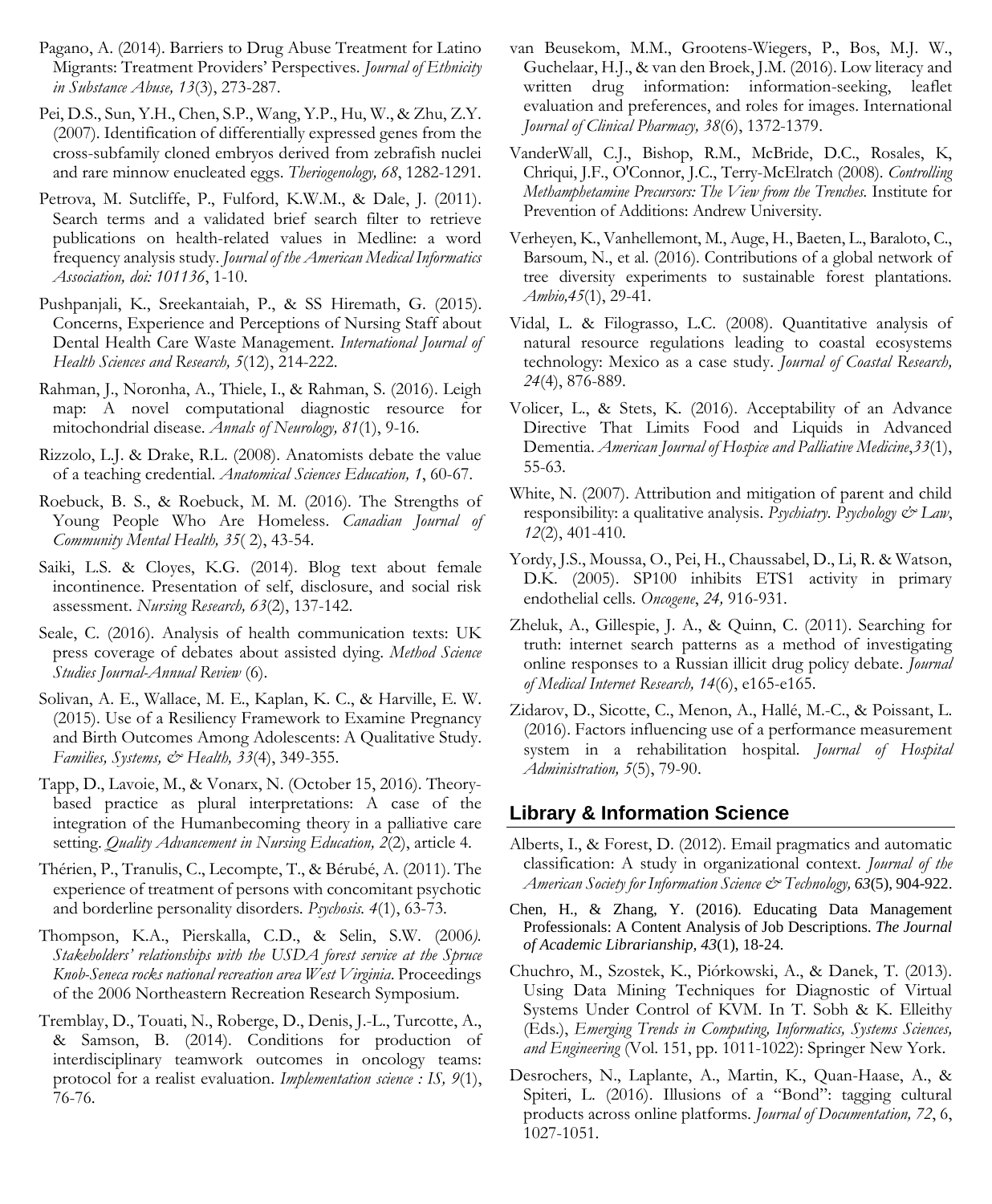- Dickinger, A., & Lalicic, L. (2015). "This City Is Absolutely Fun and Trendy" A Destination Brand Personality Analysis in a Web 2.0 Setting. In I. Tussyadiah & A. Inversini (Eds.), *Information and Communication Technologies in Tourism 2015* (pp. 321-333): Springer International Publishing.
- Dickinger, A., & Lalicic, L. (2016). An analysis of destination brand personality and emotions: a comparison study. Information Technology & Tourism, 15(4), 317-340.
- Forrester, A. (2015). Barriers to Open Access Publishing: Views from the Library Literature. Publications, 3(3), 190-210.
- Frels, J. G., Frels, R. K., & Onwuegbuzie, A. J. (2011). Geographic information systems: A mixed methods spatial approach in business and management research and beyond. *International Journal of Multiple Research Approaches, 5*(3), 367-386.
- Friedman, A., & Smiraglia, R. P. (2013). Nodes and arcs: concept map, semiotics, and knowledge organization. *Journal of Documentation, 69*(1), 27-48.
- Friedman, A., & Smiraglia, R.P. (2012). Nodes and arcs: concept map, semiotics, and knowledge organization. *Journal of Documentation, 69*(1), 27-48.
- Garcia-Constantino, M., Coenen, F., Noble, P. J., Radford, A., & Setzkorn, C. (2012). A Semi-Automated Approach to Building Text Summarisation Classifiers. In P. Perner (Ed.), *Machine Learning and Data Mining in Pattern Recognition* (Vol. 7376, pp. 495-509): Springer Berlin Heidelberg.
- Glandville, J.M., Lefebvre, C., Miles, J.N.V., & Comosso-Stefinovic, J. (2006). How to identify randomized controlled trials in Medline: ten years on. *Journal of the Medical Librarian Association*, *94*(2), 130-137.
- Inomata, D. O., Manhães, M. C., Fraga, B. D., & Rados, G. J. V. (2015). Mapeamento de conhecimento: Identificação de palavras através de coocorrência. *Revista Digital de Biblioteconomia e Ciência da Informação, 13*(2), 279-297.
- Ingui, B.J. & Rogers, M.A. (2001). Searching for clinical prediction rules in MEDLINE. *Journal of the American Medical Informatics Association*, *8,* 391-397.
- Jacobsen, T., Punzalan, R. L., & Hedstrom, M. L. (2013). Invoking "collective memory": mapping the emergence of a concept in archival science. *Archival Science, 13*(2-3), 217-251.
- Kelly, D., & Sugimoto, C.R. (2013). A systematic review of interactive information retrieval evaluation studies, 1967-2006. *Journal of the American Society for Information Science and Technology*, *64*(4), 745-770.
- Kennan, M.A., Cole, F., Willard, P., Wilson, C., & Marion, L. (2006). Changing workplace demands: what job ads tell us. *Aslib Proceedings: New Information Perspectives*, *58*(3), 179-196.
- Kennan, M.A., Willard, P., Cecez-Kecmanovic, D. & Wilson, C.S. (2009). A content analysis of Australian IS early career job advertisements*. Australasian Journal of Information Systems, 15*(2), 169-190.
- Kennan, M.A., Willard, P., Wilson, C. (2006). What do they want? A study of changing employer expectations of information professionals. *Australian Academic and Research Libraries, 37*(1), 17-37.
- Kennan, M.A., Willard, P., Wilson, C., Cole, F. (2007). Australian and US academic library jobs: A comparison. Australian *Academic & Research Libraries, 38(2)*, 111-128.
- Kim, Y., Addom, B.K., & Stanton, J.M. (2011). Education for eScience professionals: Integrating data creation and cyberinfrastructure. *The International Journal of Digital Curation, 1*(6), 125- 138.
- Leetaru, K. H. (2011). Curturonomic 2.0: Forecasting large-scale human behavior using global news media tone in time and space. *First Monday, 16*(9), 1-22.
- Manne, S., & Fatima, S. S. (2012, October). An extensive empirical study of feature terms selection for text summarization and categorization. In *Proceedings of the Second International Conference on Computational Science, Engineering and Information Technology* (pp. 606-613). ACM.
- Marion, L. (2001). Digital librarian, cybrarian, or librarian with specialized skills: Who will staff digital libraries? In H. Thompson (Ed.), *Crossing the divide: Proceedings of the tenth national conference of the Association of College and Research Libraries*, March 15-18, 2001, Denver, CO. (pp. 143-149).
- Milojević, S., & Leydesdorff, L. (2013). Information metrics (iMetrics): a research specialty with a socio-cognitive identity? *Scientometrics, 95*(1), 141-157.
- Milojević, S., Sugimoto, C.R., Yan, E, Ding, Y. (2011). The cognitive structure of Library and Information Science: Analysis of article title words. *Journal of the American Society for Information Science and Technology, 62*(10), 1933-1953*.*
- Milojević, S. (2015). Quantifying the cognitive extent of science*. Journal of Informetrics, 9(4),* 962-973.
- Nastase, V., Koeszegi, S., & Szpakowicz, S. (2007). Content analysis through the machine learning mill. *Group Decision and Negotiation*, *16*(4), 335-346.
- Neuman, Y., Assaf, D., Cohen, Y., Last, M., Argamon, S., Howard, N., & Frieder, O. (2013). Metaphor identification in large texts corpora. *PloS ONE, 8*(4), e62343.
- Oleinik, A. (2012). Publication patterns in Russia and the West compared*. Scientometrics, 93*(2), 533-551.
- Oleinik, A., Popova, I., Kirdina, S., & Shatalova, T. (2014). On the choice of measures of reliability and validity in the contentanalysis of texts. *Quality & Quantity, 48*(5), 2703-2718.
- Park, J.R. & Lu, C. (2008). Metadata professionals: roles and competencies as reflected in job announcements, 2003-2006. *Cataloguing & Classification Quarterly, 47*(2), 145-160.
- Park, J.R., & Marion, L. (2009). Cataloguing professionals in the digital environment: A content analysis of job descriptions. *Journal of the American Society for Information Science, 60*(4), 844-857.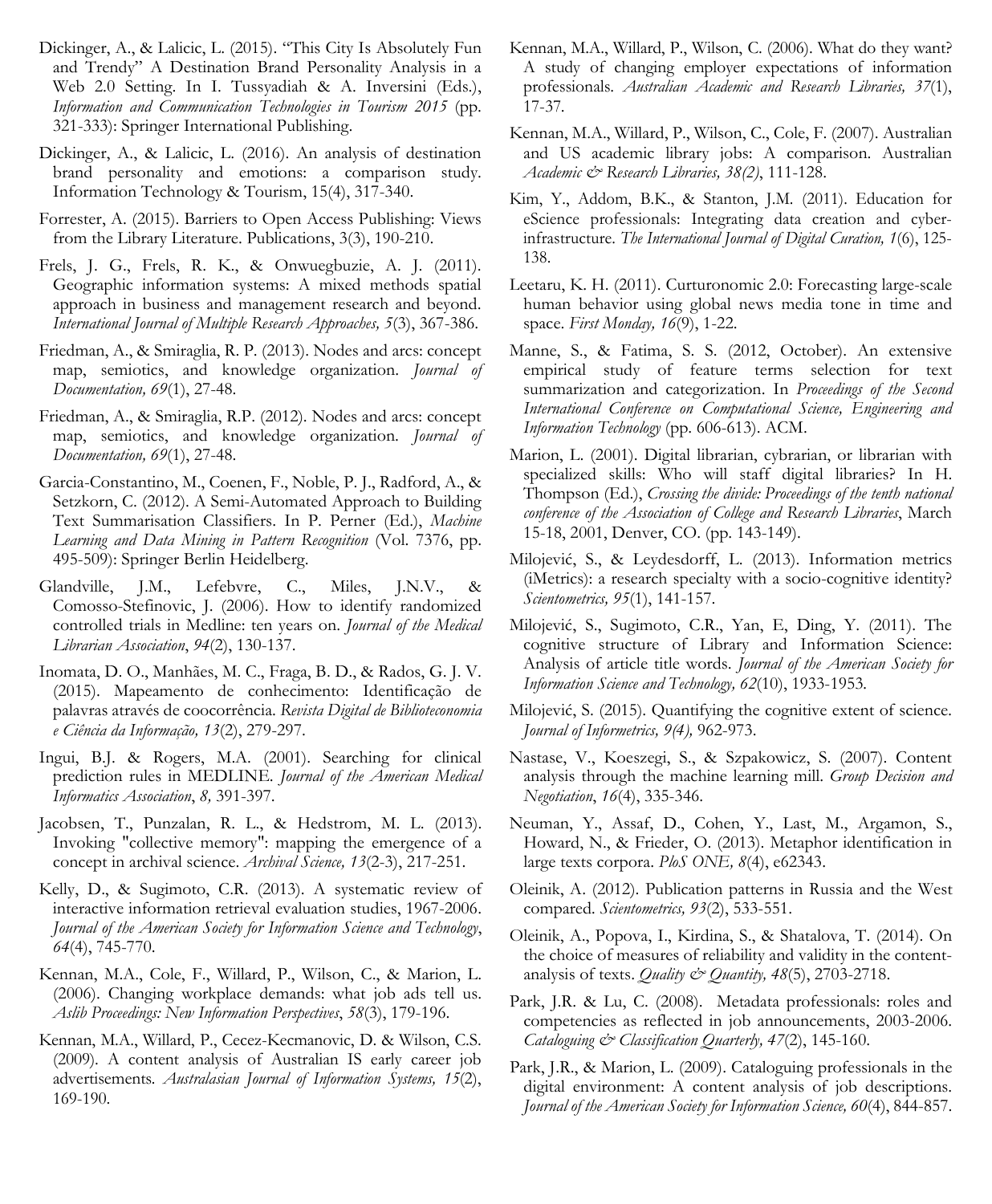- Qurban, M.H. & Austria, R.D. (2008) Improving the communication skills of IS developers during requirements elicitation using experiential learning. *Journal of Information Systems Education, 20*(3), 301.
- Raju, J. (2014). Knowledge and skills for the digital era academic library. *The Journal of Academic Librarianship, 40*(2), 163-170.
- Saparova, D., & Nolan, N. S. (2016). Evaluating the appropriateness of electronic information resources for learning. *Journal of the Medical Library Association: JMLA, 104*(1), 24.
- Sehgal, R. and Stewart, G., 2006, Using qualitative analysis for deriving evidence based construct definition: a case narrative of 'user empowerment', in quality and impact of qualitative research, in Ruth, A. (Ed) *Quality and Impact of Qualitative Research. 3rd annual QualIT Conference*, Brisbane: Institute for Integrated and Intelligent Systems, Griffith University, 116- 128.
- Serapião. P.R.B., Suzuki, K.M.F., Azevedo-Marques, P.M. (2010). Text mining as a tool for assessment of informational quality of electronic mammographic reports. *Radiologia Brasiliero, 43*(2),103- 107.
- Smiraglia, R. (2014). Domain Analysis *The Elements of Knowledge Organization* (pp. 85-101): Springer International Publishing.
- Smiraglia, R.P. (2006). *Two kinds of powers: insight into the legacy of Patrick Wilson.* College of Information and Computer Sciences, Long Island University: New York.
- Smiraglia, R.P. (2011). A research agenda for cataloging: The CCQ editorial board responds to the year of cataloging research. *Cataloging & Classification Quarterly, 48*(8), 645-651.
- Smiraglia, R. P. (2015). Ethics in Knowledge Organization: Two Conferences Point to a New Core in the Domain. *Encontros Bibli: revista eletrônica de biblioteconomia e ciência da informação, 20(*1), 1-18.
- Stanton, J. M., Kim, Y., Oakleaf, M., Lankes, R. D., Gandel, P., Cogburn, D., & Liddy, E. D. (2011). Education for eScience professionals: Job analysis, curriculum guidance, and program considerations. *Journal of Education for Library and Information Science,* 79-94.
- Suri, V. R., & Ekbia, H. R. (2015). Spatial mediations in historical understanding: GIS and epistemic practices of history. *Journal of the Association for Information Science and Technology* [Online]*.*
- Tseng, Y.-H., & Tsay, M.-Y. (2013). Journal clustering of library and information science for subfield delineation using the bibliometric analysis toolkit: CATAR. *Scientometrics, 95*(2), 503- 528.
- Walterbusch, M., Gräuler, M., & Teuteberg, F. (2014). *How Trust is Defined: A Qualitative and Quantitative Analysis of Scientific Literature*, Twentieth Americas Conference on Information
- Systems, Savannah.
- Wang, P., You, S., Manasa, . D. W. R., Wang, P., You, S., & Manasa, . D. W. R. (2016). Open peer review in scientific publishing: A web mining study of PeerJ authors and reviewers. *Journal of Data and Information Science, 1*(4), 60-80.
- White, V.J., Glanville, J.M., Lefebvre, C., & Sheldon, T.A. (2001). A statistical approach to designing search filters to find systematic reviews: objectivity enhances accuracy. *Journal of Information Science*, *26*(6), 357-370.
- Willard, P. & Wilson, C. (2006). Australian professional library and information studies education programs: changing structure and content. Australian Academic & Research Libraries, *37*(1), 17-37.
- Yang, Z., Li, Z., Jin, Z., & Chen, Y. (2014). A Systematic Literature Review of Requirements Modeling and Analysis for Self-Adaptive Systems. In C. Salinesi & I. van de Weerd (Eds.), *Requirements Engineering: Foundation for Software Quality* (Vol. 8396, pp. 55-71): Springer International Publishing.
- Yeh, Y.-F., Jen, T.-H., & Hsu, Y.-S. (2012). Major Strands in Scientific Inquiry through Cluster Analysis of Research Abstracts. *International Journal of Science Education, 34*(18), 2811- 2842.
- Zhang, H., Babar, M.A., & Tell, P. (2011). Identifying relevant studies in software engineering. *Information and Software Technology, 53*(6), 625-637.

### **Others**

- Babcock, M., Wong-Parodi, G., Small, M. J., & Grossmann, I. (2016). Stakeholder perceptions of water systems and hydroclimate information in Guanacaste, Costa Rica. *Earth Perspectives: Transdisciplinarity Enabled, 3*(1), 1-13.
- Borri, D. & Camarda, D. (2009). The cooperative conceptualization of urban spaces in AI-assisted environmental planning. In Y. Luo (Ed.) *Cooperative Design, Visualization, and Engineering: 6th International Conference,* (pp. 197-207), CDVE, Luxembourg. Springer-Verlag. Berlin.
- Laberge Gaudin, V., Receveur, O., Girard, F., & Potvin, L. (2015). Facilitators and barriers to traditional food consumption in the Cree community of Mistassini, northern Quebec. *Ecology of food and nutrition, 54*(6), 663-692.
- Fielding, J., Fielding, N., & Hughes, G. (2013). Opening up openended survey data using qualitative software. *Quality and Quantity, 47*(6), 3261-3276.
- Harper, C.A., Shaw, C.E., Fly, J.M., & Beaver, J.T., (2012). Attitudes and motivations of Tennessee deer hunters toward quality dear management. *Wildlife Society Bulletin, 36*(2), 277-285.
- Khalid Hassan, A. (2014). Application of The Scientific Approach of Discourse Analysis on Deciphering of The Novels: Illustration By Reference To "orlando" And "Across The River And Into The Trees". *Journal of Arts and Humanities, 3*(5), 89.
- Lai, S. (2015). How does strategic environmental assessment help bringing spatial planning and preservation of ecosystem services? Empirical findings from Sardinia, Italy. Urbanistica Informazioni, special Issue.
- Lakhan, C. (2016). Out of sight, out of mind: Issues and obstacles to recycling in Ontario's multi residential buildings. Resources, Conservation and Recycling, 108, 1-9.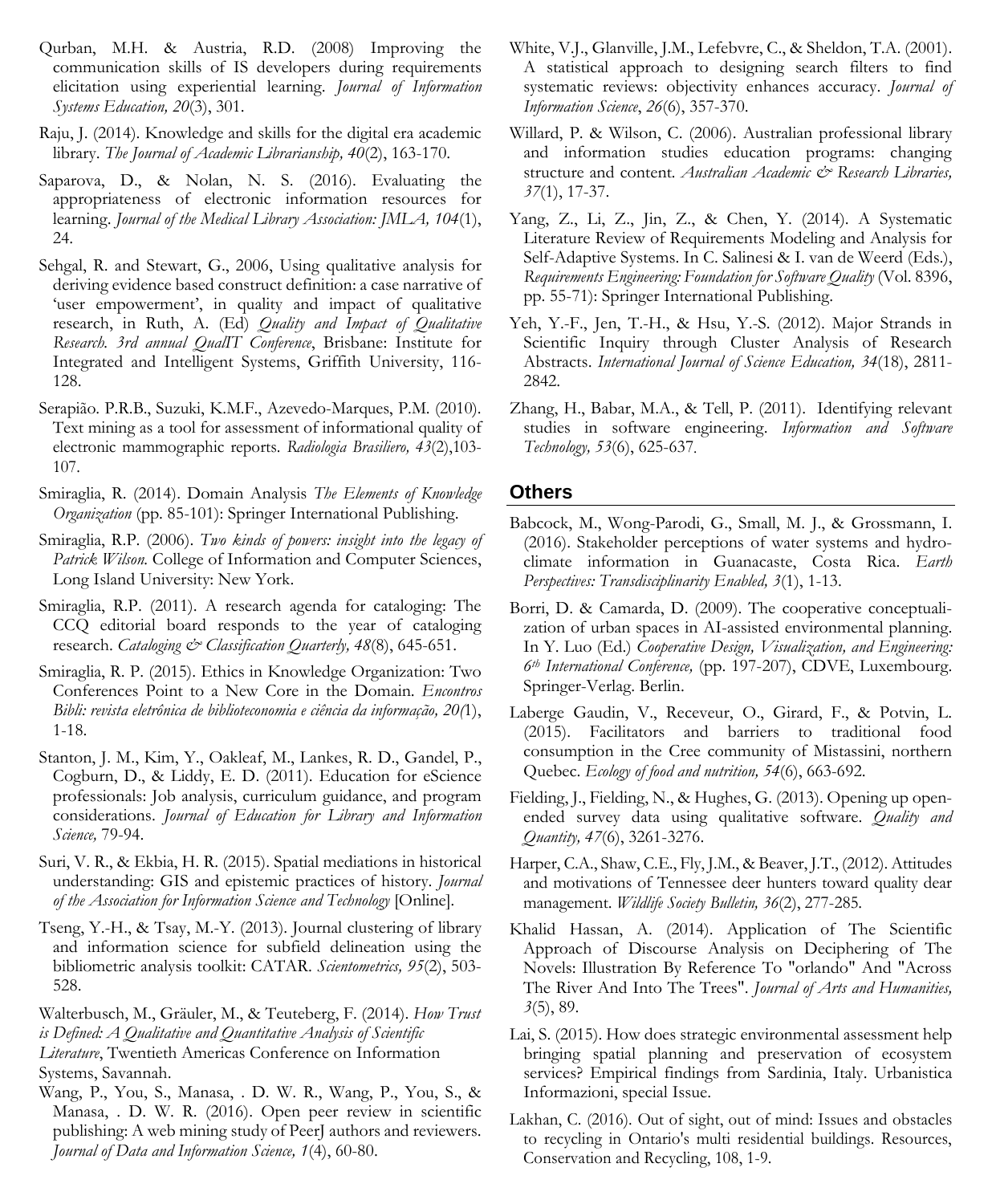- Lund Dean, K., Safranski, S. R., & Lee, E. S. (2015). Bad apples, behaving badly? Workplace religious discrimination disputes and resolution behaviors. *Journal of Management, Spirituality & Religion*, 1-30.
- Lurås, S., Sevaldson, B., & Lützhöft, M. (2015). Meeting the complex and unfamiliar: Lessons from design in the offshore industry. *International Journal of Design,* 9(2), 141-154.
- Milojevic, S. (2012). Multidisciplinary cognitive content of nanoscience and nanotechnology. *Journal of Nanoparticle Research, 14*(1), 1-28.
- Palo, T., Lagercrantz, K., Bramryd, T., Johansson, M., Beery, T., Jönsson, K., Wamsler, C., Ekelund, N. (November 29, 2016). Priority areas in municipality planning: ecosystem services, environmental impact assessments and research areas*. One Ecosystem, 1*.
- Rodríguez Herrera, M., & Salafranca Barreda, D. (2014). The SDIK Police Model: How to Make the Invisible Visible. In G. A. Elmes, G. Roedl & J. Conley (Eds.), *Forensic GIS* (Vol. 11, pp. 135-154): Springer Netherlands.
- Rozas-Va<sup> $\Box$ </sup> squez, D., Furst, C., Geneletti, D., & Mun $\Box$  oz, F. (2017). Multi-actor involvement for integrating ecosystem services in strategic environmental assessment of spatial plans. *Environmental Impact Assessment Review, 62,* 135-146.
- Zommers, Z., Wrathall, D., & van der Geest, K. (2014). Loss and Damage to Ecosystem Services, (UNU-EHS Working Paper Serie No.12). Bonn: United Nations University Institute of Environment and Human Security (UNU-EHS).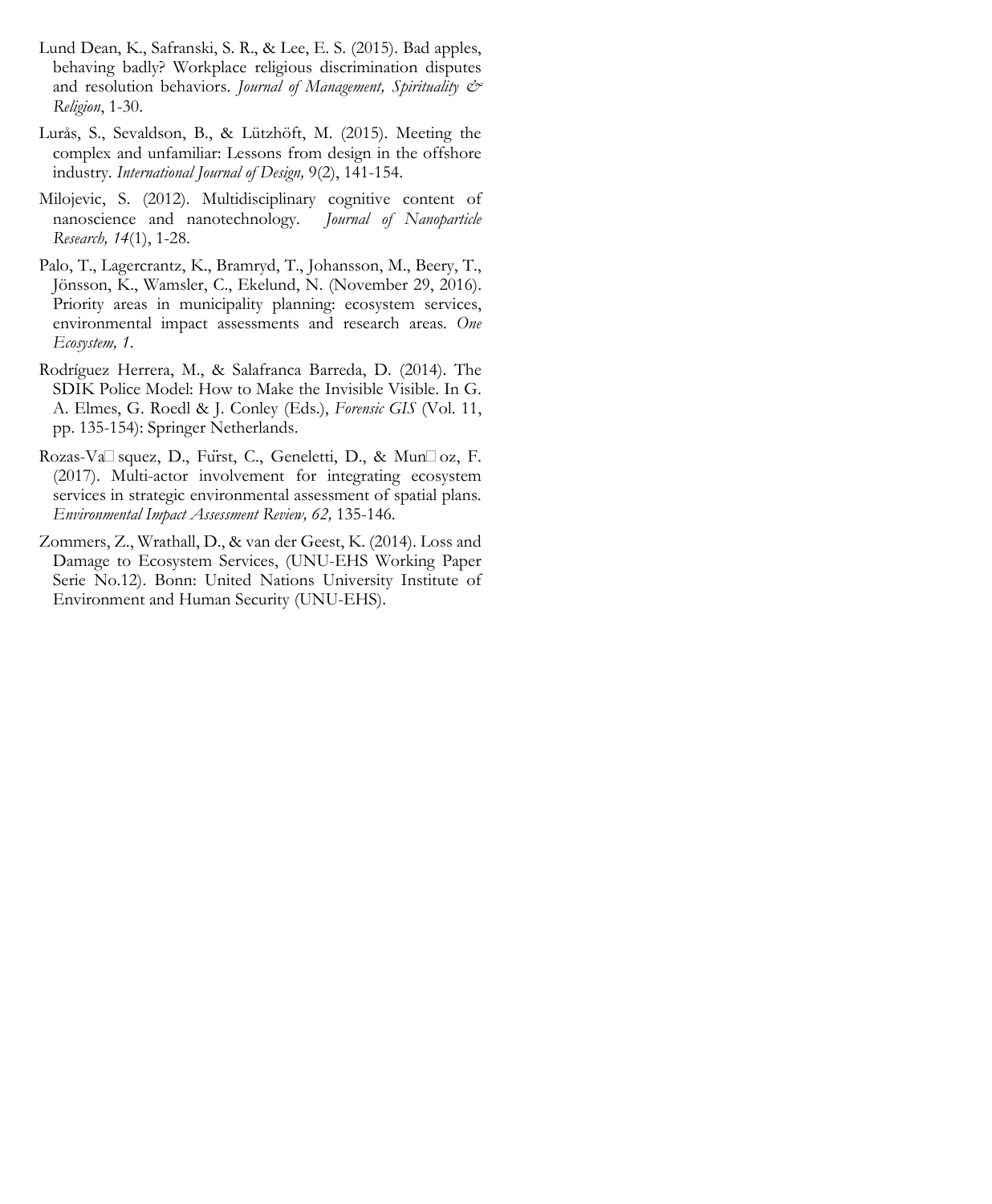# **Thesis and Papers using WordStat & QDA Miner**

### **Management Science & Market Research**

- Alencar, P.S., Boritz, J.E., & Carnaghan, C. (2008). *Business modeling to improve auditor risk assessment: An investigation of alternative representations.* Paper presented at the International Symposium on Audit Research, Los Angeles, California.
- Ambrosino, V., Lassarre, D., Lenoir, F.R., & Paty, B. (Nov 2004). *Changement organisationnels et santé des salariés dans un contexte d'expansion industrielle*. Paper presented at the International Conference « Hommes et Organisations : La santé au cœur des enjeux de l'entreprise ». Nancy, France.
- Bonini, S., Pavesi, F. & Scotti, M. (June 2011). *Financial analysts and collective reputation: Theory and Evidence.* Paper presented at the European Financial Management Association, 2011. Braga, Portugal.
- Godbole, M.B. (2009). *"Why do i have fifty pairs of shoes?" Characterizing and explaining acquisitive buying behavior.* (Doctoral dissertation), E.J. Ourso College of Business, Baton Rouge, LA.
- Jansen, D.J & de Haan, J. (May, 2007). *The importance of being vigilant: to what extent can central banks manage inflation expectations?* Paper presented at the CES IFO Area Conference, Munich.
- Kersten, W., Blecker, T., & Ri, C. M. (Sept 2015). Crowd Logistics− A Literature Review and Maturity Model. Paper presented at the Hamburg International Conference of Logistics, Hamburg, Germany.
- Mafé, C. R., Bigné, E., Martí-Parreño, J., Aragón, A., & García, I. S. (Jan 2015). *Word of mouth research in marketing: A bibliometric analysis (2010-2014)*. Paper presented at the International Marketing Trends Analysis. Paris, France.
- Marion, L., Kennan, M.A., Willard, P. & Wilson, C.S. (August, 2005). *A tale of two markets: employer expectations of information professionals in Australia and the United States of America*. Paper presented at the World Library and Information Congress: 71st IFLA General Conference and Council, Oslo: Norway.
- Mawhorter, J.H. (2010). *Environmental management reform through the Watershed approach: A multi-case study of state agency implementation.* (Doctoral dissertation), University of Tennessee.
- Opoku, R.A. (2005). *Communication of brand personality by some top business schools online.* Department of Business Administration and Social Sciences, Luleà University of Technology.
- Opoku, R.A. (2006). *Towards a methodological design for evaluating online brand positioning.* (Doctoral dissertation), Department of Business Administration and Social Sciences. Luleå University of Technology.
- Palrecha, R. (2009). Leadership universal or culturallycontingent? A multi-theory / multi-method test in India. *The Academy of Management Proceedings, Volume 2009* Annual Meeting Proceedings.
- Rader, C.S. (2009). *Toward a theory of consumer interaction with mobile technology devices.* (Doctoral dissertation), University of Tennessee.
- Roberts, A.L., Ford, J.M., & Stetz, T.A. (2004). *Automated content analysis of promotion recommendations*. Presented at SIOP 2004.
- Swigger, K., Brazille, R., Dafoulas, G., Serce, F.C., Alpaslan, F.N., & Lopez, V. (2010). *Using content and text classification methods to characterize team performance.* ICGSE, pp.192-200, 5th IEEE International Conference on Global Software Engineering.
- Udoh, E. & Rhoades, J. (2006). *Mining documents in small enterprise using Wordstat.* Proceedings of the Third International Conference on Information Technology: New Generations (ITNG'06). IEEE.
- Udoh, E. & Rhoades, J., (2006). *Mining documents in a small enterprise using WordStat.* Proceedings of the Third International Conference on Information Technology: New Generations (ITNG'06).
- Van Perlo-ten Kleij, F. (2004). *Contributions to multivariate analysis with applications in marketing*. (Doctoral dissertation), University of Goningen, Netherlands.
- Vodicka, M., Schneider, O., & Bunse, K. (May, 2009). *Energy efficiency as driver for competitiveness in future manufacturing - a consolidated literature review and options for future research.* POMS 20th Annual Conference, Orlando, Florida U.S.A.
- Wang, D., Park, S., & Fesenmaier, D.R. (2011). *An Examination of Information Services and Smartphone Applications.* University of Massachussetts Amherst.
- Wilson, J. & Brennan, R. (2010). *The IMP contribution to understanding business with China.* Paper Presented at the IMP Group Annual Conference, 1-4 September 2010, Corvinus University, Budapest.

## **Political Science / Public Policy / Sociology**

- Benoit, M. & Crête, J. (2009). *A systematic analysis of interest groups' discourse.* Paper presented at the 81st annual conference of the Canadian Political Science Association. Ottawa, Canada.
- Bruns, A. & Burgess, J. (2011). New Methodologies for Researching News Discussion on Twitter. Mapping Online Publics: http://www.mappingonlinepublics.net.
- Cogburn, D.L. (Sept, 2010). Using computer assisted content analysis to explore multi-stakeholder participation in the UN Global Alliance on ICT and development and the Internet Governance Forum. Paper presented at the American Political Science Association conference, Washington, DC.
- Cousins, K.E. (2006). *Principals, agents, and distant markets: The role of information in non-state market driven public policy*. (Doctoral dissertation), Department of Government and Politics, University of Maryland.
- Crête, J. & Benoit, M. (April 2008).*Uncertainty, conflict and public policy: the governmental discourse.* Paper presented at the 66th MPSA National Conference. Chicago.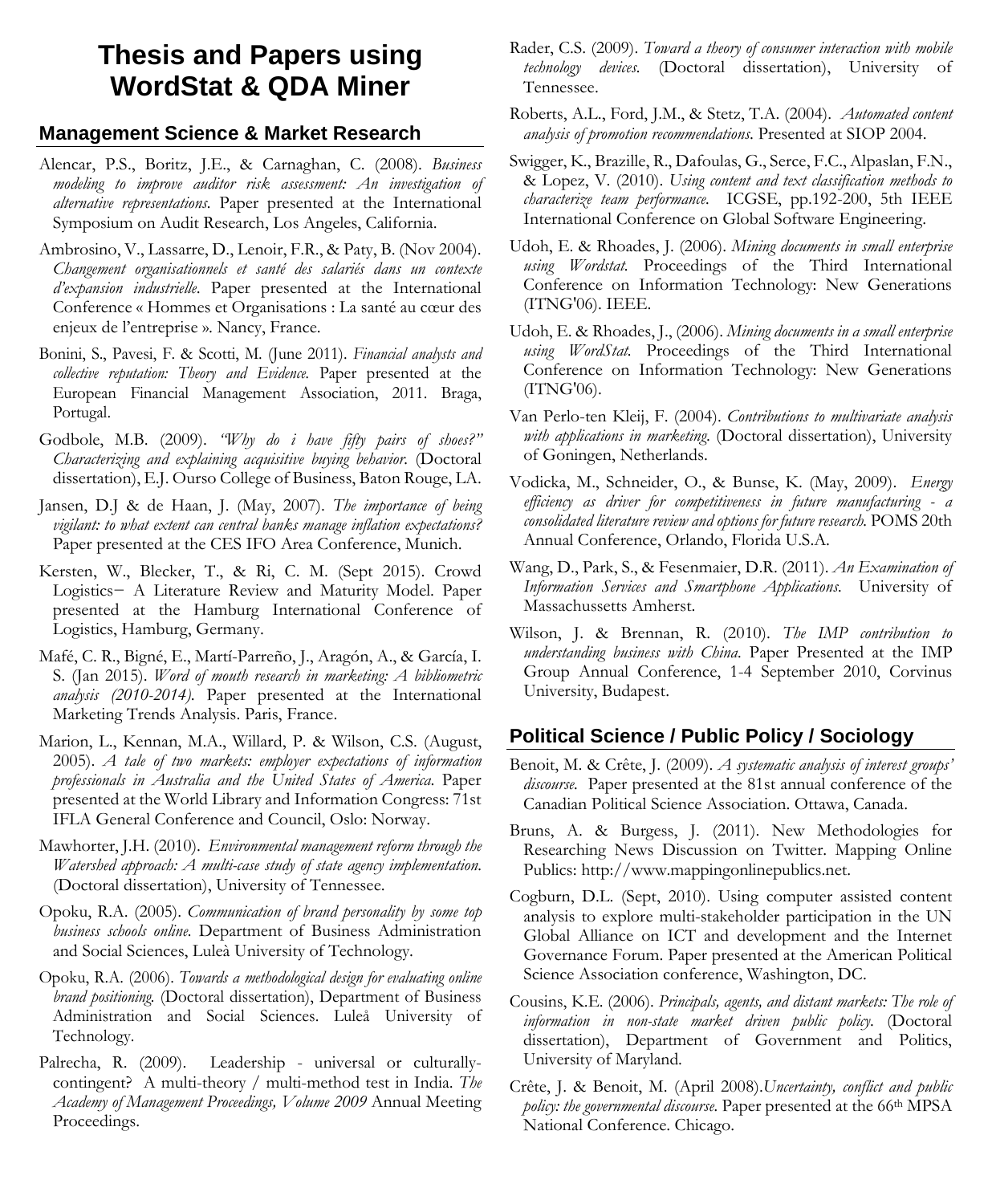- Evans, M. (2009). *The republic and its problems: Alexander Hamilton and James Madison on the 18th century critique of republics.* (Doctoral dissertation), Department of Government and Politics, University of Maryland. MD.
- Gabbay, M. & Thirkill-Mackelprang, A. (September, 2011). *A Quantitative Analysis of Insurgent Frames, Claims, and Networks in Iraq.* Paper presented at the Annual Meeting of the American Political Science Association, Seattle.
- Gallo-Cajiao, E. (2015). Review of the international policy framework for conserving migratory shorebirds in the East Asian-Australasian Flyway. East Asian Australasian Flyway Partnership.
- Garcia-Murillo, M. & Diaz, M.F. (May 2009). *Regulation and innovation in the Argentinean telecommunications sector.* Proceedings of the 3rd ACORN-REDECOM Conference Mexico City.
- Gioia, M. (2012), *Grassroots Women's Organizations in Rural India: Promoting Social Change through Self-Help Groups.* (Doctoral dissertation): University of Tennessee in Knoxville.
- Gordon, K. (2011). *"Think about the women!": The new anti-abortion discourse in English Canada*. (Postdoctoral thesis), Department of Political Studies, University of Ottawa.
- Haack, P. (2007). *Attitudes towards German foreign policy and the conditional Influence of emphasis frames*. (Doctoral dissertation), Department of Politics and Management, University of Konstanz, Germany.
- Hawkins, D. (Sept 2007). *"Government of the people…": Elite democratic speech in comparative perspective.* Paper presented at the Latin American Studies Association, Montreal, Canada.
- Heinrich, H.-G. & Vogl, D. (2006). *Civil society in Kazakhstan: A report from an empirical survey*. Vienna University.
- Karimi, B. P., & Moghaddam, F. (2015). *Security and prosperity: reexamining the connection between economic, homeland and national security.* Master Thesis in Security Studies; Naval Postgraduate School, Montery, California.
- Krašovec, A., & Deželan, T. (August 2011). *The Equal Presence of Women in Politics from a Party Program Perspective.* Paper presented at the 6ty General Conference of the European Consortium for Political Research. Reykjavik, Iceland.
- Kydd, A.H. & McManus, R.W. (December, 2011). *Threats and Assurances in International Crisis.* Paper presented at the MacMillan International Relations Seminar Studies: Yale University
- Lapoint, K. (2009). *Liberal and devout: the sources of enthusiasm and organizational commitment within the liberal religious niche.* (Doctoral dissertation), Department of Psychology, University of New Mexico.
- Levine, K.J., Clark, N., Haygood, D.M., Muenchen, R.A., Lepre, C.R. (2009, May). Change: *Young voters speak during the 2008 presidential primary season.* Paper presented at the 59th annual International Communication Association conference. Chicago, IL.
- Lucas, J.C. (2006). *Women's words: gender and speechmaking in congress.* (Doctoral dissertation), Department of Government and Politics, University of Maryland.
- Lyall, J.M.K. (2006). *The security dilemma as a social process.* Department of Politics, Princeton University.
- Lyall, J.M.K. (September, 2004). *Great games: Russia and the emerging security dilemma in central Asia*. Paper presented at the 100th Annual Meeting of the American Political Science Association, Chicago.
- McIntosh, W., Cousins, K., Rose, J., Simon, S., Evans, M., Karnes, K., McTague, J., Pearson-Merkowitz, S. (2005). *Using information technology to examine the communication of precedent: initial findings and lessons from the CITE-IT project*. Paper presented at the Western Political Science Association, Oakland.
- McIntosh, W., Evans, M., & Cates, C.L. (2004). *Only words, or data? Assessing the relative policy positions in supreme court briefs and opinions*. Paper presented at Annual Meeting of the American Political Science Association, Chicago, IL, 2004
- Melo, C.J. (2010). *Left behind: A farmer's fate in the age of sustainable development.* FIU Electronic Theses and Dissertations. Paper 331.
- Péladeau, N. (2001). *Analysis of US Presidential candidates' speeches using WordStat 3.0.* Paper presented at the Computer Assisted Content Analysis workshop, 51st Annual Conference of the International Communication Association, Washington, DC.
- Proulx, G. (2011), *Male sexual and gender-based violence in schools: Barriers to community action and strategies for change the case of Awaso, Ghana.* (Doctoral dissertation), University of Ottawa.
- Simon, A.F. & Xenos, M. (2003). *Applying factor analysis to enhance content analysis*. Paper presented at the 61st annual meeting of the Midwest Political Science Association, Chicago.
- Storie, J. T., Eglaja, Z., Uusna, E., Suskevics, M., & Külvik, M. (August 2015). *Embracing social network complexity in CEE countries' landscape planning: cases from Latvia and Estonia.* Paper presented at the Conference: XXVI European Society for Rural Sociology Congress, Aberdeen, Scotland.
- Süerdem, A.K. (2007). *Talk neo-liberal, walk Islamist: Sociopolitical construction of social security system reform in Turkey*. Société québécoise de science politique: Le politique entre le discours et l'action, Laval University, Quebec.
- Talamini, E, Wubben, E. F. M., Padula, A. D., Dewes, H. (2009). *Macro-environment for liquid biofuels in a governmental perspective: a comparative analysis of public policies in Germany, Brazil and The United States of America*. Paper presented at the 19th IAMA Annual World Forum and Symposium, Budapest.
- Talamini, E.; Dewes, H. (November 2008). *The liquid biofuel macroenvironment in science and public policies in Brazil*. Paper presented at the VII International Pensa Conference, São Paulo-SP, Brazil.
- Tolley, E. (August 2011*). Racial mediation and the framing of candidates' viability in Canadian politics.* Paper presented at the 6ty General Conference of the European Consortium for Political Research. Reykjavik, Iceland.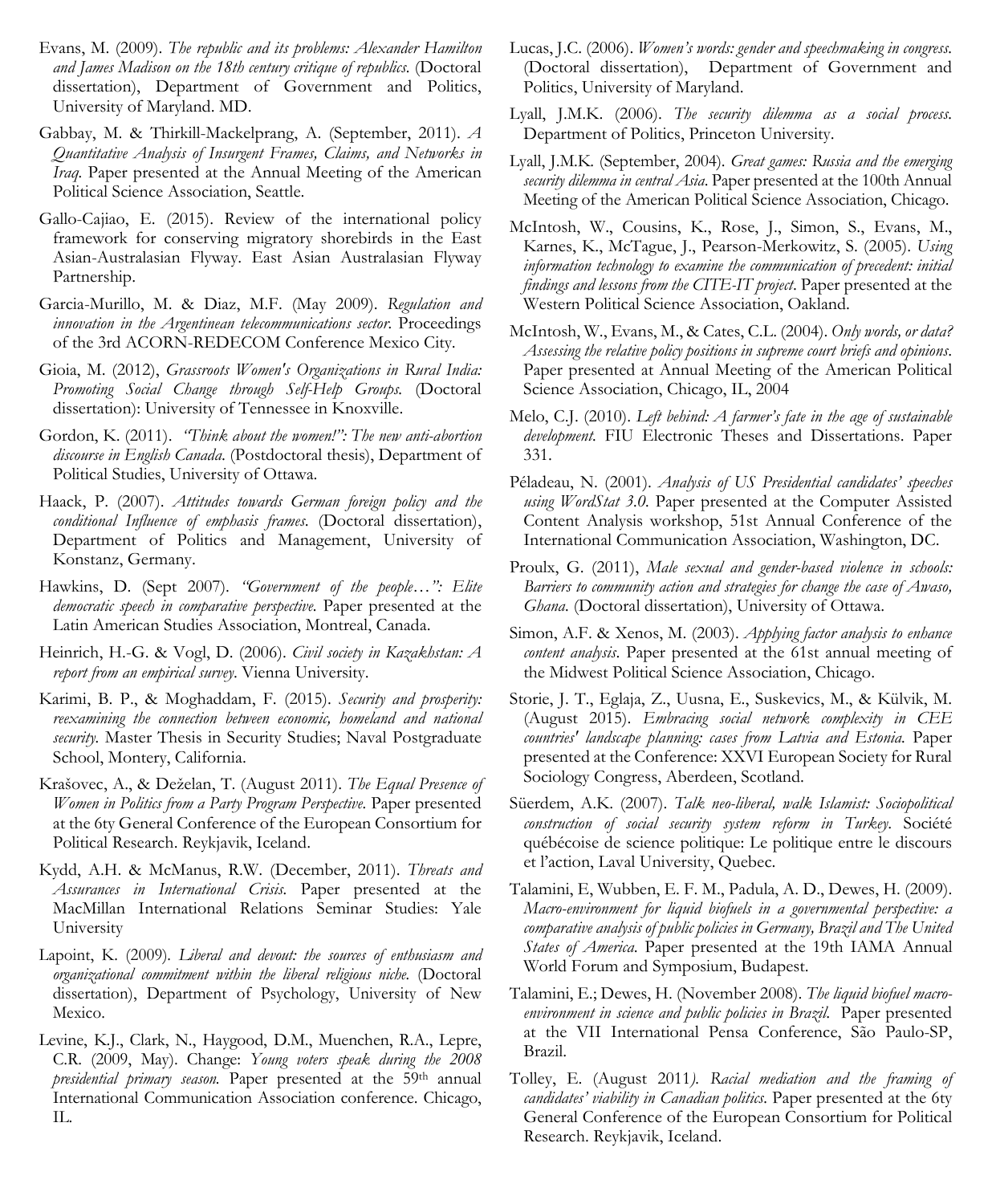- Tolley, E. (May 2011*). The colour of your skin, or the content of your character? Race framing in the 2008 Canadian election.* Paper presented at the Annual Meeting of the Canadian Political Science Association, Waterloo, Ontario.
- Vashchilko, T. (2011). *Three essays on foreign direct investment and bilateral investment treaties.* (Doctoral dissertation). Department of Political Science, Pennsylvania State University.
- Vatter, C., & Mozgovoy, M. (2015). *Data mining in forensics: a text mining approach to profiling criminals*. Proceedings of the 46th International Conference on Control Processes and Stability, St. Petersburg, Russia, vol. 2(18), pp. 542-548
- Zakaria, N., Cogburn, D.L., Khadapkar, P.S., & Louis, C. (May, 2009). *Using keyword analysis and data mining techniques to explore the impact of culture on decision-making processes in transnational*  civil society networks. Paper presented at the 59<sup>th</sup> annual International Communication Association conference. Chicago, IL.

### **Communication & Media Studies**

- Crawley, C.E. (2005). *Framing the genetic engineering debate: An examination of frames and sources in local newspaper reporting*. (Doctoral dissertation), University of Tennessee, Knoxville. UMI 3188872.
- Entman, R.M. & Jones, A. (2009, May). *Searching for liberal bias: The case of social security.* Paper presented at the 59th annual International Communication Association conference. Chicago, IL.
- Fusco, N. M. (2011). *Media coverage outside the courtroom: Public opinion of restrictions imposed on news journalists and psychological effects on crime victims*. (Doctoral dissertation), University of Montreal.
- Hoffman, L.H. (2007). *Public opinion in context: A multilevel model of media effects* on perceptions of public opinion and political behavior. (Doctoral dissertation), School of Communication: Ohio State University.
- Johnson, T.C. (2009). *Covering congress: Media effects on evaluations of the legislative branch.* (Doctoral dissertation), Department of Political Science, Texas A&M University.
- Lowry, D.T. & Naser, A. (March 2010), *How to win or lose the presidency: a lexical analysis of Obama and McCain campaign commercials. Paper* presented at the annual convention of the American Academy of Advertising, Minneapolis, Minnesota.
- Lowry, D.T. & Naser, M.A. (2010). *Lexical characteristics of winning versus losing campaign commercials: an exploratory analysis of Campaign '08*. Paper presented at conference of the American Academy of Advertising Annual Conference, Minneapolis, MN.
- Lowry, D.T. & Xie, L. (August 2009). *Curriculum convergence from the employer's perspective: an analysis of required entry-level job skills for advertising, IMC, and interactive marketing graduates.* Presented at the Association for Education in Journalism and Mass Communication at the annual convention, Chicago, IL.
- Lowry, D.T. & Xie, L. (May, 2007). *Agenda-setting and framing by topic proximity: A new technique for the computerized content analysis of network TV news presidential Campaign Coverage. Paper p*resented at the International Communication Association, Annual convention, San Francisco.
- Lowry, D.T., Xie, L., & Witte, O.R. (August, 2008) *Agenda-setting and rhetorical framing by semantic proximity: a new computerized approach to the analysis of network TV news.* Paper presented at the Association for Education in Journalism and Mass Communication annual convention, Chicago, IL.
- Matthews G, & Entman R.M. (May, 2009) *Framing and slanting in the children's health policy debate*. Paper presented at the Annual Conference of the International Communication Association, Chicago.
- Mchakulu, J. E., (2011). *Framing political communication in an African context: A comparative analysis of post-election newspaper editorials and parliamentary speeches in Malawi.* (Doctoral dissertation), University of Leicester.
- Muckenhuber, D. (2009). *Der Südossetienkonflikt 2008: Unter besonderer Berücksichtigung der Rezeption der Selbstdarstellungsstrategien Georgiens und Russlands in westlichen Medien*.[The conflict in South Ossetia in 2008: In particular regarding the self-portrayal strategies of Georgia and Russia in western media.]. Universität Wien, Austria.
- Schick, D. (2002). *Techno-experiential design assessment and media experience database: A method for emerging technology assessment*. School of Communication, Simon Fraser University.
- Schmidt, A. (May 2012). *Justice in the public climate debate: Claims & related policy preferences in comparative perspective.* Paper presented at the 24th International Climate Policy Workshop. Freiburg.
- Shifman, L. & Lemish, D. (May 21, 2008). *Between feminism & fun(ny)mism: analyzing gender in popular internet humor* Paper presented at the annual meeting of the International Communication Association, TBA, Montreal, QC, Canada.
- Soroka, S.N., Farnsworth, S.J., Young, L., Lawlor, A. (September 2009). *Environment and energy policy: Comparing reports from US and Canadian television news*. Paper presented at the American Political Science Association Annual Meeting, Toronto, Canada.
- Stephen, T. (2001). *Differentiating the U.S. regional communication journals: A computer assisted concept analysis*. Paper presented at the meeting of the International Communication Association. Washington DC.
- Tötterman, L.C. (2009). *Sensation formalization of new headlines: a study of Hufvudstadsbladel and Finnish News Agency*. University of Helsinki. Finland.
- Ugnatova, K. (2007). *Myths, metaphors, and mass-mediated reality.* University of Tennessee, Knoxville.
- Ugnatova, K. (August, 2008). *And the myths live on: How the U.S. press told the tale of the bird-flu virus, 1996-2006.* Paper presented at the Association for Education in Journalism and Mass Communications conference Chicago, IL.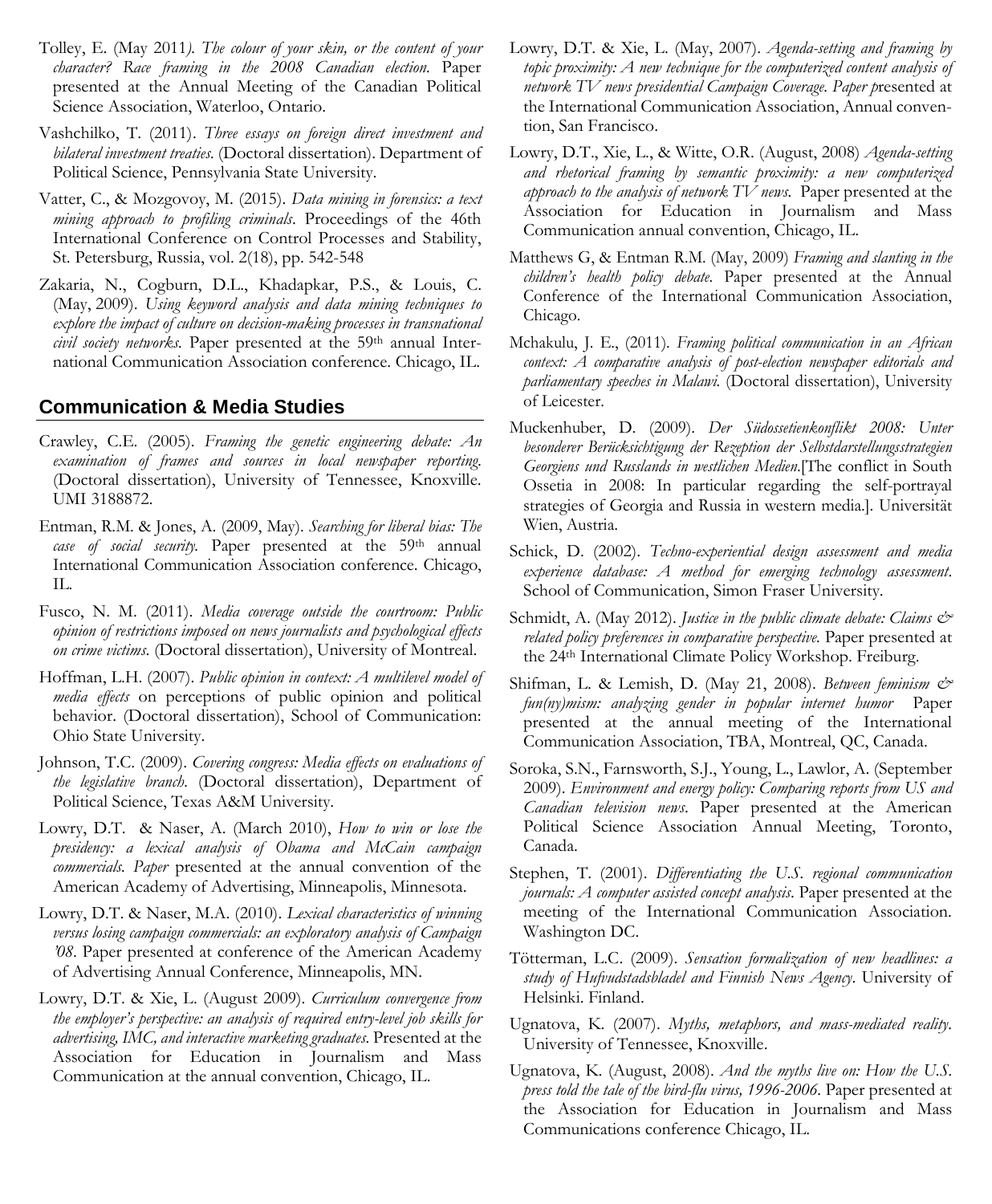- Vincent, R.C. (July, 2006). *A comparative study of WSIS news coverage in North American and European broadcast/satellite, newspaper and wire service sources, 2001-2005*. Paper prepared for presentation at the International Association for Mass Communication Research, The American University in Cairo, Egypt.
- Womac, A. (2008). *Frames of mountaintop removal in print journalism.*  Paper presented at the 30<sup>th</sup> annual research symposium: College of communication and information. University of Tennessee.

# **Education & Psychology**

- Brooks, S.L. (2010). *Two way conversation: The interplay of cultural models and teacher practices in the high school literature classroom.* (Doctoral dissertation), Department of Education, University of Minnesota.
- Brown, L,A. (2010). *A content analysis of visual aesthetics' occurrences in instructional design textbooks.* (Doctoral dissertation), School of Educational Research, Leadership, and Technology, University of Northern Colorado.
- Chow, E. W. H. (2015). *Teaching about Race and Racism: History Education, Teacher Subjectivity, and Pedagogical Practices.* Master Thesis: Social Justice Education, University of Toronto.
- Costen, W.M., Waller, S.N. & Wozencroft, A.J. (2010). *Does race matter? Understanding the role of social connectedness in student retention in hospitality programs.* Paper presented at the International CHRIE conference, University of Massachusetts.
- Coulibaly, M. (2009). *Impact des TIC sur le sentiment d'auto-efficacité des enseignants du secondaire au Niger et leur processus d'adoption d'une innovation.* Impact of ICT on the feeling of self-efficacy of secondary teachers in Niger and their innovation adoption process]. (Doctoral dissertation), Department of Education, University of Montreal, Canada.
- Ely, M. II (2010). *Perceived roles and responsibilities of secondary school principals and school resource officers towards school security*. (Doctoral dissertation), University of Tennessee.
- Ford, J.M. & Ford, A.B. (July, 2007). *Talking about type versus just talking: Text indicators of personality type*. Paper presented at the XVII conference of APTI.
- Fox, D.N. (2007). *Collective bargaining in Florida: Unionism in transition*. (Doctoral dissertation), College of Education and Human Services, University of North Florida.
- Frank, B., & Walsh, R. (March, 2013). *Does student performance coincide with the higher order thinking in Bloom's taxonomy? Evidence from online MBA courses*. Society of Business Research conference: Phoenix: 2013.
- Friesner, T. & Hart, M. (April 2005) *Learning log analysis: Analyzing data that record reflection, experience and learning*. Paper delivered at 4th European Conference on Research Methodology for Business and Management Studies. Université Paris-Dauphine, 21-22nd.
- Haug, M. (2012). Can I live the way I want in an organization? Self-identity in a retirement resort. *Dissertation Abstracts International Section A: Humanities and Social Sciences*, 72/10- A(3819), 0419-4209.
- Hoffman, D., Paek, S., Tirthali, D. & Gregory, B. (2009). Lyrical trends in hip-hop: a new visualization tool to promote media literacy. In I. Gibson et al. (Eds.), *Proceedings of Society for Information Technology & Teacher Education International Conference* (pp. 3410-3415). Chesapeake, VA: AACE.
- Magda, J., & Van Slyck, M. R. (2008). *Exploring undergraduates' beliefs about instruction: a qualitative investigation*. Poster presented at the annual meeting of the American Educational Research Association, New York City, NY.
- McEwen, N. (2007). *Implications of a large-scale improvement initiative for professional practice.* Paper presented at the Annual Meeting of the American Educational Research Association Chicago, Illinois.
- McEwen, N. (March, 2008). *AISI – Seven years of enthusiasm: improving learning and schools – innovation, renewal, sustainability.* Paper presented at the Annual Meeting of the American Educational Research Association, New York, NY.
- Moore, T.S. (2009). *The student tutor experience in a problem-based learning course: a case study.* (Doctoral dissertation), Department of Education, Northern Arizona University.
- Perkins, M.P. (2010). *Legitimate peripheral participation of secondary educators in scientific research experiences: implications for teachers' understanding of the nature of science and classroom teaching*. (Doctoral dissertation), University of Tennessee.
- Ramnarine-Rieks, A. U., McKnight, L. W., & Small, R. V. (2011, January). *Collaborative learning through wireless grids.* 44th Hawaii International Conference on System Sciences.1-10.
- Scott, D. & Watkins, L. (December 2008). *Retaining career education teachers through Missouri's career education mentoring program.* Paper presented at the Association for Career and Technical Education.
- Strickland, S. J. (2005). *Family narrative/music therapy: children dealing with the death of a parent.* (Doctoral dissertation), College of Social Work: Florida State University.
- Sutton, S.R. (2010). *A case study exploring the preservice technology training experiences of novice teachers.* (Doctoral dissertation), University of Tennessee.
- Universidade Federal do Rio Grande do Norte (2008*). Análise preliminar dos formulários do Programa de tutorização organizacional dos docentes* [Preliminary analysis of the forms of the program of organizational tutoring of teachers]. UFRN, Brazil.
- Wade, D.W. (2009). *Minding the verge: Moderating webcas + chat in a multi-section online undergraduate course.* (Doctoral dissertation), University of Texas in Austin.
- Wright, T. (2007). *Identifying the perceived challenges to implementing sustainability initiatives on campus by a cohort of talloires signatory university administrators*. Paper presented at the II International Conference. Sustainability Perspectives for Higher Education: San Louis Potosi, Mexico.

### **Health, Medicine, and Life Sciences**

- Beaudoin, A. (2009). *Analyse des stratégies d'évaluation des technologies des corps policiers canadiens: le cas de l'Identité Judiciaire.* [Analysis of strategies for technology assessment of Canadian police forces: the case of the judicial identity]. (Doctoral dissertation), Department of Health Administration, University of Montreal, Canada.
- Campbell, E.A & Gorski, J. (2005). *Perspectives on self-immolation experiences among Uzbek women.* (Doctoral dissertation), University of Tennessee Knoxville, TN.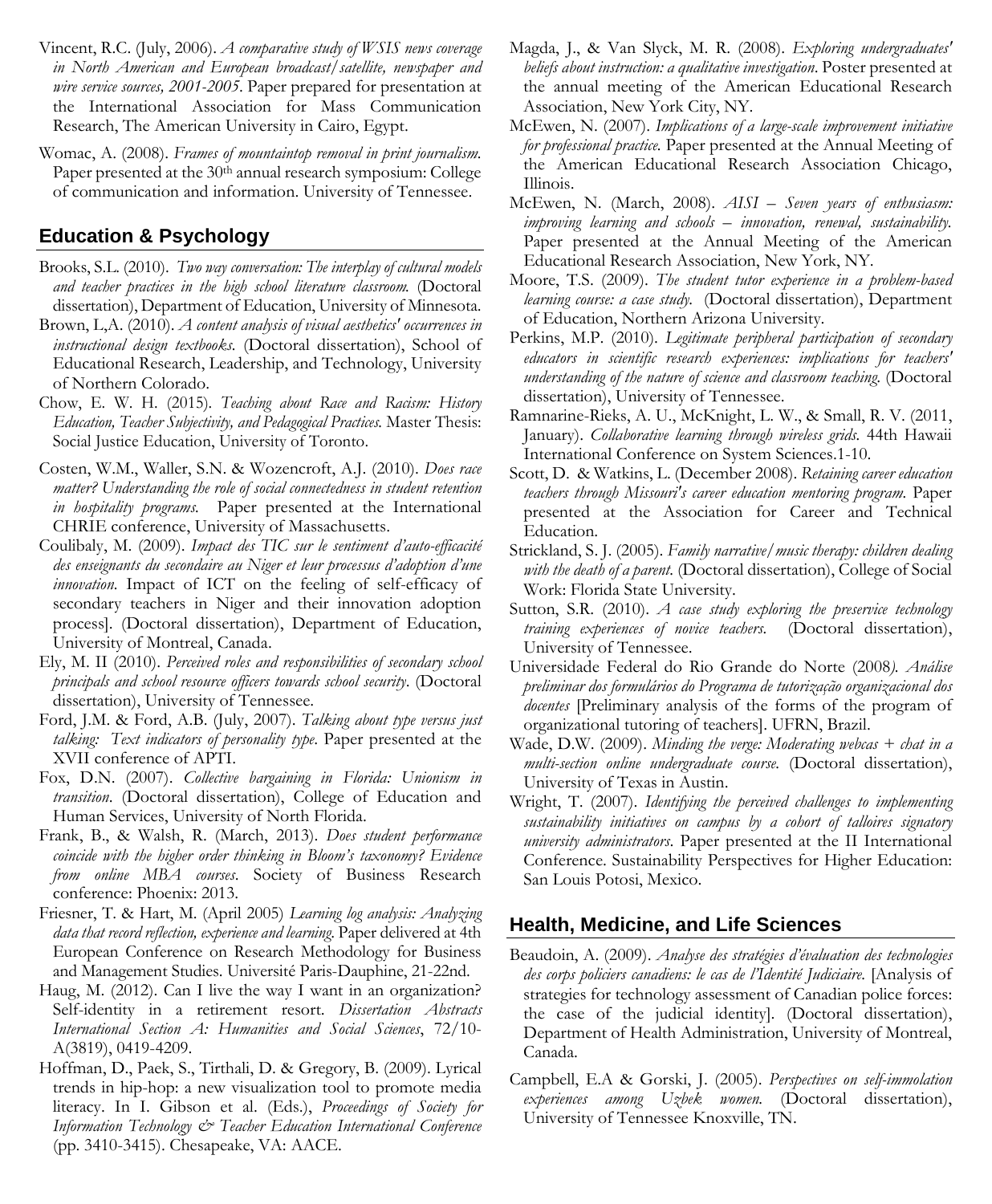- Hughes, S. (2011). *Navigating health sources on the internet: a mixedmethods examination of online consumer reviews and expert text on psychotropic drugs.* FIU Electronic Theses and Dissertations. Paper 231.
- Lam, K, Parkin, T., Riggs, C. & Morgan, K. (2005). *Classification of free-text veterinary clinical records using content analysis reasons for racehorse retirement at The Hong Kong Jockey Club.* Paper presented at 2005 annual meeting of the Society for Veterinary Epidemiology and Preventive Medicine.
- Léonor, F, Flahaultg, C., Sultan, S. Dolbeault, S. Bredard, A. (October 2011). *Spousal experience of cancer patients' end-of-life: A qualitative study.* Paper presented at the IPOS 13th World Congress of Psycho-Oncology. Antalya: Turkey.
- Nasserzadeh, S. (2010). *Understanding the sexual health information needs and preferences of "hard-to-reach" young people.* (Doctoral dissertation), School of Health and Social Sciences, Middlesex University.
- Thérien, P., Tranulis, C., Lecomte, T. (2010). *The experience of treatment in individuals presenting concomitant psychotic and borderline personality disorders.* Paper presented at the International Congress of Schizophrenia Research.
- Wai, F. (2007). *Data-mining as a methodology for explaining written narratives: An application on understanding the breast cancer experience among* Hong Kong Chinese women. (Doctoral dissertation), University of Hong Kong.
- Weber, J. (2015). *At Your Fingertips: A Case Study Exploring the Effects of Sharing Digital Video Teaching Tips within a Learning Community of Family Medicine Professionals.* Doctoral Thesis: Faculty of medicine; University of Ottawa.
- Weber, J.R., Word, C., Bilyard, G.R (2003). *Use of stases when negotiating and defining issues in public discussion.* Paper presented at the Department of Energy-Natural and Accelerated Bioremediation Research Program-PI workshop: Warrenton, Virginia.
- Williams, L. A. (2015). *Burden, Depressive Symptoms, and Perceived Health in Male Caregivers of Persons with End Stage Renal Disease.* Doctoral Dissertaton: University of Tennessee Health Science Center.
- Yates, J. (2009). *Identifying the major cause of loss in the Thoroughbred Breeding Industry*. Paper presented at the 2009 conference of the Association for Veterinary Teaching and Research Work, Scarborough, UK.

### **Library & Information Science**

- Addom, B.K, Kim, Y., & Stanton, J.M. (2011). *eScience professional positions in the job market: A content analysis of job advertisements.* Proceedings of the 2011 iConference, New York, 630-631.
- Amini, B., Ibrahim, R., & Othman, M. S. (2013). Data sets for offline evaluation of scholar's recommender System. *Intelligent Information and Database Systems.* 5th Asian Conference, ACIIDS 2013, Kuala Lumpur, Malaysia, March 2013, Proceedings, Part II. 158-167.
- Chen, L.S. & Sun, K.C. (2012*). Indentifying key factors and developing a new method for classifying imbalanced sentiment data.* Proceeding of the International MultiConference of Engineers and Computer Scientists, vol. 1, March 14-16.
- Chen, H.H. (October 2011). *An analysis of online news comments on children's racial perceptions in the U.S.* Paper presented at the ASIS&T annual Meeting. New Orleans, Louisiana.
- Dillon, D., Cottrell, D., Reser, J. (December 2007). *Group differences in lexical uses and meanings of 'values' in a web tropics context: A text analysis*. Paper presented at the HCSNet Workshop on Cognitive Science and Text: Leura, Australia.
- Forest, D. (2006). *Application de techniques de forage de textes de nature prédictive et exploratoire à des fins de gestion et d'analyse thématique de documents textuels non structurés*. [Application of predictive and exploratory text mining techniques for the management and thematic analysis of unstructured text documents] (Doctoral dissertation), University of Montreal.
- Jank, D. (2010). *Toward a unifying ontology for human-information interaction.* Paper presented at.39th Annual Canadian Association for Information Science Conference, Fredericton, NB. Canada.
- Laetitia, E.M. (2011). *Disentangling the different concepts of distance: a lexicographic exploration of the past 20 years of the Journal of International Business Studies*. Ecole Hotelière de Lausanne.
- Pais, N., Dotsika, F. & Shearer J. (June 2006). *Text mining approach for automatic taxonomy generation and text categorisation. papers selected from centre for business information, organisation & process management*. (BIOPoM) 1st International Conference, University of Westminster, London UK.
- Pankay, B.L. (2010). *An analysis of document category prediction responses to classifier model parameter treatment permutations within the software design patterns subject domain.* (Doctoral dissertation), Colorado Technical University.
- Shekar, S. (2015). *Content analysis of participant ITEST journals to reveal underlying motivational patterns.* Master Thesis: Computer Science; California State University, Sacramento.
- Smiraglia, R.P. (2006). *Music information retrieval: An example of Bates' substrate?* Proceedings of the 2006 annual conference of the Canadian Association of Information Science.
- Tanaka, M. (February 2010). *Domain analysis of computational science: fifty years of a scientific computing group.* Paper presented at the 11th international ISKO Conference, Rome, Italy.
- Tremblay, A.M., Haddad, S., Yacoubou, I., & Fournier, P. (2010). *Mutuelles de santé : stratégies pour améliorer l'adhésion et la fidélisation au Bénin.* [Mutual health: strategies to improve adherence and retention in Benin]. Centre de Recherche du Centre Hospitalier de L'Université de Montréal, Canada.
- Xiaofeng Wang, L., Lane, M., & Kieran, C. (2011). *From Agile to Lean: The perspectives of the two Agile online communities of interest*. ECIS 2011 Proceedings. Paper 209.